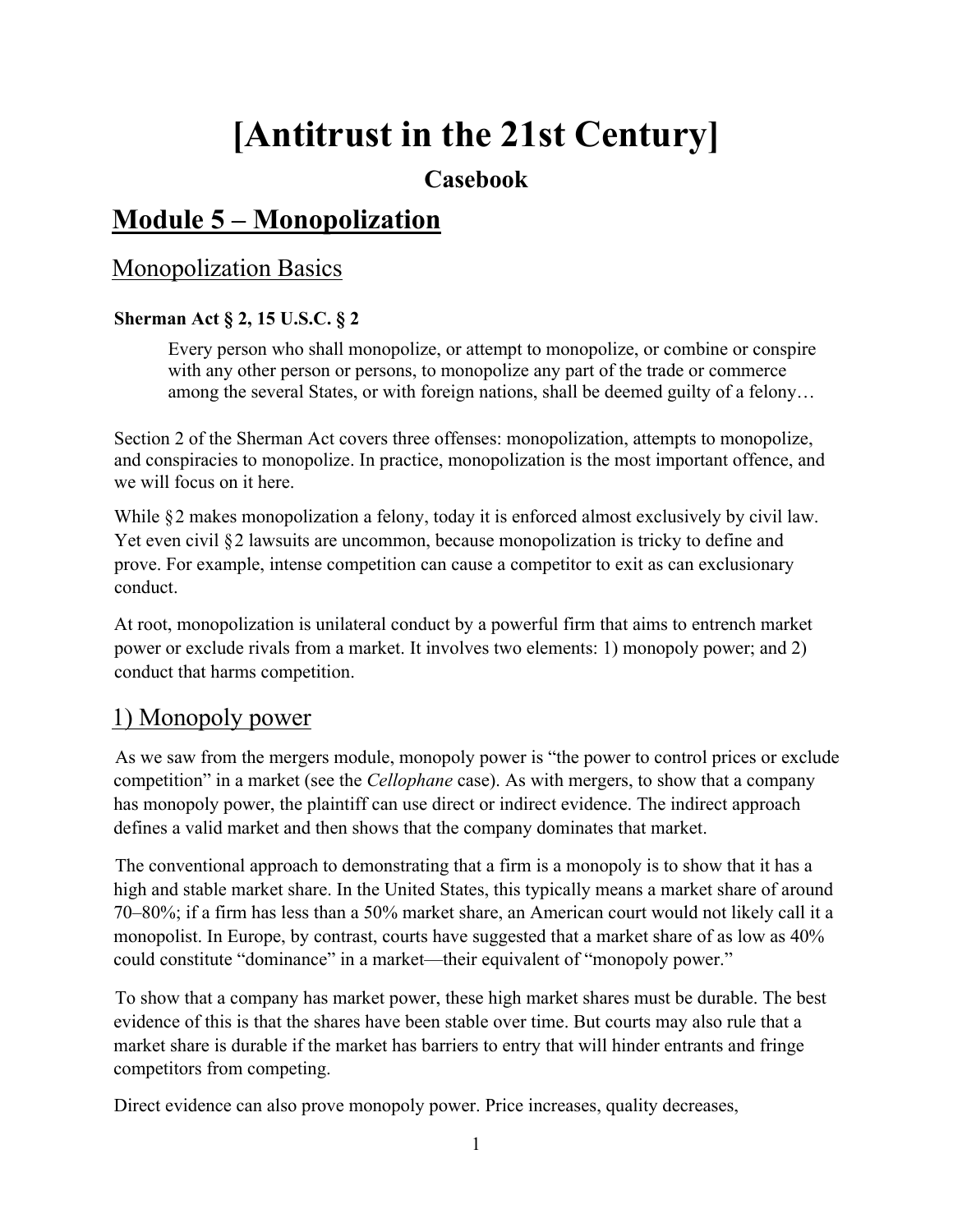coercion, and other practices that customers do not want but have no way to avoid may be able to demonstrate the dominant firm's market power.

# Required reading

*United States v. Aluminum Co. of America*, 148 F.2d 416 (2d Cir. 1945)

Department of Justice, Report on Single-Firm Conduct under Section 2 of the Sherman Act, Ch. 2 and 3

(You may also want to go back and reread *du Pont*, the cellophane case.)

# Background reading

*United States v. Grinnell Corp.*, 384 U.S. 563 (1966)

# 2) Conduct that harms competition

Conduct that harms competition has proven challenging to define. The goal is to distinguish between competition "on the merits" and "improper conduct" (*Aspen Skiing*). But what counts as which? Courts often quote *Grinnell* (in the background reading), which defined conduct that harms competition as "the willful acquisition or maintenance of [monopoly] power as distinguished from growth or development as a consequence of a superior product, business acumen, or historic accident." In *Aspen Skiing*, the Court tried another definition: conduct is anticompetitive if it "(1) tends to impair the opportunities of rivals, but also (2) either does not further competition on the merits or does so in an unnecessarily restrictive way." But are these definitions any more helpful, or are they just different ways of saying the same thing?

The problem with finding a more precise definition is that the line between procompetitive and anticompetitive conduct can be thin. Conduct that harms competitors may be exclusionary and harm competition, or it may be intense competition that benefits consumers. What is a harmless business strategy in a competitive market may be anticompetitive in a sufficiently concentrated market.

A useful element to the analysis is the parties' original strategic intent if it is available. Note that competitors often intend to "win" against each other and the emotions inherent in competition can be a healthy part of capitalism. The "intent" that is helpful in antitrust analysis is the purposeful articulation of a firm's strategy by its leadership. For example, evidence that top management was planning to drive a competitor out of the market versus working to lower production costs is revealing.

Because of the variety of markets, firms, and possible tactics in an ever-changing economy, a comprehensive definition of monopolization is elusive. Instead, we use economic analysis to identify whether a particular practice in a particular market reduces competition, and develop a separate legal test for each. When new behavior arises that seems potentially concerning, we can then either form a new category or try to analogize the behavior to the categories we have already identified. We can thus create a history of practices and settings that courts have found to be anticompetitive in the past. When markets change (e.g. the internet arrives), however, that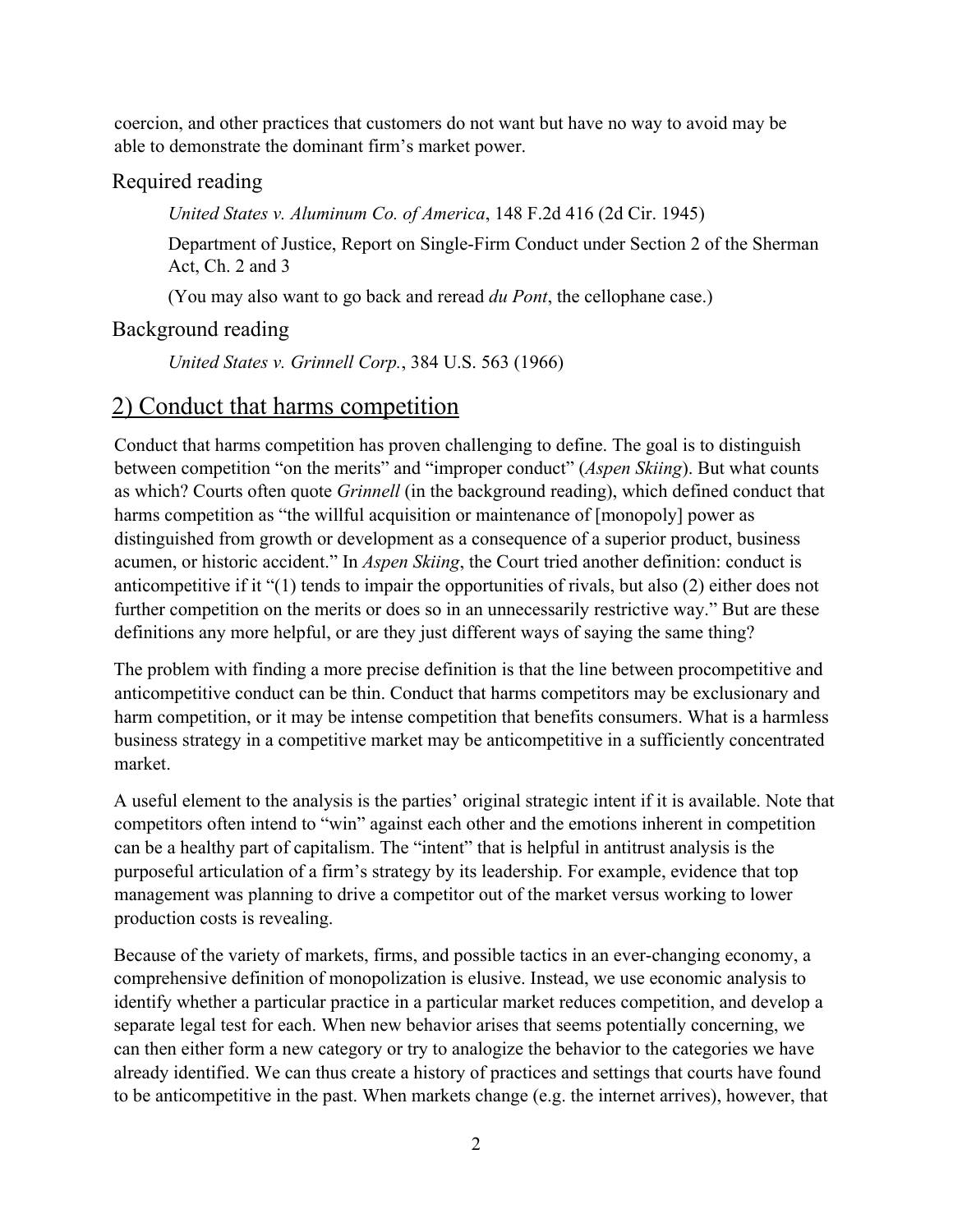precedent may be less useful. There are bodies of law around specific anticompetitive practices, including tying and bundling, rebates, predatory pricing, and so on. As you read later modules, consider whether modern antitrust issues should lead us to define even more categories.

Also consider whether US monopolization law misses an important a category of behavior that is often captured by competition laws in other countries. The law focuses on "exclusionary" abuses, in which the large company harms competition by blocking its rival or forcing it to bear higher costs. But another cost to a monopoly is simple "exploitation"—the company charges prices that are above competitive levels. This, on its own, is not a violation under US law. One might be able to justify this choice because it is more effective to treat the "disease" than the "symptom." Anti-enforcement proponents justify high prices on the grounds that they will incentivize rivals to enter the market and restore competition. Some cases have adopted this view (see *Verizon v. Trinko*). But is it right? What about the role of entry barriers and the conduct of the incumbent?

## Required reading

#### Anticompetitive conduct

*United States v. United Shoe Machinery Corp.*, 110 F. Supp. 295 (D. Mass. 1953) *United States v. Dentsply Int'l, Inc.*, 399 F.3d 181, 187 (3d Cir. 2005)

#### Predatory pricing

*Matsushita Electric Industrial Co. v. Zenith Radio*, 475 U.S. 574 (1986) *Brooke Group Ltd. v. Brown & Williamson Tobacco Corp.*, 509 U.S. 209 (1993)

## Tying

*Jefferson Parish Hospital District No. 2 v. Hyde*, 466 U.S. 2 (1984) *United States v. Microsoft Corp.*, 253 F.3d 34 (D.C. Cir. 2001)

## Refusing to deal

*Otter Tail Power v. United States*, 410 U.S. 366 (1973) *Aspen Highlands Skiing Corp. v. Aspen Skiing Co.*, 472 U.S. 585 (1985) *Verizon Commc'ns Inc. v. L. Offs. of Curtis V. Trinko*, LLP, 540 U.S. 398, 411 (2004)

#### Price Squeezes

*Pacific Bell Telephone Co. v. LinkLine Communications, Inc.*, 555 U.S. 438 (2009)

### Loyalty Rebates

*Le Page's Inc. v. 3M Co.*, 324 F.3d 141 (3rd Cir. 2003)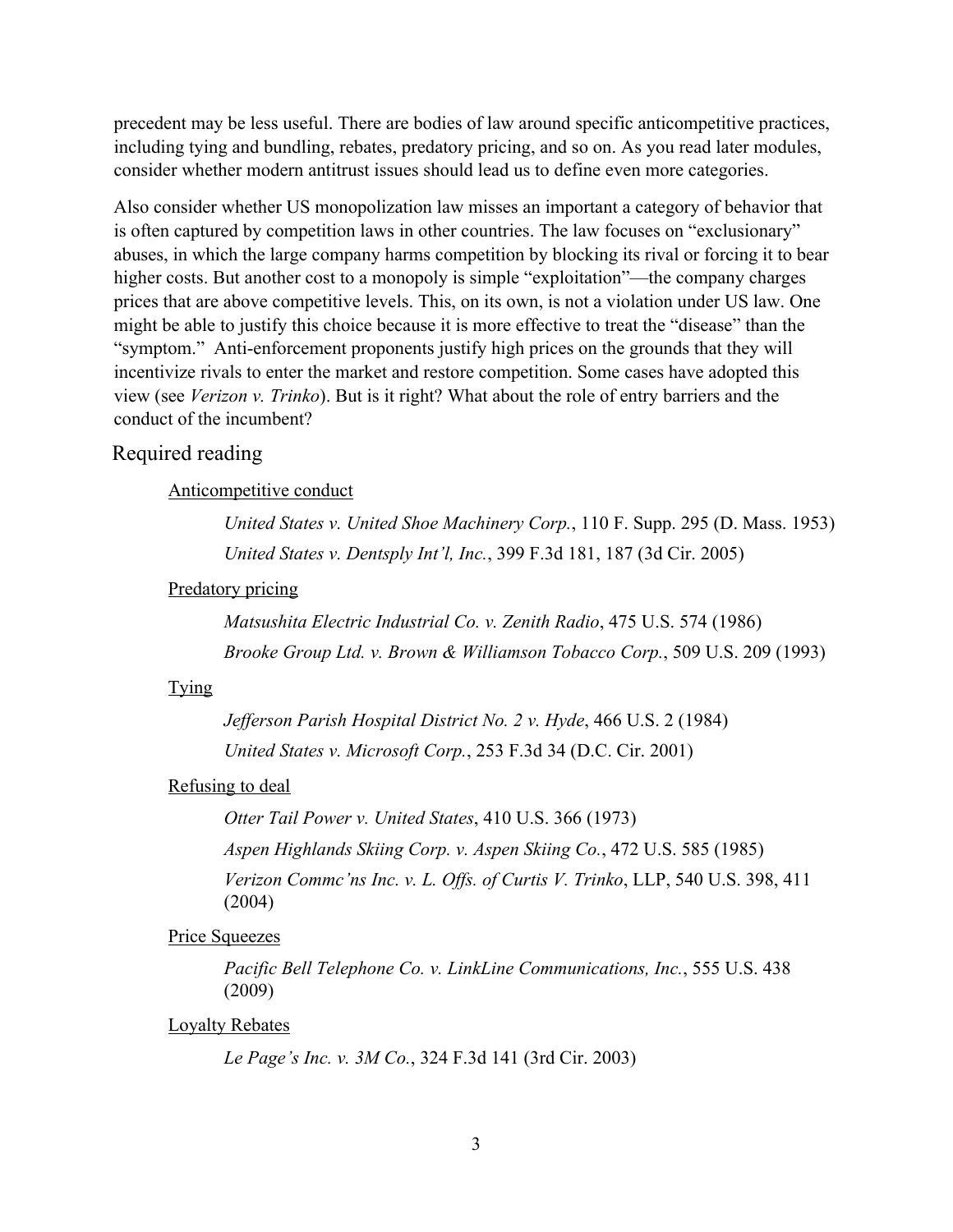# Recommended reading

Economics module on predatory pricing

Robinson-Patman Act, 15 U.S.C. §13(a)

*Deutsche Telekom AG v. Commission*, Case T-271/03 (2008)

# Background reading

*Utah Pie Co. v. Continental Baking Co.*, 386 U.S. 685 (1967) *Weyerhaeuser Co. v. Ross-Simmons Hardwood Lumber Co., Inc.*, 549 U.S. 312 (2007) *Illinois Toolworks Inc. v. Independent Ink, Inc.*, 547 U.S. 28 (2006) *United States v. Colgate & Co.*, 250 U.S. 300 (1919) *Cascade Health Solutions v. Peacehealth*, 515 F.3d 883 (9th Cir. 2008)

# Remedies

Designing a remedy for illegal unilateral conduct can be challenging: agencies or courts need to pick measures that will prevent the infringing conduct but that are also easy to administer and that will ensure that the monopolist can still compete legitimately. Agencies also must anticipate market developments. Sometimes the remedy can be extreme—for example, the breaking up of AT&T.

# Background reading

*United States v. American Telephone and Telegraph Co.*, 524 F. Supp. 1336 (D.D.C. 1981) *United States v. American Tel. & Tel. Co.*, 552 F. Supp. 131, 1982 (D.D.C. 1982)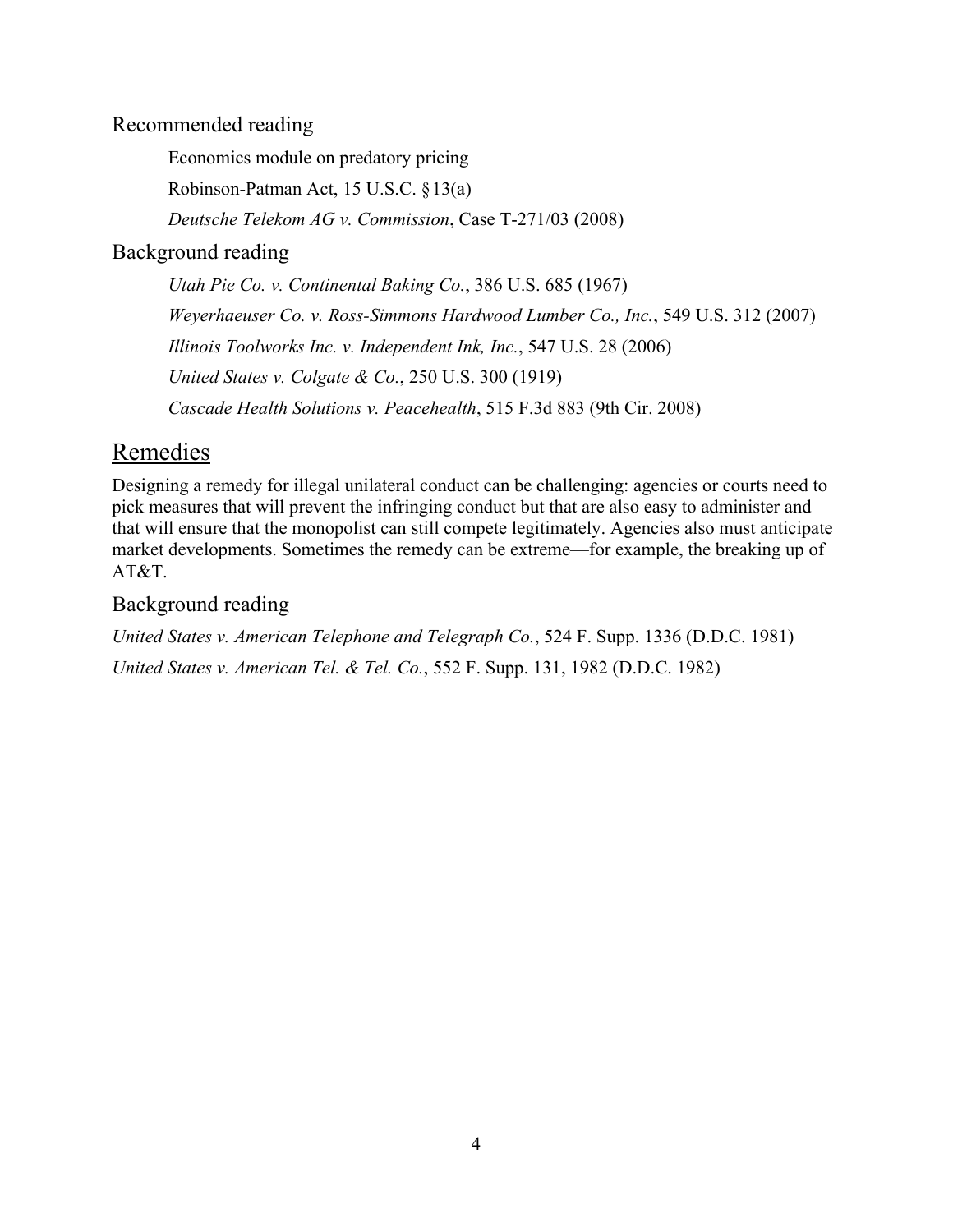# **Contents**

| United States v. United Shoe Machinery Corp., 110 F. Supp. 295 (D. Mass. 1953)  20         |  |
|--------------------------------------------------------------------------------------------|--|
|                                                                                            |  |
| United States v. American Telephone and Telegraph Co., 524 F. Supp. 1336 (D.D.C. 1981)  39 |  |
| United States v. American Tel. & Tel. Co., 552 F. Supp. 131, 1982 (D.D.C. 1982)  47        |  |
|                                                                                            |  |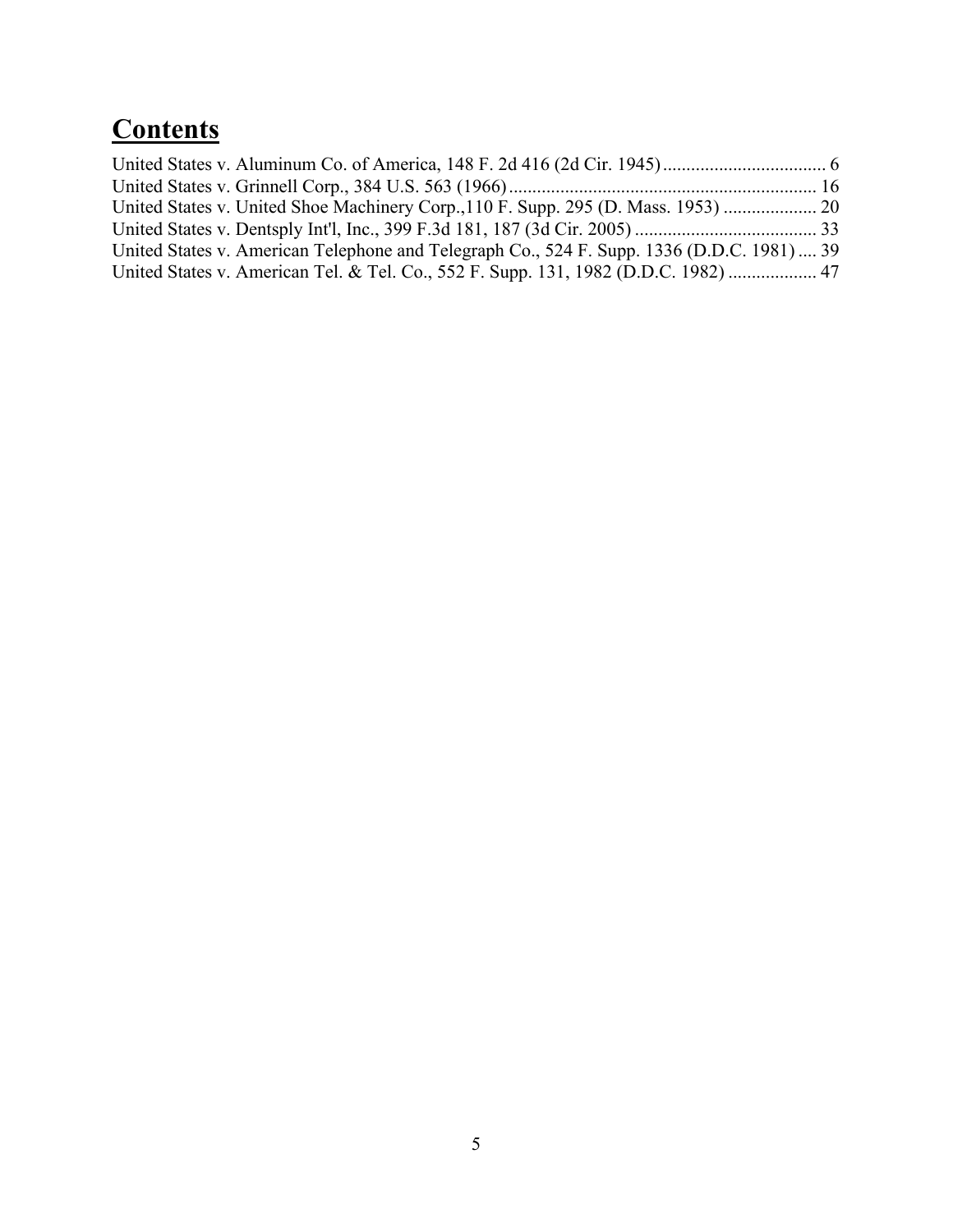## *United States v. Aluminum Co. of America, 148 F. 2d 416 (2d Cir. 1945)*

'Alcoa'… has always been engaged in the production and sale of 'ingot' aluminum, and since 1895 also in the fabrication of the metal into many finished and semi-finished articles. It has proliferated into a great number of subsidiaries, created at various times between the years 1900 and 1929, as the business expanded… [owing to Alcoa's patents] until February 2, 1909, 'Alcoa' had either, a monopoly of the manufacture of 'virgin' aluminum ingot, or the monopoly of a process which eliminated all competition… (at 422)

The extraction of aluminum from alumina requires a very large amount of electrical energy, which is ordinarily, though not always, most cheaply obtained from water power. Beginning at least as early as 1895, 'Alcoa' secured such power from several companies by contracts, containing in at least three instances, covenants binding the power companies not to sell or let power to anyone else for the manufacture of aluminum. 'Alcoa'- either itself or by a subsidiary- also entered into four successive 'cartels' with foreign manufacturers of aluminum by which, in exchange for certain limitations upon its import into foreign countries, it secured covenants from the foreign producers, either not to import into the United States at all, or to do so under restrictions, which in some cases involved the fixing of prices. These 'cartels' and restrictive covenants and certain other practices were the subject of a suit filed by the United States against 'Alcoa' on May 16, 1912, in which a decree was entered by consent on June 7, 1912, declaring several of these covenants unlawful and enjoining their performance; and also declaring invalid other restrictive covenants obtained before 1903 relating to the sale of alumina…

None of the foregoing facts are in dispute, and the most important question in the case is whether the monopoly in 'alcoa's' production of 'virgin' ingot, secured by the two patents until 1909, and in part perpetuated between 1909 and 1912 by the unlawful practices, forbidden by the decree of 1912, continued for the ensuing twenty-eight years; and whether, if it did, it was unlawful under § 2 of the Sherman Act, 15 U.S.C.A. § 2. It is undisputed that throughout this period 'Alcoa' continued to be the single producer of 'virgin' ingot in the United States; and the plaintiff argues that this without more was enough to make it an unlawful monopoly. It also takes an alternative position: that in any event during this period 'Alcoa' consistently pursued unlawful exclusionary practices, which made its dominant position certainly unlawful, even though it would not have been, had it been retained only by 'natural growth.' Finally, it asserts that many of these practices were of themselves unlawful, as contracts in restraint of trade under Sec. 1 of the Act, 15 U.S.C.A. § 1. 'Alcoa's' position is that the fact that it alone continued to make 'virgin' ingot in this country did not, and does not, give it a monopoly of the market; that it was always subject to the competition of imported 'virgin' ingot, and of what is called 'secondary' ingot; and that even if it had not been, its monopoly would not have been retained by unlawful means, but would have been the result of a growth which the Act does not forbid, even when it results in a monopoly. We shall first consider the amount and character of this competition; next, how far it established a monopoly; and finally, if it did, whether that monopoly was unlawful under § 2 of the Act...

There are various ways of computing 'Alcoa's' control of the aluminum market- as distinct from its production- depending upon what one regards as competing in that market. The judge figured its share during the years 1929-1938, inclusive- as only about thirty-three percent; to do so he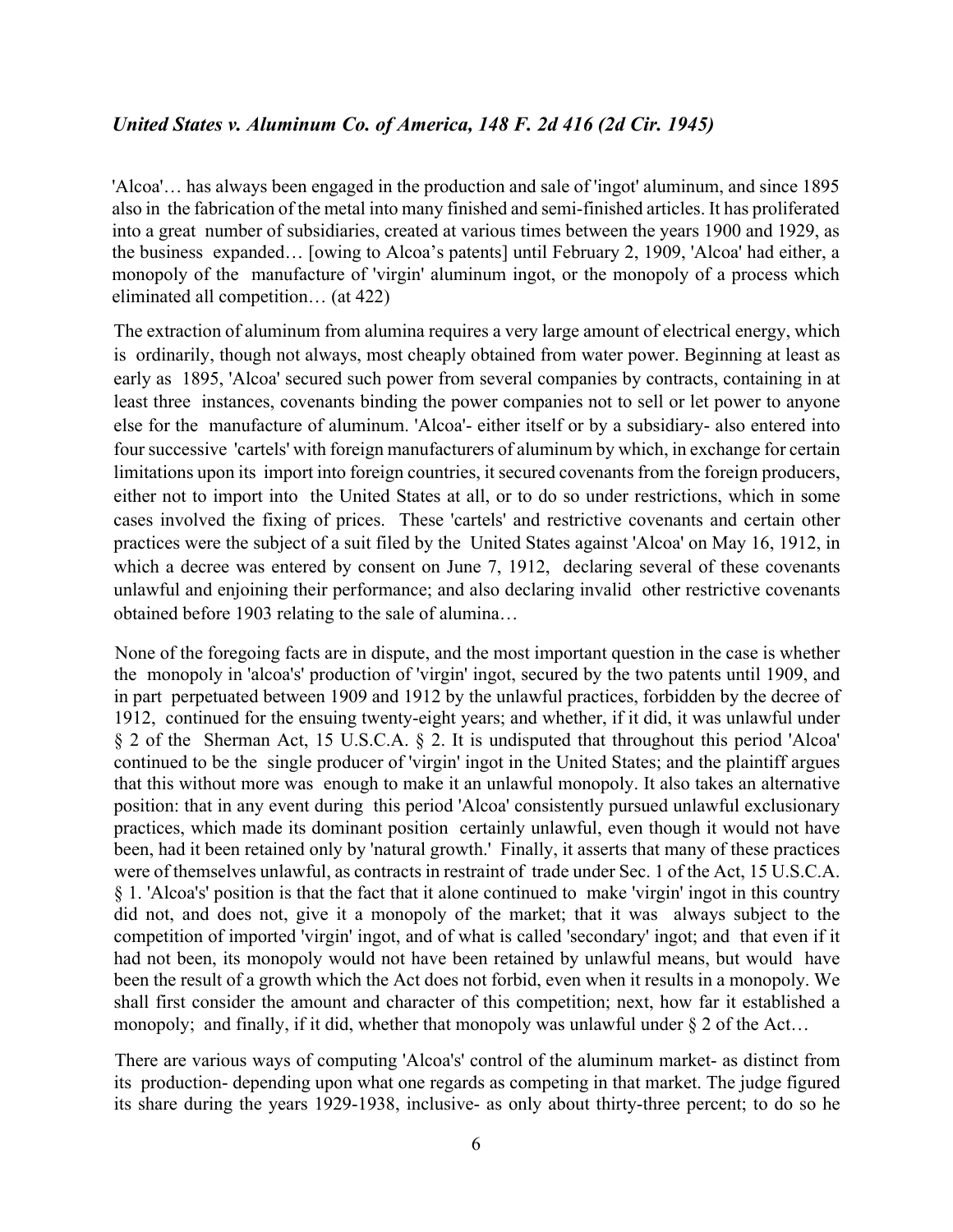included 'secondary,' and excluded that part of 'Alcoa's own production which it fabricated and did not therefore sell as ingot. If, on the other hand, 'Alcoa's' total production, fabricated and sold, be included, and balanced against the sum of imported 'virgin' and 'secondary,' its share of the market was in the neighborhood of sixty-four per cent for that period. The percentage we have already mentioned- over ninety- results only if we both include all 'Alcoa's' production and exclude 'secondary'. That percentage is enough to constitute a monopoly; it is doubtful whether sixty or sixty-four percent would be enough; and certainly thirty-three per cent is not. Hence it is necessary to settle what he shall treat as competing in the ingot market. That part of its production which 'Alcoa' itself fabricates, does not of course ever reach the market as ingot; and we recognize that it is only when a restriction of production either inevitably affects prices, or is intended to do so, that it violates § 1 of the Act. Apex Hosiery Co. v. Leader, 310 U.S. 469, 501, 60 S.Ct. 982, 84 L.Ed. 1311, 128 A.L.R. 1044. However, even though we were to assume that a monopoly is unlawful under Sec. 2 only in case it controls prices, the ingot fabricated by 'Alcoa,' necessarily had a direct effect upon the ingot market. All ingot- with trifling exceptions- is used to fabricate intermediate or end, products; and therefore all intermediate, or end, products which 'Alcoa' fabricates and sell, pro tanto reduce the demand for ingot itself. The situation is the same, though reversed, as in Standard Oil Co. v. United States, 221 U.S. 1, 77, 31 S.Ct. 502, 523, 55 L.Ed. 619, 34 L.R.A., N.S., 834, Ann.Cas. 1912D, 734, where the court answered the defendant's argument that they had no control over the crude oil by saying that 'as substantial power over the crude product was the inevitable result of the absolute control which existed over the refined product, the monopolization of the one carried with it the power to control the other.' We cannot therefore agree that the computation of the percentage of 'Alcoa's' control over the ingot market should not include the whole of its ingot production. (at 422-424)

As to 'secondary,' … we can say nothing more definite than that, although 'secondary' does not compete at all in some uses, (whether because of 'sales resistance' only, or because of actual metalurgical inferiority), for most purposes it competes upon a substantial equality with 'virgin.' On these facts the judge found that 'every pound of secondary or scrap aluminum which is sold in commerce displaces a pound of virgin aluminum which otherwise would, or might have been, sold.' We agree… At any given moment therefore 'secondary' competes with 'virgin' in the ingot market; further, it can, and probably does, set a limit or 'ceiling' beyond which the price of 'virgin' cannot go, for the cost of its production will in the end depend only upon the expense of scavenging and reconditioning. It might seem for this reason that in estimating 'Alcoa's' control over the ingot market, we ought to include the supply of 'secondary,' as the judge did. Indeed, it may be thought a paradox to say that anyone has the monopoly of a market in which at all times he must meet a competition that limits his price. We shall show that it is not.

In the case of a monopoly of any commodity which does not disappear in use and which can be salvaged, the supply seeking sale at any moment will be made up of two components: (1) the part which the putative monopolist can immediately produce and sell; and (2) the part which has been, or can be, reclaimed out of what he has produced and sold in the past. By hypothesis he presently controls the first of these components; the second he has controlled in the past, although he no longer does. During the period when he did control the second, if he was aware of his interest, he was guided, not alone by its effect at that time upon the market, but by his knowledge that some part of it was likely to be reclaimed and seek the future market. That consideration will to some extent always affect his production until he decides to abandon the business, or for some other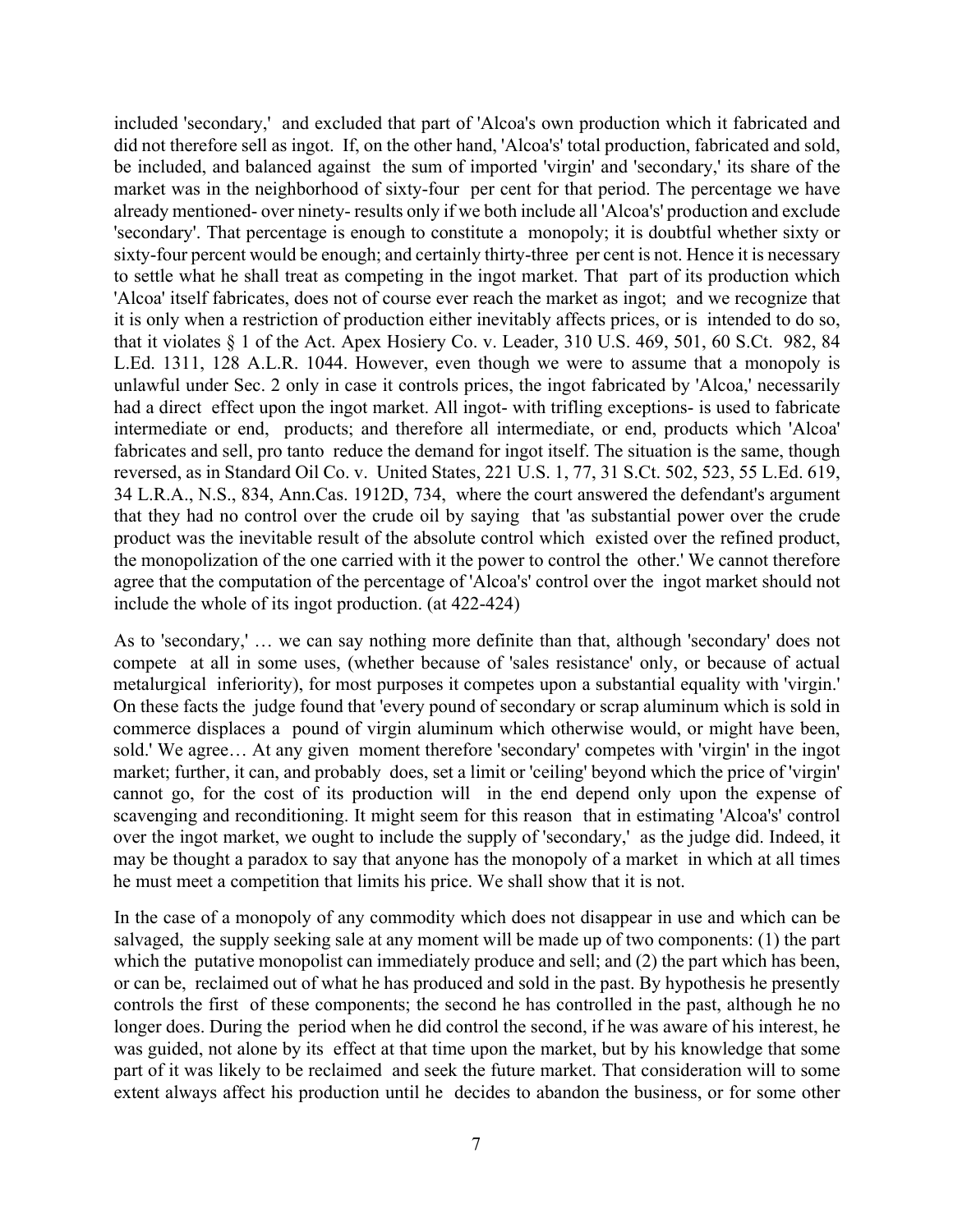reason ceases to be concerned with the future market. Thus, in the case at bar 'Alcoa' always knew that the future supply of ingot would be made up in part of what it produced at the time, and, if it was as far-sighted as it proclaims itself, that consideration must have had its share in determining how much to produce. How accurately it could forecast the effect of present production upon the future market is another matter. Experience, no doubt, would help; but it makes no difference that it had to guess; it is enough that it had an inducement to make the best guess it could, and that it would regulate that part of the future supply, so far as it should turn out to have guessed right. The competition of 'secondary' must therefore be disregarded, as soon as we consider the position of 'Alcoa' over a period of years; it was as much within 'Alcoa's' control as was the production of the 'virgin' from which it had been derived…

We conclude therefore that 'Alcoa's' control over the ingot market must be reckoned at over ninety per cent; that being the proportion which its production bears to imported 'virgin' ingot. If the fraction which it did not supply were the produce of domestic manufacture there could be no doubt that this percentage gave it a monopoly- lawful or unlawful, as the case might be. The producer of so large a proportion of the supply has complete control within certain limits. It is true that, if by raising the price he reduces the amount which can be marketed- as always, or almost always, happens- he may invite the expansion of the small producers who will try to fill the place left open; nevertheless, not only is there an inevitable lag in this, but the large producer is in a strong position to check such competition; and, indeed, if he has retained his old plant and personnel, he can inevitably do so. There are indeed limits to his power; substitutes are available for almost all commodities, and to raise the price enough is to evoke them. United States v. Corn Products Refining Co., D.C., 234 F. 964, 976; United States v. Associated Press, D.C., 52 F.Supp. 362, 371; Fashion Originators Guild v. Federal Trade Commission, 2 Cir., 114 F.2d 80, 85. Moreover, it is difficult and expensive to keep idle any part of a plant or of personnel; and any drastic contraction of the market will offer increasing temptation to the small producers to expand. But these limitations also exist when a single producer occupies the whole market: even then, his hold will depend upon his moderation in exerting his immediate power.

…It is entirely consistent with the evidence that it was the threat of greater foreign imports which kept 'Alcoa's' prices where they were, and prevented it from exploiting its advantage as sole domestic producer; indeed, it is hard to resist the conclusion that potential imports did put a 'ceiling' upon those prices. Nevertheless, within the limits afforded by the tariff and the cost of transportation, 'Alcoa' was free to raise its prices as it chose, since it was free from domestic competition, save as it drew other metals into the market as substitutes. Was this a monopoly within the meaning of  $\S 2$ ? The judge found that, over the whole half century of its existence, 'Alcoa's' profits upon capital invested, after payment of income taxes, had been only about ten per cent, and, although the plaintiff puts this figure a little higher, the difference is negligible. The plaintiff does indeed challenge the propriety of computing profits upon a capital base which included past earnings that have been allowed to remain in the business; but as to that it is plainly wrong. An argument is indeed often made in the case of a public utility, that the 'rate-base' should not include earnings re-invested which were greater than a fair profit upon the actual investment outstanding at the time. That argument depends, however, upon the premise that at common laweven in the absence of any commission or other authority empowered to enforce a 'reasonable' rate- it is the duty of a public utility to charge no more than such a rate, and that any excess is unlawfully collected. Perhaps one might use the same argument in the case of a monopolist; but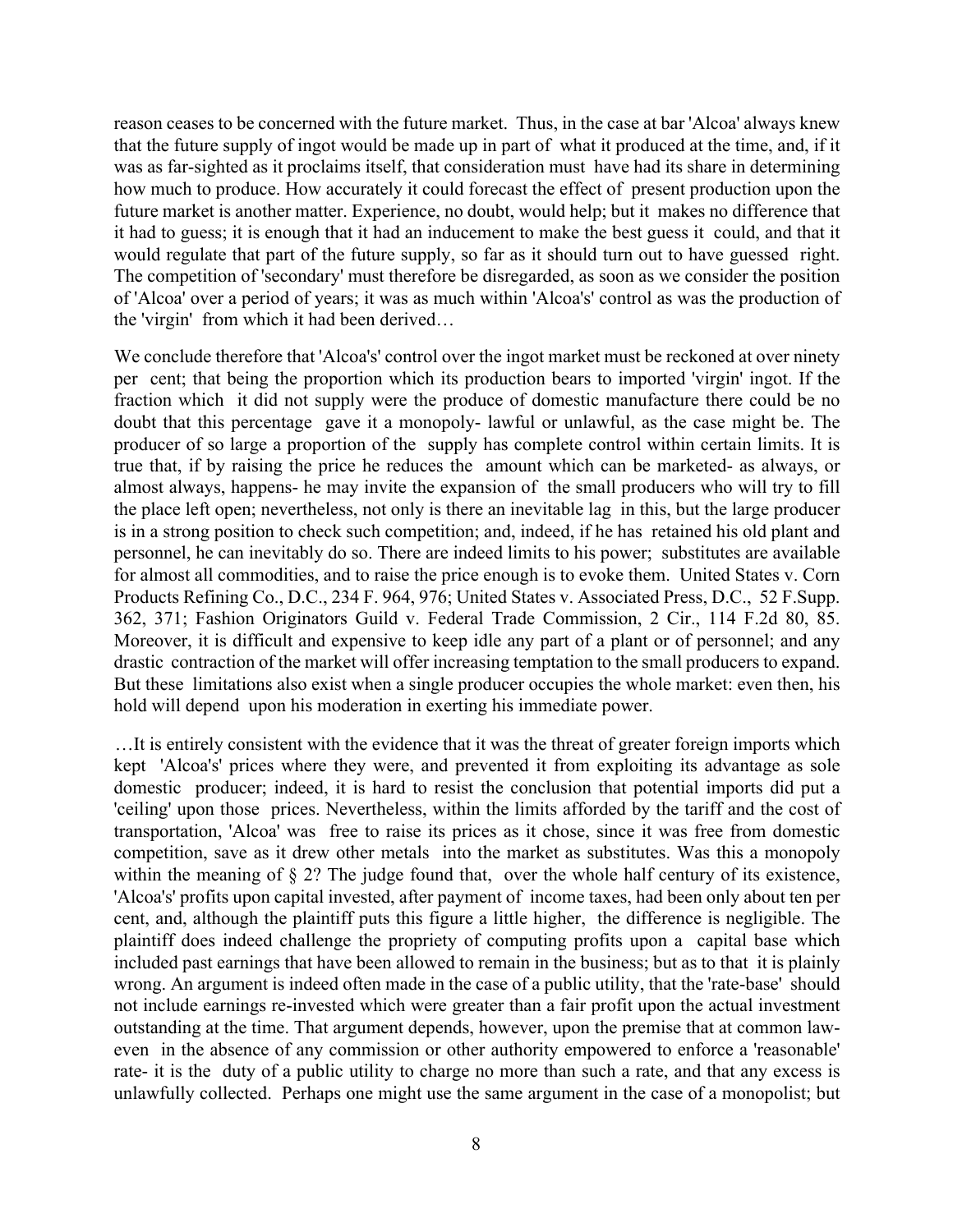it would be a condition that one should show what part of the past earning were extortionate, for not all that even a monopolist may earn is caput lupinum. The plaintiff made no such attempt, and its distinction between capital, 'contributed by consumers' and capital, 'contributed by shareholders,' has no basis in law. 'Alcoa's' earnings belonged to its shareholders, they were free to withdraw them and spend them, or to leave them in the business. If they chose to leave them, it was no different from contributing new capital out of their pockets. This assumed, it would be hard to say that 'Alcoa' had made exorbitant profits on ingot, if it is proper to allocate the profit upon the whole business proportionately among all its products- ingot, and fabrications from ingot. A profit of ten per cent in such an industry, dependent, in part at any rate, upon continued tariff protection, and subject to the vicissitudes of new demands, to the obsolescence of plant and process- which can never be accurately gauged in advance- to the chance that substitutes may at any moment be discovered which will reduce the demand, and to the other hazards which attend all industry; a profit of ten per cent, so conditioned, could hardly be considered extortionate.

There are however, two answers to any such excuse; and the first is that the profit on ingot was not necessarily the same as the profit of the business as a whole, and that we have no means of allocating its

proper share to ingot. It is true that the mill cost appears; but obviously it would be unfair to 'Alcoa' to take, as the measure of its profit on ingot, the difference between selling price and mill cost; and yet we have nothing else. It may be retorted that it was for the plaintiff to prove what was the profit upon ingot in accordance with the general burden of proof. We think not. Having proved that 'Alcoa' had a monopoly of the domestic ingot market, the plaintiff had gone far enough; if it was an excuse, that 'Alcoa' had not abused its power, it lay upon 'Alcoa' to prove that it had not. But the whole issue is irrelevant anyway, for it is no excuse for 'monopolizing' a market that the monopoly has not been used to extract from the consumer more than a 'fair' profit. The Act has wider purposes. Indeed, even though we disregard all but economic considerations, it would by no means follow that such concentration of producing power is to be desired, when it has not been used extortionately. Many people believe that possession of unchallenged economic power deadens initiative, discourages thrift and depresses energy; that immunity from competition is a narcotic, and rivalry is a stimulant, to industrial progress; that the spur of constant stress is necessary to counteract an inevitable disposition to let well enough alone. Such people believe that competitors, versed in the craft as no consumer can be, will be quick to detect opportunities for saving and new shifts in production, and be eager to profit by them. In any event the mere fact that a producer, having command of the domestic market, has not been able to make more than a 'fair' profit, is no evidence that a 'fair' profit could not have been made at lower prices. United States v. Corn Products Refining Co., supra, 1014, 1015 (234 F. 964). True, it might have been thought adequate to condemn only those monopolies which could not show that they had exercised the highest possible ingenuity, had adopted every possible economy, had anticipated every conceivable improvement, stimulated every possible demand. No doubt, that would be one way of dealing with the matter, although it would imply constant scrutiny and constant supervision, such as courts are unable to provide. Be that as it may, that was not the way that Congress chose; it did not condone 'good trusts' and condemn 'bad' ones; it forbad all. Moreover, in so doing it was not necessarily actuated by economic motives alone. It is possible, because of its indirect social or moral effect, to prefer a system of small producers, each dependent for his success upon his own skill and character, to one in which the great mass of those engaged must accept the direction of a few. These considerations, which we have suggested only as possible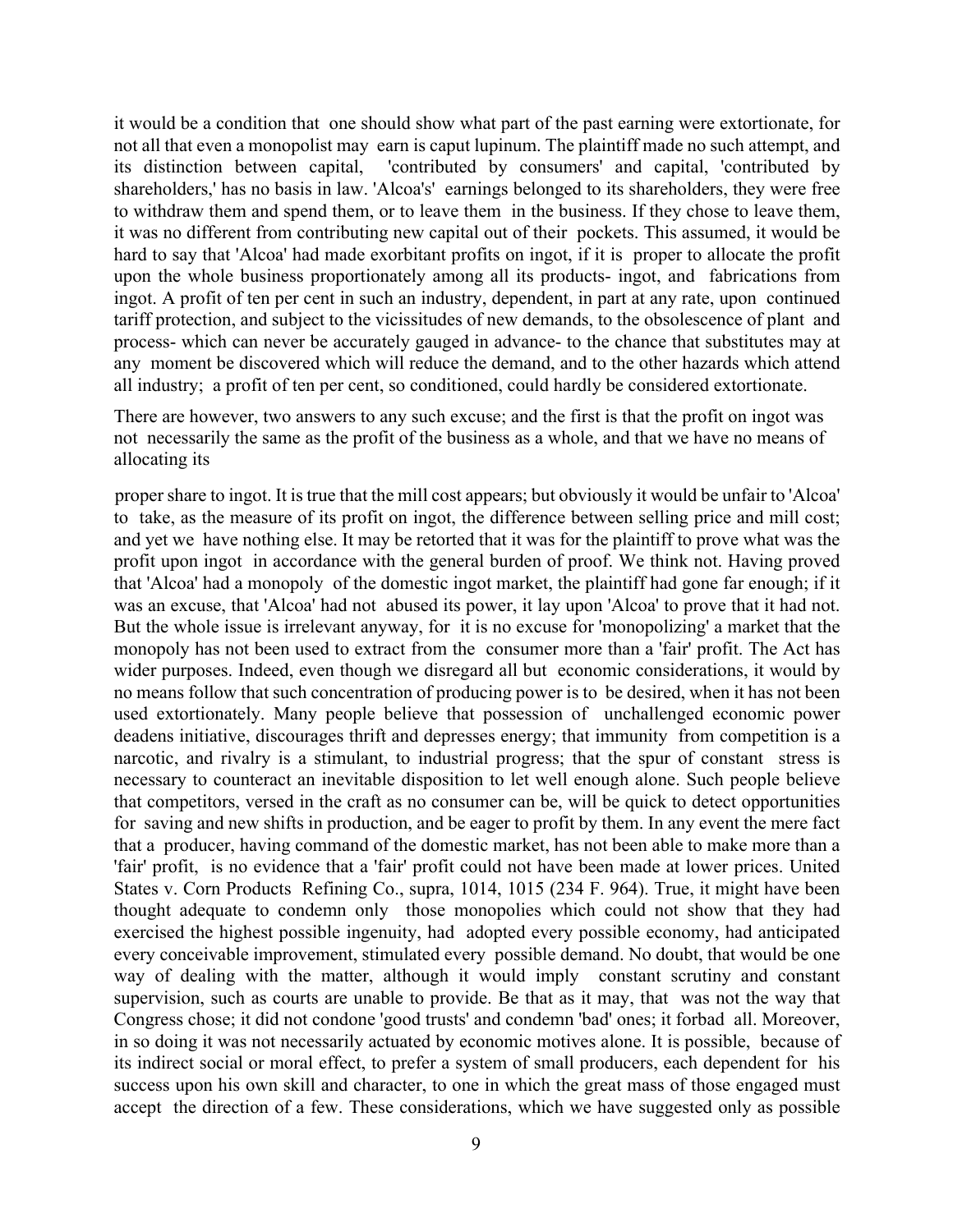purposes of the Act, we think the decisions prove to have been in fact its purposes. (at 424-427)

…Starting, however, with the authoritative premise that all contracts fixing prices are unconditionally prohibited, the only possible difference between them and a monopoly is that while a monopoly necessarily involves an equal, or even greater, power to fix prices, its mere existence might be thought not to constitute an exercise of that power. That distinction is nevertheless purely formal; it would be valid only so long as the monopoly remained wholly inert; it would disappear as soon as the monopoly began to operate; for, when it did- that is, as soon as it began to sell at all- it must sell at some price and the only price at which it could sell is a price which it itself fixed. Thereafter the power and its exercise must needs coalesce. Indeed it would be absurd to condemn such contracts unconditionally, and not to extend the condemnation to monopolies; for the contracts are only steps toward that entire control which monopoly confers: they are really partial monopolies.

… Perhaps, it has been idle to labor the point at length; there can be no doubt that the vice of restrictive contracts and of monopoly is really one, it is the denial to commerce of the supposed protection of competition. To repeat, if the earlier stages are proscribed, when they are parts of a plan, the mere projecting of which condemns them unconditionally, the realization of the plan itself must also be proscribed.

We have been speaking only of the economic reasons which forbid monopoly; but, as we have already implied, there are others, based upon the belief that great industrial consolidations are inherently undesirable, regardless of their economic results. In the debates in Congress Senator Sherman

himself in the passage quoted in the margin showed that among the purposes of Congress in 1890 was a desire to put an end to great aggregations of capital because of the helplessness of the individual before them.<sup>1</sup> Another aspect of the same notion may be found in the language of Mr. Justice Peckham in United States v. Trans-Missouri Freight Association, supra, at page 323 (166 U.S. 290, 17 S.Ct. 540, 41 L.Ed. 1007). That Congress is still of the same mind appears in the Surplus Property Act of 1944, 50 U.S.C.A.Appendix § 1611 et seq., and the Small Business Mobilization Act, 50 U.S.C.A.Appendix § 1101 et seq. Not only does § 2(d) of the first declare it to be one aim of that statute to 'preserve the competitive position of small business concerns,' but § 18 is given over to directions designed to 'preserve and strengthen' their position. In United States v. Hutcheson, 312 U.S. 219, 61 S.Ct. 463, 85 L.Ed. 788, a later statute in pari materia was considered to throw a cross light upon the Anti-trust Acts, illuminating enough even to override

<sup>&</sup>lt;sup>1</sup> If the concerted powers of this combination are intrusted to a single man, it is a kingly prerogative, inconsistent with our form of government, and should be subject to the strong resistance of the State and national authorities \* \* \*.' 21 Cong.Record, 2457.

<sup>&#</sup>x27;The popular mind is agitated with problems that may disturb social order, and among them all none is more threatening than the inequality of condition, of wealth, and opportunity that has grown within a single generation out of the concentration of capital into vast combinations to control production and trade and to break down competition. These combinations already defy or control powerful transportation corporations and reach State authorities. They reach out their Briarean arms to every part of our country. They are imported from abroad. Congress alone can deal with them, and if we are unwilling or unable there will soon be a trust for every production and a master to fix the price for every necessity of life. \* \* \* ' 21 Cong.Record, 2460. See also 21 Cong.Record 2598.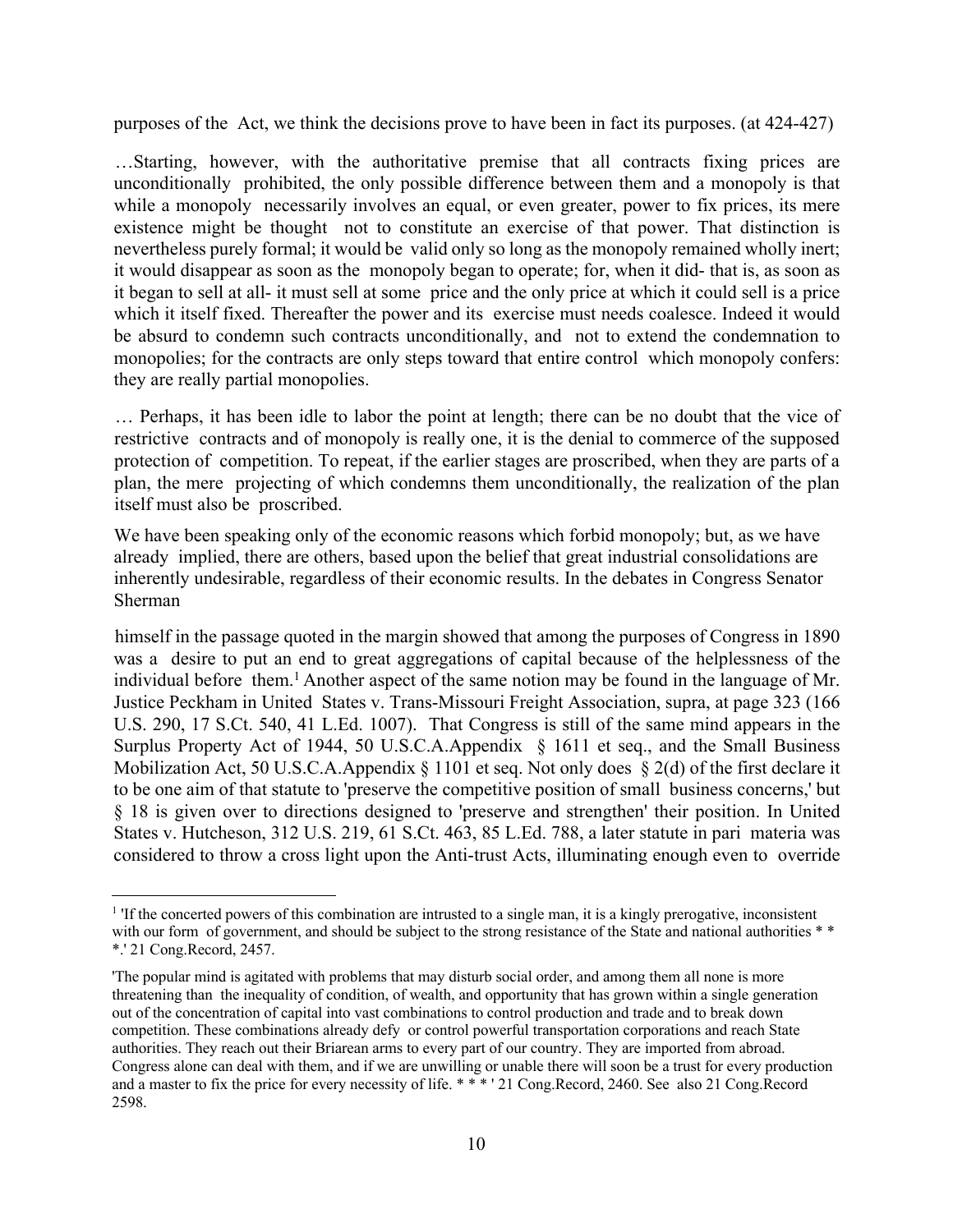an earlier ruling of the court. Throughout the history of these statutes it has been constantly assumed that one of their purposes was to perpetuate and preserve, for its own sake and in spite of possible cost, an organization of industry in small units which can effectively compete with each other. We hold that 'Alcoa's' monopoly of ingot was of the kind covered by § 2.

It does not follow because 'Alcoa' had such a monopoly, that it 'monopolized' the ingot market: it may not have achieved monopoly; monopoly may have been thrust upon it. If it had been a combination of existing smelters which united the whole industry and controlled the production of all aluminum ingot, it would certainly have 'monopolized' the market. In several decisions the Supreme Court has decreed the dissolution of such combinations, although they had engaged in no unlawful trade practices. Perhaps we should not count among these Northern Securities Co. v. United States, 193 U.S. 197, 327, 24 S.Ct. 436, 48 L.Ed. 679, because it was decided with Standard Oil Co. v. United States, supra, (221 U.S. 1, 31 S.Ct. 502, 55 L.Ed. 619, 34 L.R.A.,N.S., 834, Ann.Cas. 1912D, 734); but the following cases were later. United States v. Union Pacific R. Co., 226 U.S. 61, 88, 33 S.Ct. 53, 57 L.Ed. 124; International Harvester v. Missouri, 234; U.S. 199, 209, 34 S.Ct. 859, 58 L.Ed. 1276, 52 L.R.A.,N.S., 525; United States v. Reading Co., 253 U.S. 26, 57-59, 40 S.Ct. 425, 64 L.Ed. 760; United States v. Southern Pacific Co., 259 U.S. 214, 230, 231, 42 S.Ct. 496, 66 L.Ed. 907. We may start therefore with the premise that to have combined ninety per cent of the producers of ingot would have been to 'monopolize' the ingot market; and, so far as concerns the public interest, it can make no difference whether an existing competition is put an end to, or whether prospective competition is prevented. The Clayton Act itself speaks in that alternative: 'to injure, destroy, or prevent competition.' § 13(a) 15 U.S.C.A. Nevertheless, it is unquestionably true that from the very outset the courts have at least kept in reserve the possibility that the origin of a monopoly may be critical in determining its legality; and for this they had warrant in some of the congressional debates which accompanied the passage of the Act. In Re Greene, C.C. Ohio, 52 F. 104, 116, 117; United States v. Trans Missouri Freight Association, 8 Cir., 58 F. 58, 82, 24 L.R.A. 73. This notion has usually been expressed by saying that size does not determine guilt; that there must be some 'exclusion' of competitors; that the growth must be something else than 'natural' or 'normal'; that there must be a 'wrongful intent,' or some other specific intent; or that some 'unduly' coercive means must be used. At times there has been emphasis upon the use of the active verb, 'monopolize,' as the judge noted in the case at bar. United States v. Standard Oil Co., C.C. Mos., 173 F. 466, 478; Patterson v. United States, 6 Cir., 222 F. 599, 619; National Biscuit Co. v. Federal Trade Commission, 2 Cir., 299 F. 733, 738. What engendered these compunctions is reasonably plain; persons may unwittingly find themselves in possession of a monopoly, automatically so to say: that is, without having intended either to put an end to existing competition, or to prevent competition from arising when none had existed; they may become monopolists by force of accident. Since the Act makes 'monopolizing' a crime, as well as a civil wrong, it would be not only unfair, but presumably contrary to the intent of Congress, to include such instances. A market may, for example, be so limited that it is impossible to produce at all and meet the cost of production except by a plant large enough to supply the whole demand. Or there may be changes in taste or in cost which drive out all but one purveyor. A single producer may be the survivor out of a group of active competitors, merely by virtue of his superior skill, foresight and industry. In such cases a strong argument can be made that, although the result may expose the public to the evils of monopoly, the Act does not mean to condemn the resultant of those very forces which it is its prime object to foster: finis opus coronat. The successful competitor, having been urged to compete, must not be turned upon when he wins.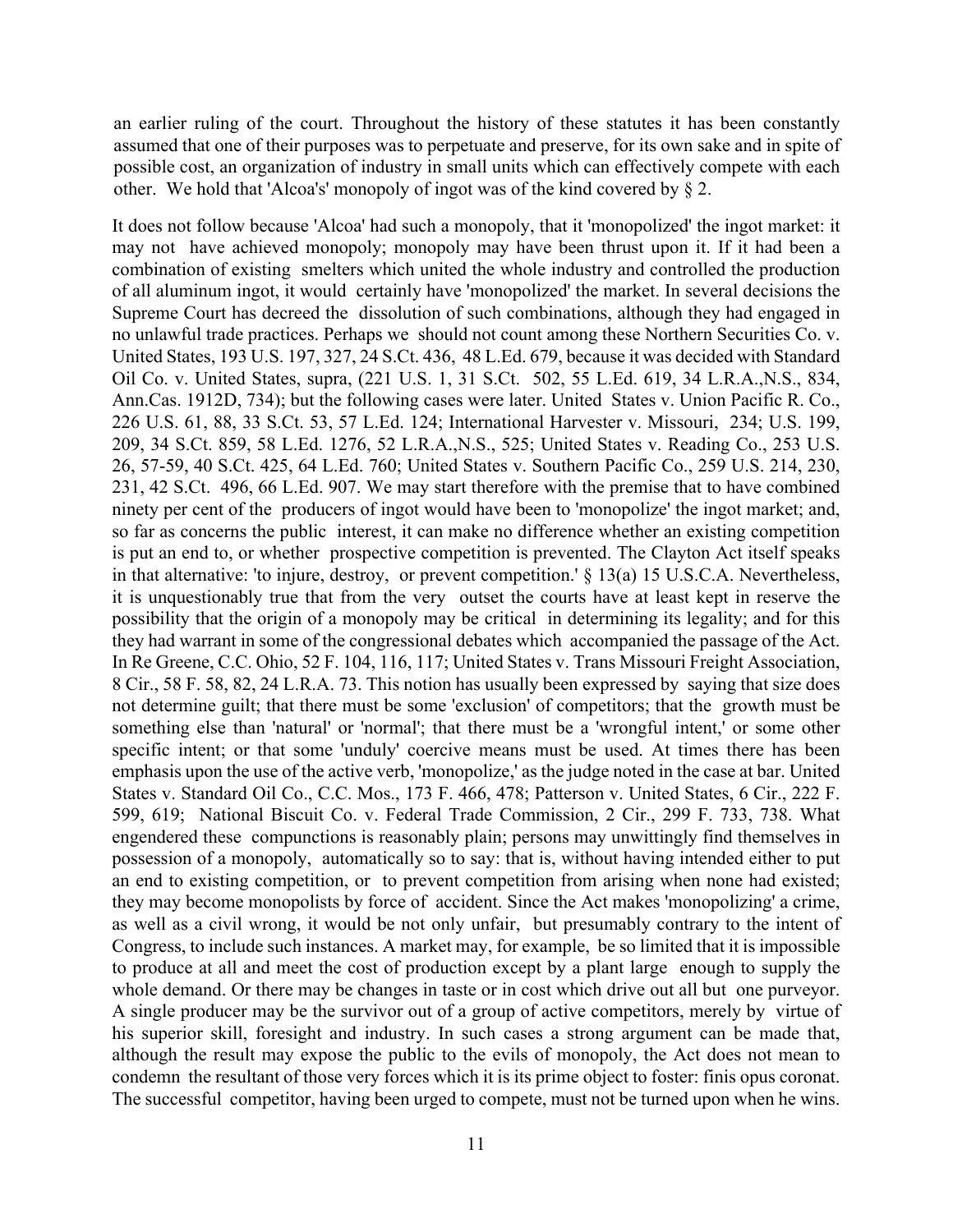The most extreme expression of this view is in United States v. United States Steel Corporation, 251 U.S. 417, 40 S.Ct. 293, 64 L.Ed. 343, 8 A.L.R. 1121, from which we quote in the margin;2 and which Sanford, J., in part repeated in United States v. International Harvester Corporation, 274 U.S. 693, 708, 47 S.Ct. 748, 71 L.Ed. 1302. It so chances that in both instances the corporation had less than two-thirds of the production in its hands, and the language quoted was not necessary to the decision; so that even if it had not later been modified, it has not the authority of an actual decision. But whatever authority it does have was modified by the gloss of Cardozo, J., in United States v. Swift & Co., 286 U.S. 106, p. 116, 52 S.Ct. 460, 463, 76 L.Ed. 999, when he said, 'mere size \* \* \* is not an offense against the Sherman Act unless magnified to the point at which it amounts to a monopoly \* \* \* but size carries with it an opportunity for abuse that is not to be ignored when the opportunity is proved to have been utilized in the past.' 'Alcoa's' size was 'magnified' to make it a 'monopoly'; indeed, it has never been anything else; and its size, not only offered it an 'opportunity for abuse,' but it 'utilized' its size for 'abuse,' as can easily be shown.

It would completely misconstrue 'Alcoa's' position in 1940 to hold that it was the passive beneficiary of a monopoly, following upon an involuntary elimination of competitors by automatically operative economic forces. Already in 1909, when its last lawful monopoly ended, it sought to strengthen its position by unlawful practices, and these concededly continued until 1912. In that year it had two plants in New York, at which it produced less than 42 million pounds of ingot; in 1934 it had five plants (the original two, enlarged; one in Tennessee; one in North Carolina; one in Washington), and its production had risen to about 327 million pounds, an increase of almost eight-fold. Meanwhile not a pound of ingot had been produced by anyone else in the United States. This increase and this continued and undisturbed control did not fall undesigned into 'Alcoa's' lap; obviously it could not have done so. It could only have resulted, as it did result, from a persistent determination to maintain the control, with which it found itself vested in 1912. There were at least one or two abortive attempts to enter the industry, but 'Alcoa' effectively anticipated and forestalled all competition, and succeeded in holding the field alone. True, it stimulated demand and opened new uses for the metal, but not without making sure that it could supply what it had evoked. There is no dispute as to this; 'Alcoa' avows it as evidence of the skill, energy and initiative with which it has always conducted its business; as a reason why, having won its way by fair means, it should be commended, and not dismembered. We need charge it with no moral derelictions after 1912; we may assume that all it claims for itself is true. The only question is whether it falls within the exception established in favor of those who do not seek, but cannot avoid, the control of a market. It seems to us that that question scarcely survives its statement. It was not inevitable that it should always anticipate increases in the

<sup>2</sup> Justice McKenna for the majority said, 251 U.S. 417 at page 451, 40 S.Ct. 299: 'The corporation is undoubtedly of impressive size, and it takes an effort of resolution not to be affected by it or to exaggerate its influence. But we must adhere to the law, and the law does not make mere size an offense, or the existence of unexerted power an offense. It, we repeat, requires overt acts and trusts to its prohibition of them and its power to repress or punish them. It does not compel competition, nor require all that is possible.' The minority through Day, J. agreed, 251 U.S. 417 at page 460, 40 S.Ct. 302: 'the act offers no objection to the mere size of a corporation, nor to the continued exertion of its lawful power, when that size and power have been obtained by lawful means and developed by natural growth, although its resources, capital and strength may give to such corporation a dominating place in the business and industry with which it is concerned. It is entitled to maintain its size and the power that legitimately goes with it, provided no law has been transgressed in obtaining it.'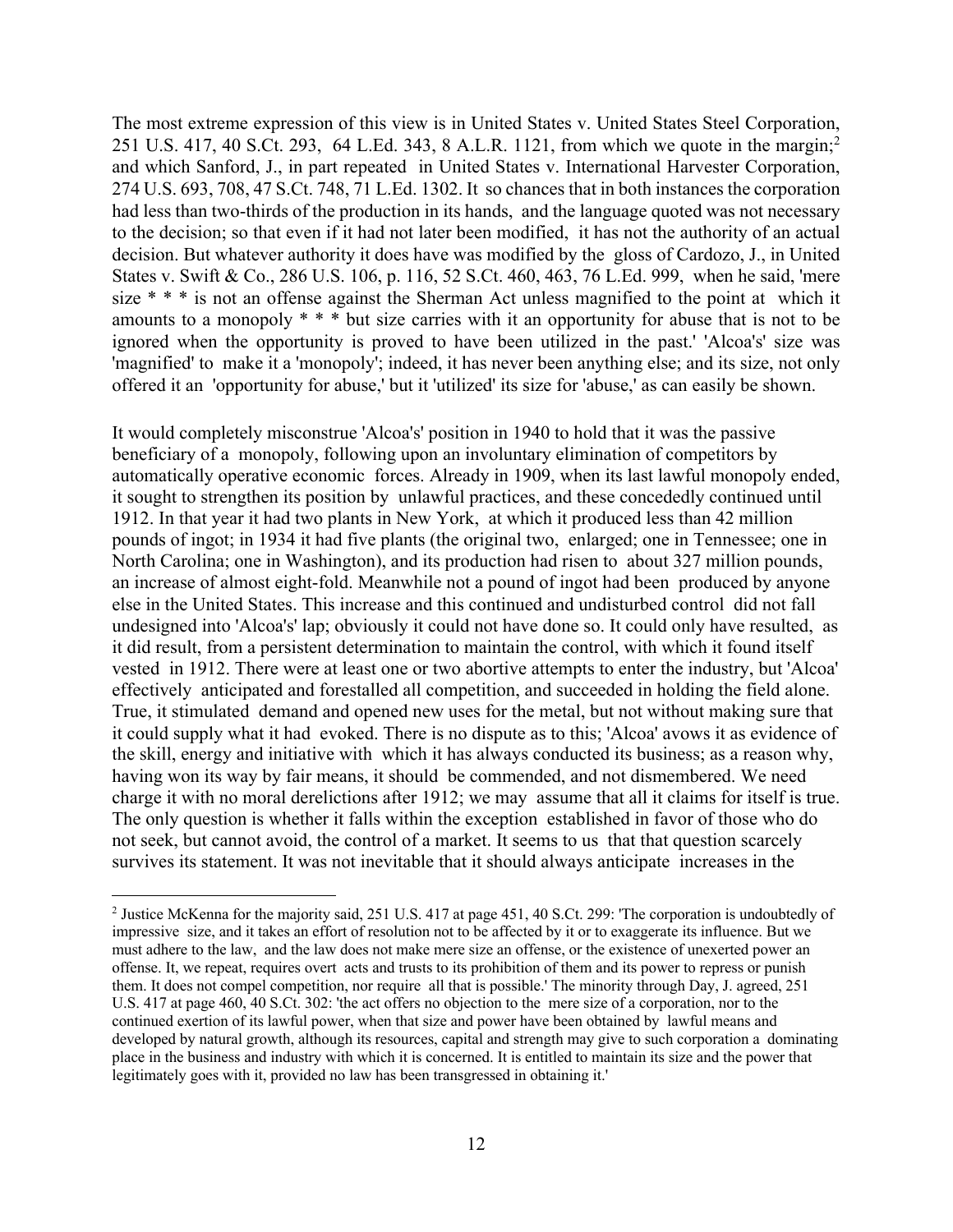demand for ingot and be prepared to supply them. Nothing compelled it to keep doubling and redoubling its capacity before others entered the field. It insists that it never excluded competitors; but we can think of no more effective exclusion than progressively to embrace each new opportunity as it opened, and to face every newcomer with new capacity already geared into a great organization, having the advantage of experience, trade connections and the elite of personnel. Only in case we interpret 'exclusion' as limited to maneuvres not honestly industrial, but actuated solely by a desire to prevent competition, can such a course, indefatigably pursued, be deemed not 'exclusionary.' So to limit it would in our judgment emasculate the Act; would permit just such consolidations as it was designed to prevent…

We disregard any question of 'intent.' Relatively early in the history of the Act- 1905- Holmes, J., in Swift & Co. v. United States, supra, (196 U.S. 375, 396, 25 S.Ct. 276, 49 L.Ed. 518), explained this aspect of the Act in a passage often quoted. Although the primary evil was monopoly, the Act also covered preliminary steps, which, if continued, would lead to it. These may do no harm of themselves; but, if they are initial moves in a plan or scheme which, carried out, will result in monopoly, they are dangerous and the law will nip them in the bud. For this reason conduct falling short of monopoly, is not illegal unless it is part of a plan to monopolize, or to gain such other control of a market as is equally forbidden. To make it so, the plaintiff must prove what in the criminal law is known as a 'specific intent'; an intent which goes beyond the mere intent to do the act. By far the greatest part of the fabulous record piled up in the case at bar, was concerned with proving such an intent. The plaintiff was seeking to show that many transactions, neutral on their face, were not in fact necessary to the development of 'Alcoa's' business, and had no motive except to exclude others and perpetuate its hold upon the ingot market. Upon that effort success depended in case the plaintiff failed to satisfy the court that it was unnecessary under § 2 to convict 'Alcoa' of practices unlawful of themselves. The plaintiff has so satisfied us, and the issue of intent ceases to have any importance; no intent is relevant except that which is relevant to any liability, criminal or civil: i.e. an intent to bring about the forbidden act. (at 427-432)

…

### II (abuses)

The plaintiff's theory is that 'Alcoa' consistently sold ingot at so high a price that the 'sheet rollers,' who were forced to buy from it, could not pay the expenses of 'rolling' the 'sheet' and make a living profit out of the price at which 'Alcoa' itself sold 'sheet.' To establish this the plaintiff asks us to take 'Alcoa's' costs of 'rolling' as a fair measure of its competitors' costs, and to assume that they had to meet 'Alcoa's' price for all grades of 'sheet,' and could not buy ingot elsewhere. It seems to us altogether reasonable, in the absence of proof to the contrary, to suppose that 'Alcoa's' 'rolling' costs were not higher than those of other 'sheet rollers'; and, although it is true that theoretically, imported 'virgin' was always available, for the reasons we have already given when we were discussing the monopoly in ingot, we think that it could at best be had at very little less than 'Alcoa's' prices. As for 'secondary,' there were a number of uses for 'sheet' for which the trade would not accept such of it as was available in the years in question. Besides, the 'spread' between suitable grades of 'secondary' and 'virgin' was also very small.

Compressing into reasonable compass what the tables show, the result is as follows. For all the five 'gauges' of 'coiled sheet' for eight years, 1925-1932, the average profit open to competing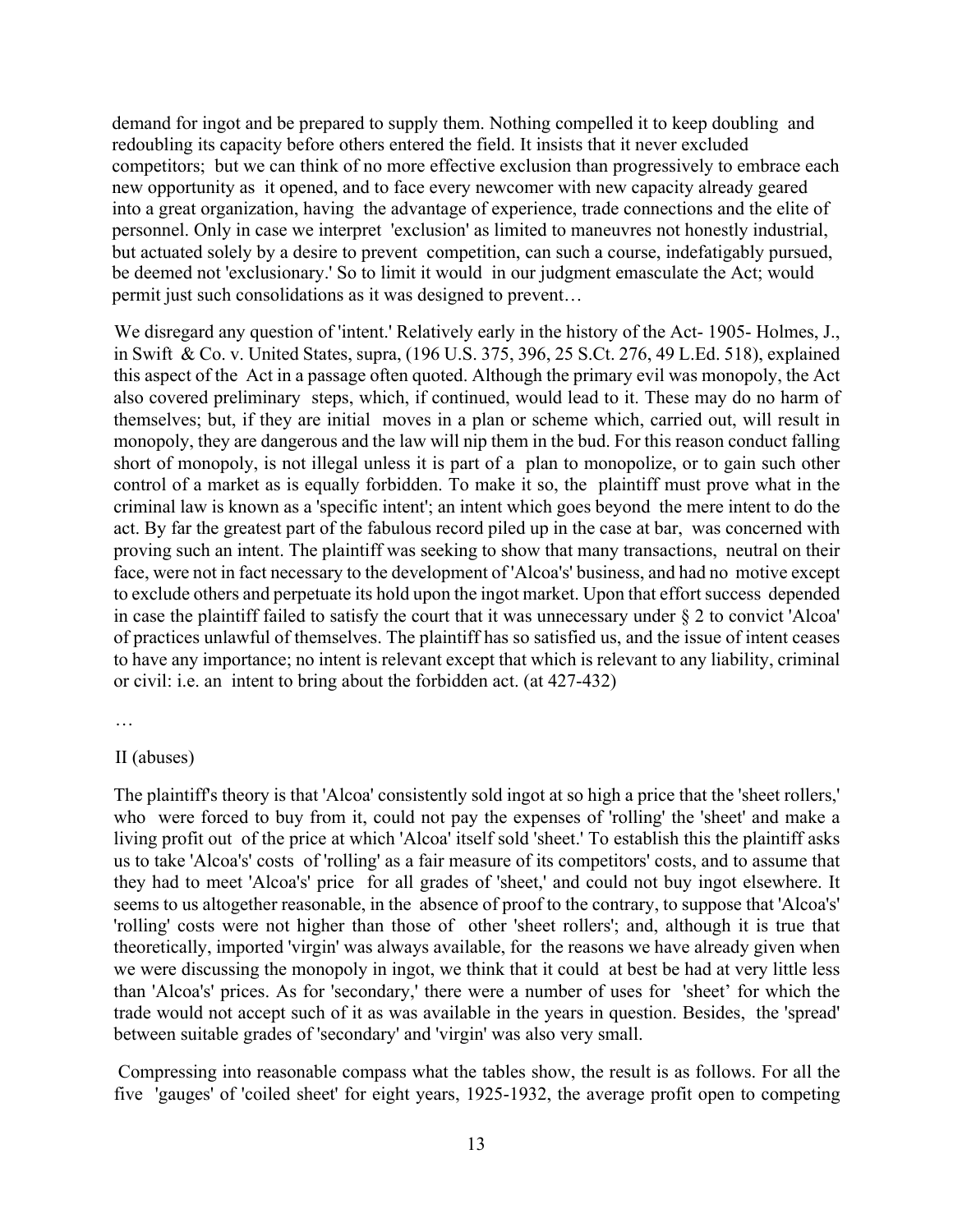'rollers' was .84 cents a pound, as against 4.7 cents for the five succeeding years, 1933-1937. The corresponding figures for 'flat sheet' were .59 cents and 4 cents; and for 'Duralumin,' 4.9 cents and 11.8 cents. Moreover, in 31 instances out of 112 there was no 'spread' at all; that is, the cost of ingot plus the cost of 'rolling' was greater than the price at which 'Alcoa' was selling 'sheet.' Obviously, there was in the eight years little or no inducement to continue in the 'sheet' business, and Baush, the only 'roller' of 'duralumin,' gave up in 1931, although 'Alcoa' insists, and the judge found, that this was because of its inefficiency. There can be little doubt that 'Alcoa' changed the price of ingot in 1933 because it feared some action by the Department. True, it dropped the cost of ingot only about two and a half cents, and that advantage did not all inure to the profit of 'sheet rollers,' for the price of the majority of the 'gauges' in all three kinds of 'sheet' fell as well. However, the cost of making 'sheet' also fell for every 'gauge,' and that in some part offset the fall in the price of 'sheet.' There resulted an average net gain in 1933 in all 'gauges' of 'coiled sheet' of 2.84 cents a pound; and the corresponding figure for 'flat sheet' was 4.49 cents, and for 'Duralumin,' 3.14 cents. Moreover, although this advantage necessarily varied during the years 1934- 1937, the cost of ingot- the most important factor- continued to be lower than in 1933 for all the following years except 1937, and then it was higher by only a quarter of a cent. The judge held and we agree that the 'squeeze' was eliminated by lowering the price of ingot; and to do so 'Alcoa' had to reduce the price, not only to 'sheet rollers', but to all customers who bought ingot for any purpose. The drop of two and one half cents in 1933 went along with an actual- though it is true a very small- increase in mill cost, which left a margin of 4.62 cent for overhead expenses. Since 1925 that margin had never been less than ten cents except in 1932, when it was seven and a half cents. It is of course possible that the reduction in the price of ingot was accompanied by a corresponding drop in overhead; the record is silent; but it seems to us unreasonable to make that assumption: sudden changes of such magnitude are not to be expected. Rather we think that the plaintiff made out a prima facie case that 'Alcoa' had been holding ingot at a price higher than a 'fair price,' and had reduced the price only because of pressure. If that was not so, it should have rebutted the inference.

In spite of this evidence the judge found that in these years 'Alcoa' had not intended to monopolize the 'sheet' market; or to exclude others; or to fix discriminatory prices, or prices of any kind; or to sell below the cost of production, measuring ingot price as part of the cost. The last of these findings presupposes that 'Alcoa' could not have known the cost of 'rolling sheet', for obviously it knew the prices at which 'sheet' and ingot were selling. It says that it did not know, because the cost of 'rolling sheet' varied from year to year, so that it could never tell in advance what part of the gross 'spread' between the 'sheet' price and the ingot price would be left as profit. That is indeed hard to believe; but, assuming that it could not, since the judge so found, at least as early as 1930 the complaints charged it with notice of the effect of what it was doing; and yet it kept on until the Department began to move, when it at once found means to cure the situation. Since we have not the question whether competitors were in fact damaged, but only whether there was enough evidence on which to base an injunction for the future, the only doubts are two: first, whether, when 'Alcoa' came to know the effect of the 'squeeze,' as it did, the 'squeeze' became unlawful; and second, whether the issue has become moot, which we will reserve until we come to discuss remedies. That it was unlawful to set the price of 'sheet' so low and hold the price of ingot so high, seems to us unquestionable, provided, as we have held, that on this record the price of ingot must be regarded as higher than a 'fair price.' True, this was only a consequence of 'Alcoa's' control over the price of ingot, and perhaps it ought not to be considered as a separate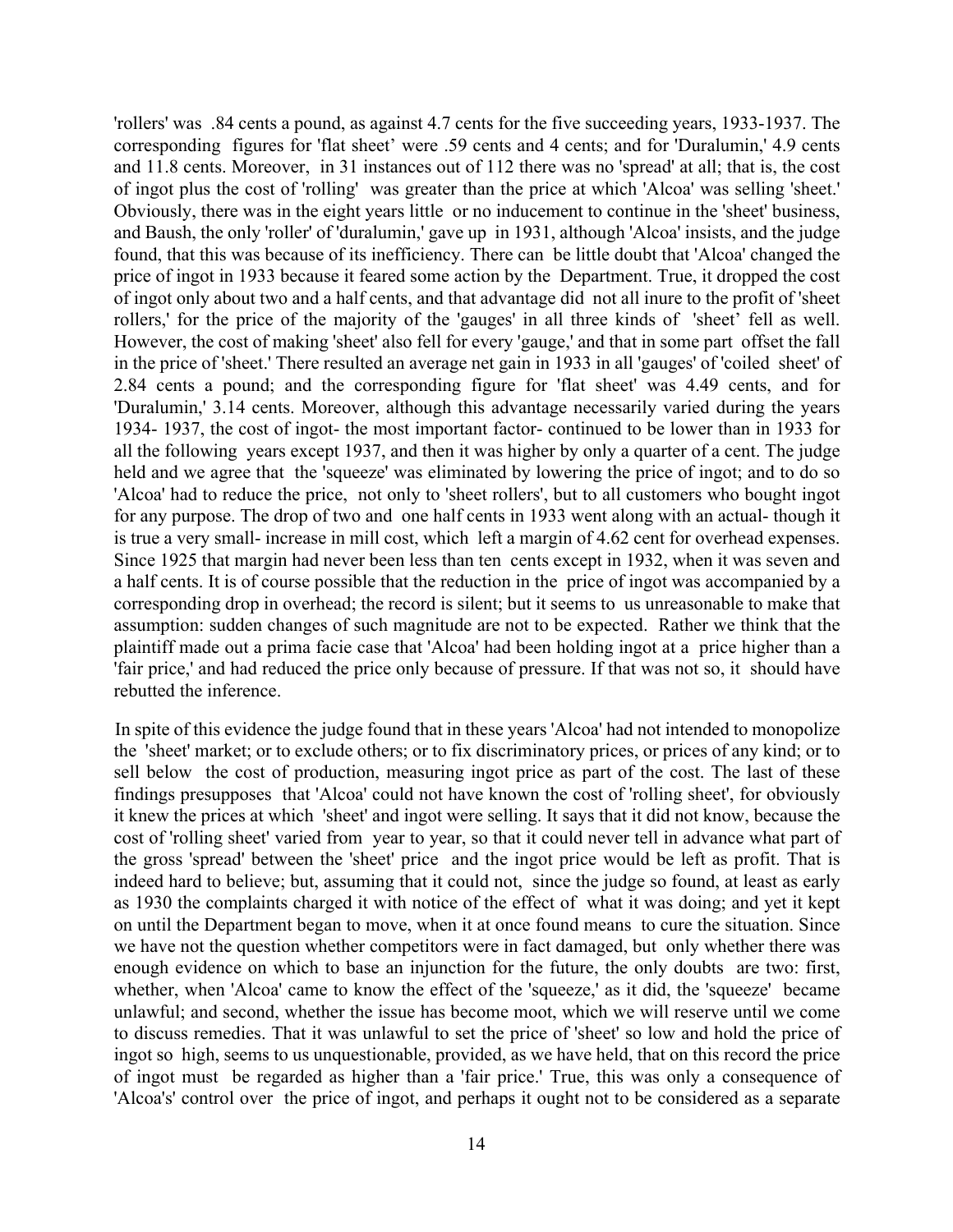wrong; moreover, we do not use it as part of the reasoning by which we conclude that the monopoly was unlawful. But it was at least an unlawful exercise of 'Alcoa's' power after it had been put on notice by the 'sheet rollers" complaints; and this is true, even though we assent to the judge's finding that it was not part of an attempt to monopolize the 'sheet' market. We hold that at least in 1932 it had become a wrong. (at 437-438)

# Comment

Was *Alcoa*'s approach to market definition sound?

The Court stated that a monopoly is more concerning than agreements between competitors. But as you learned in the previous modules, courts' position on this has changed. Today, unilateral conduct gets less antitrust scrutiny than collusion.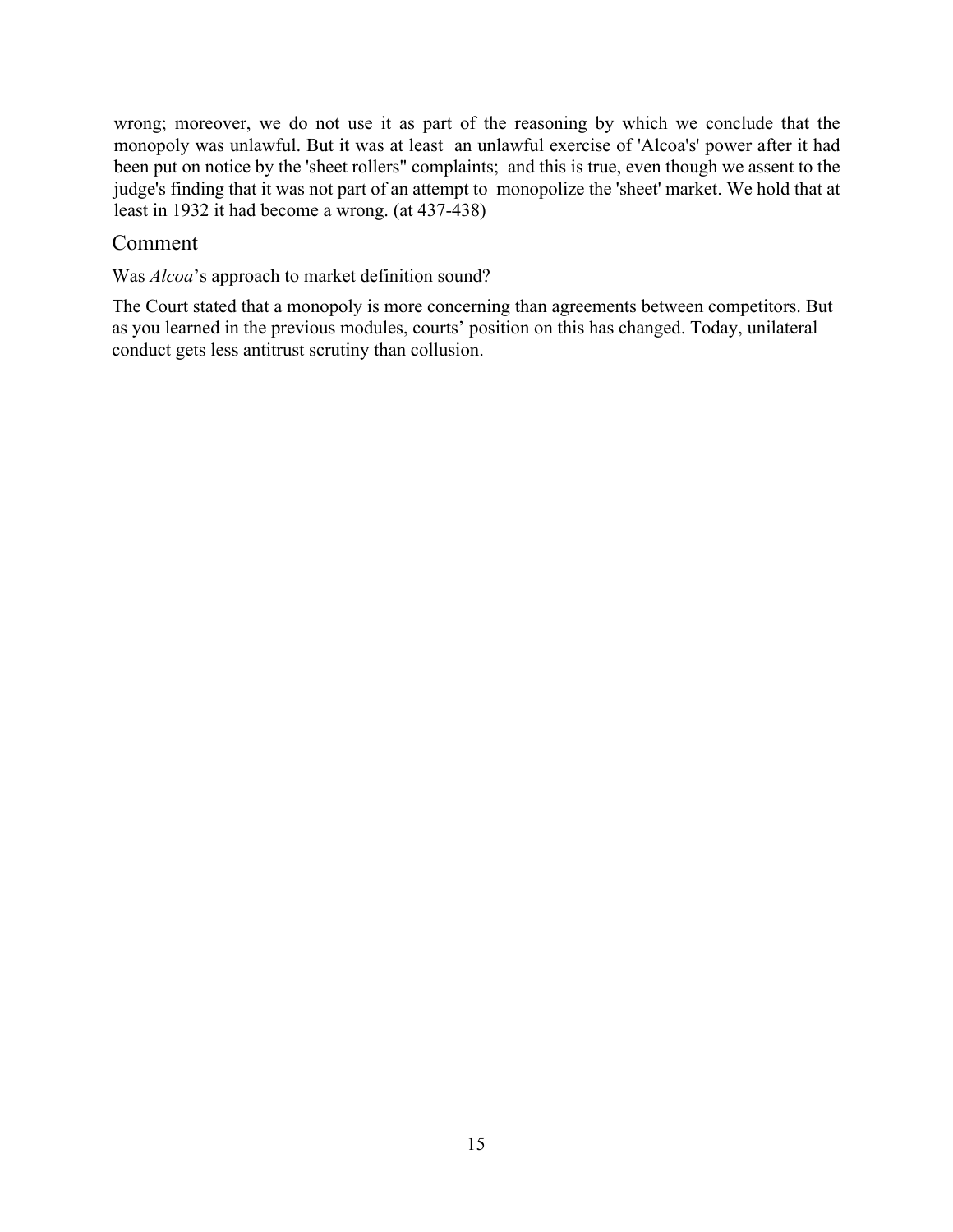## *United States v. Grinnell Corp., 384 U.S. 563 (1966)*

Grinnell manufactures plumbing supplies and fire sprinkler systems. It also owns 76% of the stock of ADT, 89% of the stock of AFA, and 100% of the stock of Holmes. ADT provides both burglary and fire protection services; Holmes provides burglary services alone; AFA supplies only fire protection service. Each offers a central station service under which hazard-detecting devices installed on the protected premises automatically transmit an electric signal to a central station. The central station is manned 24 hours a day. Upon receipt of a signal, the central station, where appropriate, dispatches guards to the protected premises and notifies the police or fire department direct. There are other forms of protective services. But the record shows that subscribers to accredited central station service (*i.e*., that approved by the insurance underwriters) receive reductions in their insurance premiums that are substantially greater than the reduction received by the users of other kinds of protection service. In 1961 accredited companies in the central station service business grossed \$ 65,000,000. ADT, Holmes, and AFA are the three largest companies in the business in terms of revenue: ADT (with 121 central stations in 115 cities) has 73% of the business; Holmes (with 12 central stations in three large cities) has 12.5%; AFA (with three central stations in three large cities) has 2%. Thus the three companies that Grinnell controls have over 87% of the business. (at 566-567)

…

The offense of monopoly under  $\S 2$  of the Sherman Act has two elements: (1) the possession of monopoly power in the relevant market and (2) the willful acquisition or maintenance of that power as distinguished from growth or development as a consequence of a superior product, business acumen, or historic accident. We shall see that this second ingredient presents no major problem here, as what was done in building the empire was done plainly and explicitly for a single purpose. In *United States* v. *du Pont & Co*., 351 U.S. 377, 391, we defined monopoly power as "the power to control prices or exclude competition." The existence of such power ordinarily may be inferred from the predominant share of the market. In *American Tobacco Co*. v. *United States*, 328 U.S. 781, 797, we said that "over two-thirds of the entire domestic field of cigarettes, and . . . over 80% of the field of comparable cigarettes" constituted "a substantial monopoly." In *United States* v. *Aluminum Co. of America*, 148 F.2d 416, 429, 90% of the market constituted monopoly power. In the present case, 87% of the accredited central station service business leaves no doubt that the congeries of these defendants have monopoly power -- power which, as our discussion of the record indicates, they did not hesitate to wield -- if that business is the relevant market. The only remaining question therefore is, what is the relevant market?

In case of a product it may be of such a character that substitute products must also be considered, as customers may turn to them if there is a slight increase in the price of the main product. That is the teaching of the *du Pont* case (*supra*, at 395, 404), *viz*., that commodities reasonably interchangeable make up that "part" of trade or commerce which  $\S 2$  protects against monopoly power.

The District Court treated the entire accredited central station service business as a single market and we think it was justified in so doing. Defendants argue that the different central station services offered are so diverse that they cannot under *du Pont* be lumped together to make up the relevant market. For example, burglar alarm services are not interchangeable with fire alarm services. They further urge that *du Pont* requires that protective services other than those of the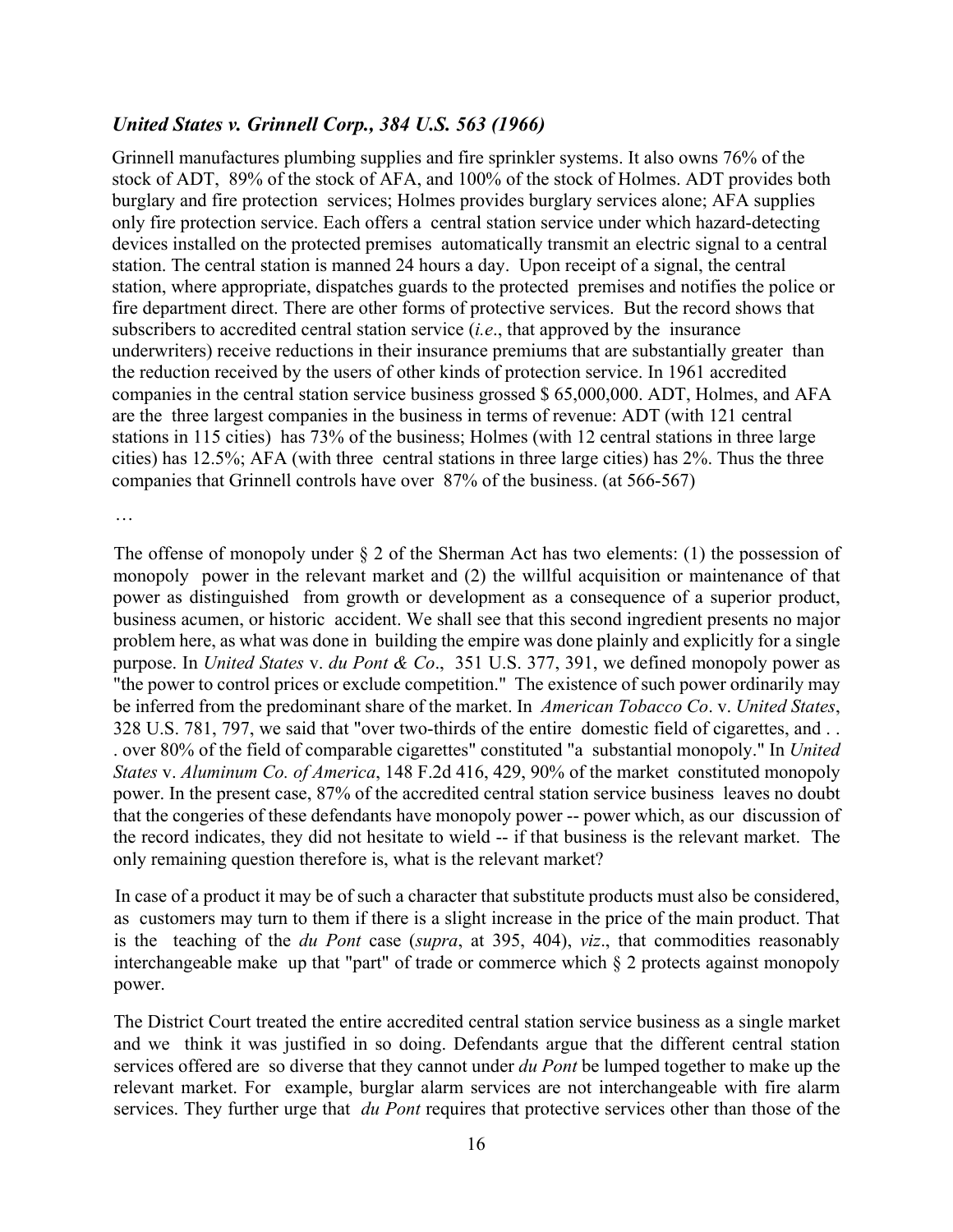central station variety be included in the market definition.

But there is here a single use, *i.e*., the protection of property, through a central station that receives signals. It is that service, accredited, that is unique and that competes with all the other forms of property protection. We see no barrier to combining in a single market a number of different products or services where that combination reflects commercial realities. To repeat, there is here a single basic service -- the protection of property through use of a central service station -- that must be compared with all other forms of property protection.

In § 2 cases under the Sherman Act, as in § 7 cases under the Clayton Act (*Brown Shoe Co*. v. *United States*, 370 U.S. 294, 325) there may be submarkets that are separate economic entities. We do not pursue that question here. First, we deal with services, not with products; and second, we conclude that the accredited central station is a type of service that makes up a relevant market and that domination or control of it makes out a monopoly of a "part" of trade or commerce within the meaning of  $\S 2$  of the Sherman Act. The defendants have not made out a case for fragmentizing the types of services into lesser units.

Burglar alarm service is in a sense different from fire alarm service; from waterflow alarms; and so on. But it would be unrealistic on this record to break down the market into the various kinds of central station protective services that are available. Central station companies recognize that to compete effectively, they must offer all or nearly all types of service. The different forms of accredited central station service are provided from a single office and customers utilize different services in combination. We held in *United States* v. *Philadelphia Nat. Bank*, 374 U.S. 321, 356, that "the cluster" of services denoted by the term "commercial banking" is "a distinct line of commerce." There is, in our view, a comparable cluster of services here. That bank case arose under  $\S$  7 of the Clayton Act where the question was whether the effect of a merger "in any line of commerce" may be "substantially to lessen competition." We see no reason to differentiate between "line" of commerce in the context of the Clayton Act and "part" of commerce for purposes of the Sherman Act. See *United States* v. *First Nat. Bank & Trust Co*., 376 U.S. 665, 667-668. In the § 7 national bank case just mentioned, *services*, not *products* in the mercantile sense, were involved. In our view the lumping together of various kinds of *services* makes for the appropriate market here as it did in the  $\S 7$  case.

There are, to be sure, substitutes for the accredited central station service. But none of them appears to operate on the same level as the central station service so as to meet the interchangeability test of the *du Pont* case. Nonautomatic and automatic local alarm systems appear on this record to have marked differences, not the low degree of differentiation required of substitute services as well as substitute articles.

Watchman service is far more costly and less reliable. Systems that set off an audible alarm at the site of a fire or burglary are cheaper but often less reliable. They may be inoperable without anyone's knowing it. Moreover, there is a risk that the local ringing of an alarm will not attract the needed attention and help. Proprietary systems that a customer purchases and operates are available; but they can be used only by a very large business or by government and are not realistic alternatives for most concerns. There are also protective services connected directly to a municipal police or fire department. But most cities with an accredited central station do not permit direct, connected service for private businesses. These alternate services and devices differ, we are told,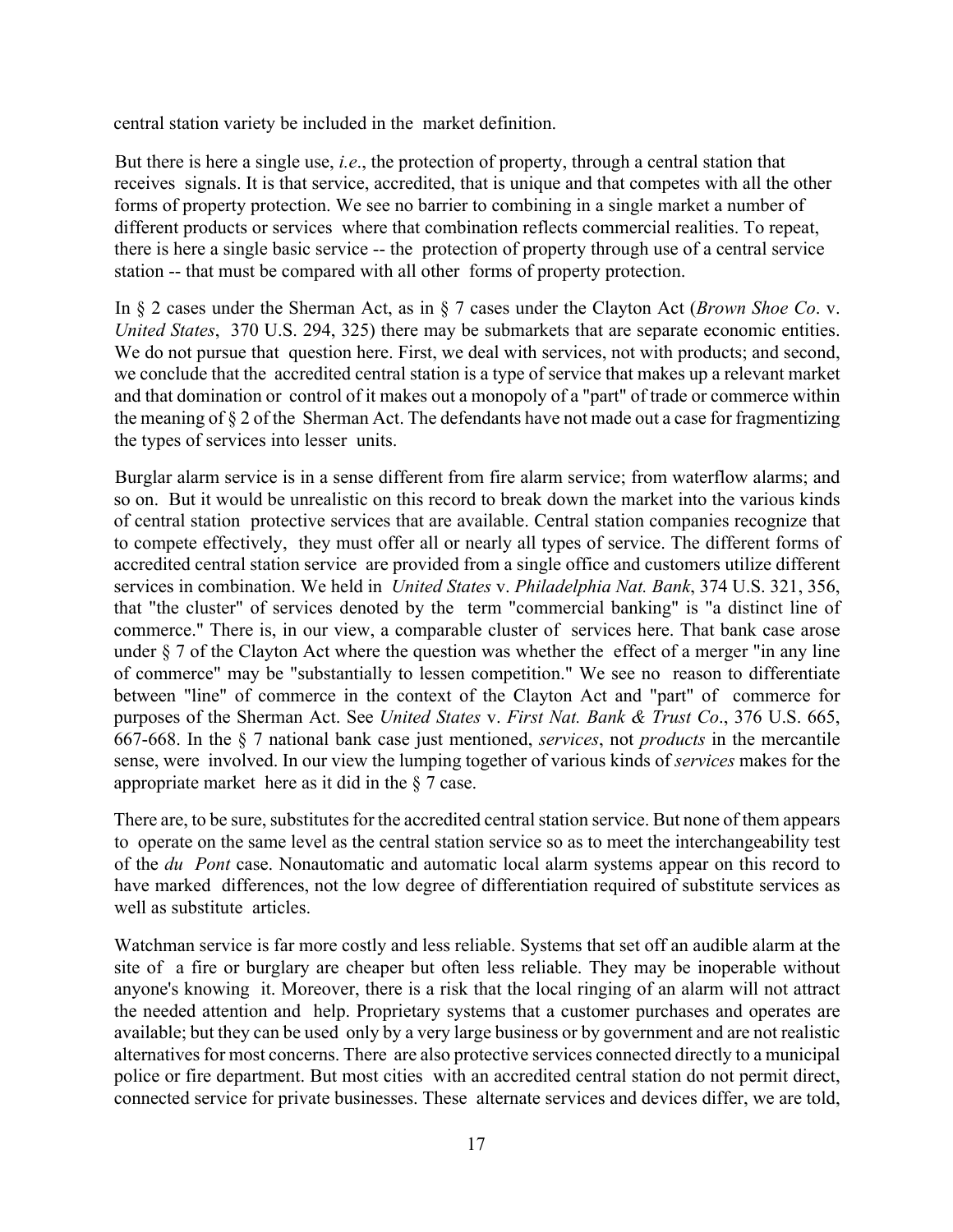in utility, efficiency, reliability, responsiveness, and continuity, and the record sustains that position. And, as noted, insurance companies generally allow a greater reduction in premiums for accredited central station service than for other types of protection.

Defendants earnestly urge that despite these differences, they face competition from these other modes of protection. They seem to us seriously to overstate the degree of competition, but we recognize that (as the District Court found) they "do not have unfettered power to control the price of their services . . . due to the fringe competition of other alarm or watchmen services." 236 F.Supp., at 254. What defendants overlook is that the high degree of differentiation between central station protection and the other forms means that for many customers, only central station protection will do. Though some customers may be willing to accept higher insurance rates in favor of cheaper forms of protection, others will not be willing or able to risk serious interruption to their businesses, even though covered by insurance, and will thus be unwilling to consider anything but central station protection.

The accredited, as distinguished from nonaccredited service, is a relevant part of commerce. Virtually the only central station companies in the status of the nonaccredited are those that have not yet been able to meet the standards of the rating bureau. The accredited ones are indeed those that have achieved, in the eyes of underwriters, superiorities that other central stations do not have. The accredited central station is located in a building of approved design, provided with an emergency lighting system and two alternate main power sources, manned constantly by at least a required minimum of operators, provided with a direct line to fire headquarters and, where possible, a direct line to a police station; and equipped with all the devices, circuits and equipment meeting the requirements of the underwriters. These standards are important as insurance carriers often require accredited central station service as a condition to writing insurance. There is indeed evidence that customers consider the unaccredited service as inferior.

We also agree with the District Court that the geographic market for the accredited central station service is national. The activities of an individual station are in a sense local as it serves, ordinarily, only that area which is within a radius of 25 miles. But the record amply supports the conclusion that the business of providing such a service is operated on a national level. There is national planning. The agreements we have discussed covered activities in many States. The inspection, certification and rate-making is largely by national insurers. The appellant ADT has a national schedule of prices, rates, and terms, though the rates may be varied to meet local conditions. It deals with multistate businesses on the basis of nationwide contracts. The manufacturing business of ADT is interstate. The fact that Holmes is more nearly local than the others does not save it, for it is part and parcel of the combine presided over and controlled by Grinnell.

As the District Court found, the relevant market for determining whether the defendants have monopoly power is not the several local areas which the individual stations serve, but the broader national market that reflects the reality of the way in which they built and conduct their business.

We have said enough about the great hold that the defendants have on this market. The percentage is so high as to justify the finding of monopoly. And, as the facts already related indicate, this monopoly was achieved in large part by unlawful and exclusionary practices. The restrictive agreements that pre-empted for each company a segment of the market where it was free of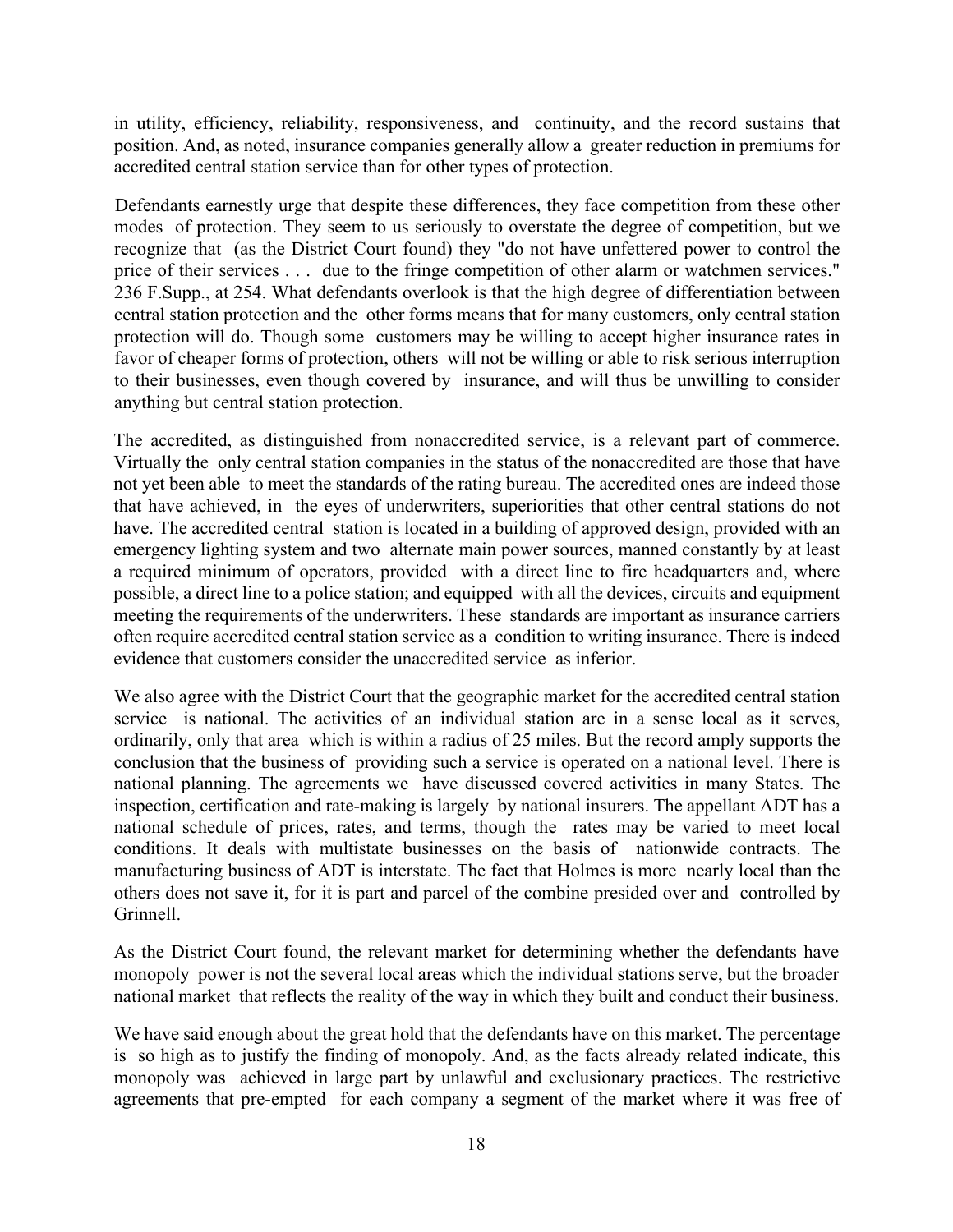competition of the others were one device. Pricing practices that contained competitors were another. The acquisitions by Grinnell of ADT, AFA, and Holmes were still another. Grinnell long faced a problem of competing with ADT. That was one reason it acquired AFA and Holmes. Prior to settlement of its dispute and controversy with ADT, Grinnell prepared to go into the central station service business. By acquiring ADT in 1953, Grinnell eliminated that alternative. Its control of the three other defendants eliminated any possibility of an outbreak of competition that might have occurred when the 1907 agreements terminated. By those acquisitions it perfected the monopoly power to exclude competitors and fix prices… (at 570-576)

## Comment

*Grinnell* is often cited as the source for the two-part test for a §2 violation.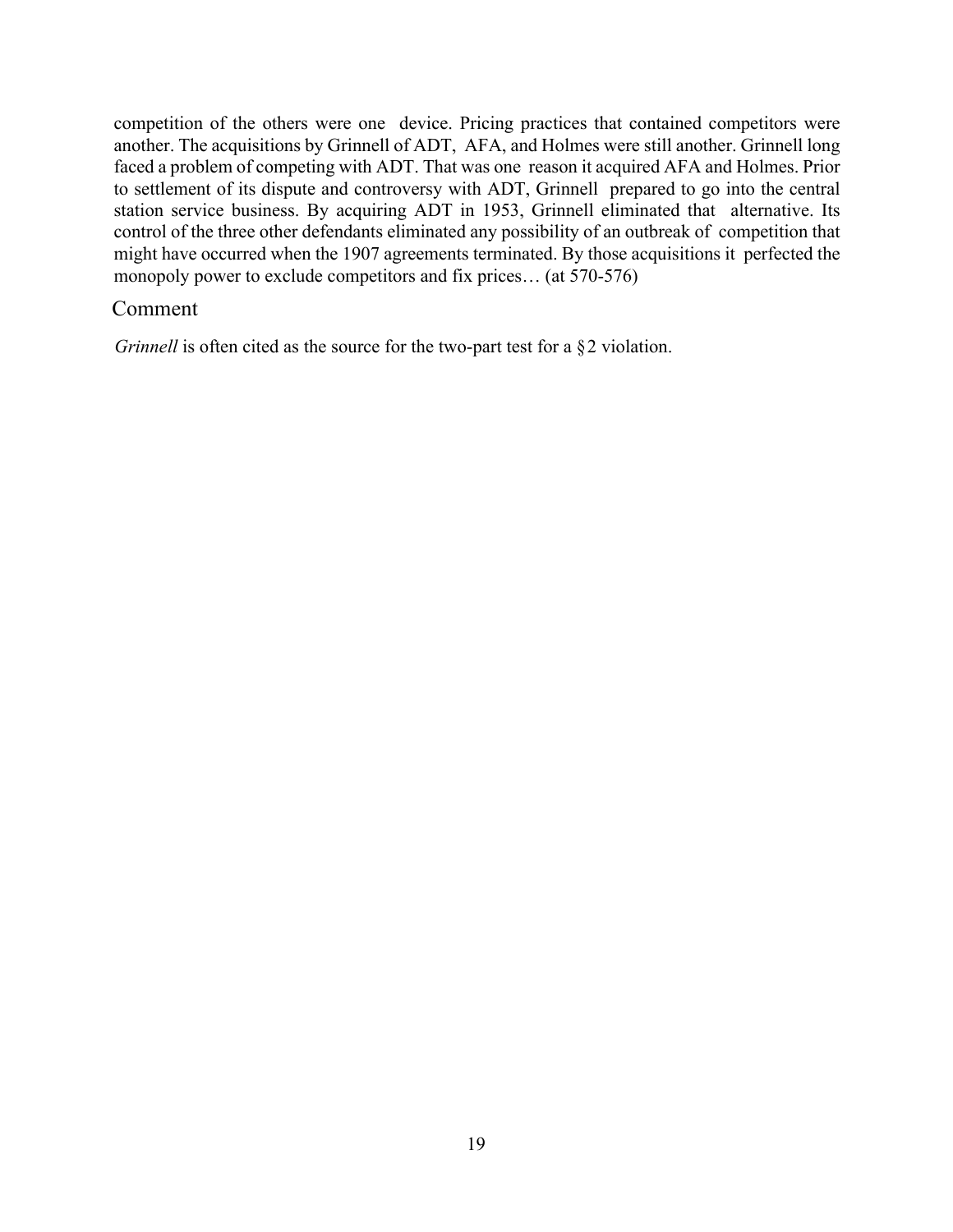# *United States v. United Shoe Machinery Corp.,110 F. Supp. 295 (D. Mass. 1953)*

There are 18 major processes for the manufacturing of shoes by machine. Some machine types are used only in one process, but others are used in several; and the relationship of machine types to one another may be competitive or sequential. The approximately 1460 shoe manufacturers themselves are highly competitive in many respects, including their choice of processes and other technological aspects of production. Their total demand for machine services, apart from those rendered by dry thread sewing machines in the upper-fitting room, constitutes an identifiable market which is a 'part of the trade or commerce among the several States'. Sec. 2 of the Sherman Act, 15 U.S.C.A. § 2.

United, the largest source of supply, is a corporation lineally descended from a combination of constituent companies, adjudged lawful by the Supreme Court of the United States in 1918. United States v. United Shoe Machinery Co. of N.J., 247 U.S. 32, 38 S.Ct. 473, 62 L.Ed. 968. It now has assets rising slightly over 100 million dollars and employment rolls around 6,000. In recent years it has earned before federal taxes 9 to 13.5 million dollars annually.

Supplying different aspects of that market are at least 10 other American manufacturers and some foreign manufacturers, whose products are admitted to the United States free of tariff duty. Almost all the operations performed in the 18 processes can be carried out without the use of any of United's machines, and (at least in foreign areas, where patents are no obstacle,) a complete shoe factory can be efficiently organized without a United machine.

Nonetheless, United at the present time is supplying over 75%, and probably 85%, of the current demand in the American shoe machinery market, as heretofore defined. This is somewhat less than the share it was supplying in 1915. In the meantime, one important competitor, Compo Shoe Machinery Corporation, became the American innovator of the cement process of manufacture. In the sub-market Compo roughly equals United. (at 337-338)

…

Once designed, a shoe machine can be copied, as German competitors have shown. But the copying is not easy, and an American machine manufacturer unfamiliar with the art of shoemaking would not ordinarily enter the field even if United gave him technical assistance, at least, unless he were assured that he would be encouraged to continue making similar machines for a long time.

United is the only machinery enterprise that produces a long line of machine types, and covers every major process. -it is the only concern that has a research laboratory covering all aspects of the needs of shoe manufacturing; though Compo has a laboratory concentrating on the needs of those in the cement process. United's heavy research expenditures, over \$ 3 million annually, have been pro-rated roughly according to those fields where maximum revenue has been or could be attained, and, except in the cement process, often in inverse proportion to actual competition. Through its own research, United has developed inventions many of which are now patented. Roughly 95% of its 3915 patents are attributable to the ideas of its own employees.

Although at the turn of the century, United's patents covered the fundamentals of shoe machinery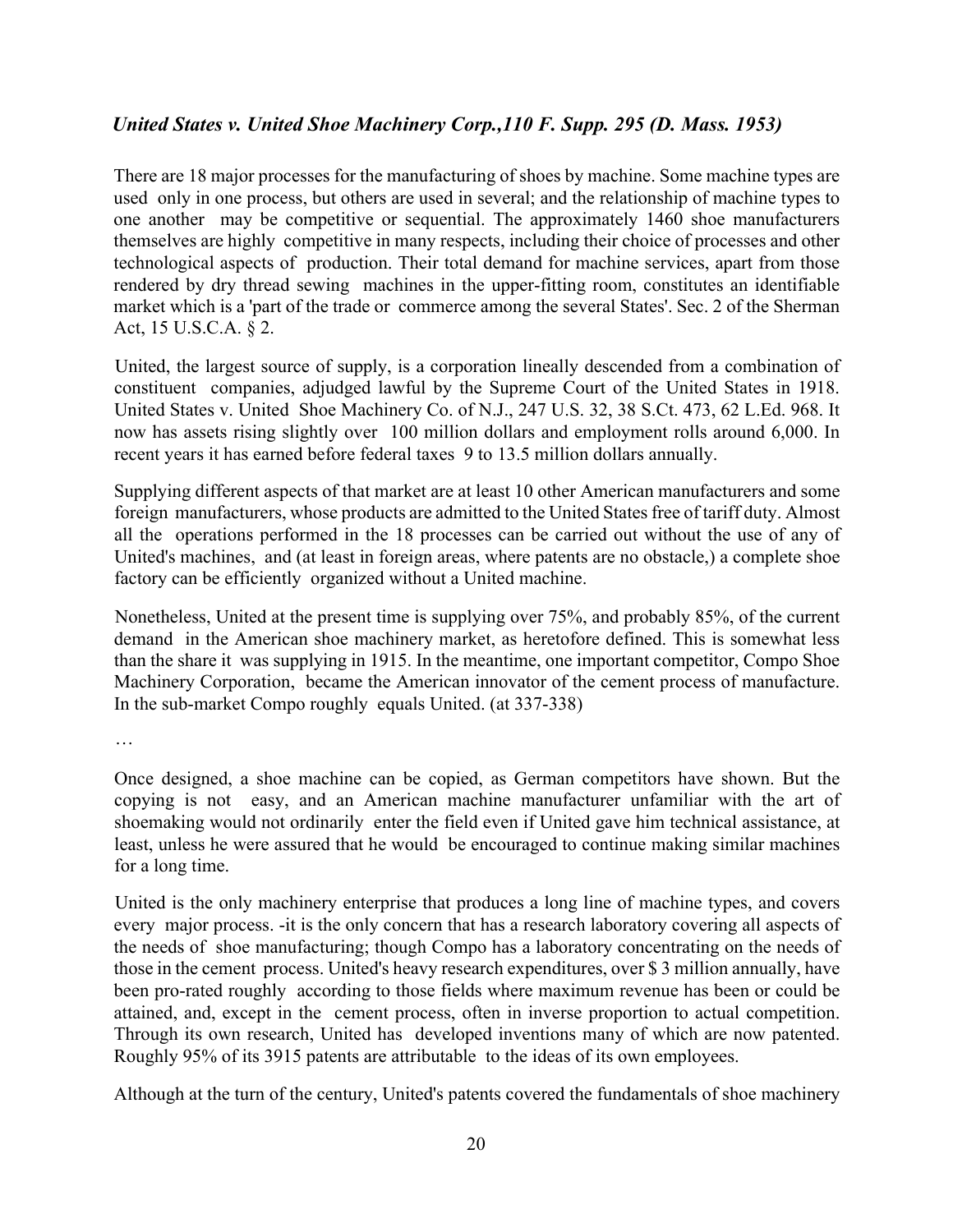manufacture, those fundamental patents have expired. Current patents cover for the most part only minor developments, so that it is possible to 'invent around' them, to use the words of United's chief competitor. However, the aggregation of patents does to some extent block potential competition. It furnishes a trading advantage. It leads inventors to offer their ideas to United, on the general principle that new complicated machines embody numerous patents. And it serves as a hedge or insurance for United against unforeseen competitive developments.

…

However, United's leases, in the context of the present shoe machinery market, have created barriers to the entry by competitors into the shoe machinery field.

First, the complex of obligations and rights accruing under United's leasing system in operation deter a shoe manufacturer from disposing of a United machine and acquiring a competitor's machine. He is deterred more than if he owned that same United machine, or if he held it on a short lease carrying simple rental provisions and a reasonable charge for cancelation before the end of the term. The lessee is now held closely to United by the combined effect of the 10 year term, the requirement that if he has work available he must use the machine to full capacity, and by the return charge which can in practice, through the right of deduction fund, be reduced to insignificance if he keeps this and other United machines to the end of the periods for which he leased them.

Second, when a lessee desires to replace a United machine, United gives him more favorable terms if the replacement is by another United machine than if it is by a competitive machine.

Third, United's practice of offering to repair, without separate charges, its leased machines, has had the effect that there are no independent service organizations to repair complicated machines. In turn, this has had the effect that the manufacturer of a complicated machine must either offer repair service with his machine, or must face the obstacle of marketing his machine to customers who know that repair service will be difficult to provide.

Through its success with its principal and more complicated machines, United has been able to market more successfully its other machines, whether offered only for sale, or on optional sale or lease terms. In ascending order of importance, the reasons for United's success with these simpler types are these. These other, usually more simple, machines are technologically related to the complex leased machines to which they are auxiliary or preparatory. Having business relations with, and a host of contracts with, shoe factories, United seems to many of them the most efficient, normal, and above all, convenient supplier. Finally, United has promoted the sale of these simple machine types by the sort of price discrimination between machine types, about to be stated.

Although maintaining the same nominal terms for each customer, United has followed, as between machine types, a discriminatory pricing policy. Clear examples of this policy are furnished by the nine selected instances reviewed in detail in the findings. Other examples of this policy can be found in the wide, and relatively permanent, variations in the rates of return United secures upon its long line of machine types. United's own internal documents reveal that these sharp and relatively durable differentials are traceable, at least in large part, to United's policy of fixing a higher rate of return where competition is of minor significance, and a lower rate of return where competition is of major significance. Defendant has not borne the burden of showing that these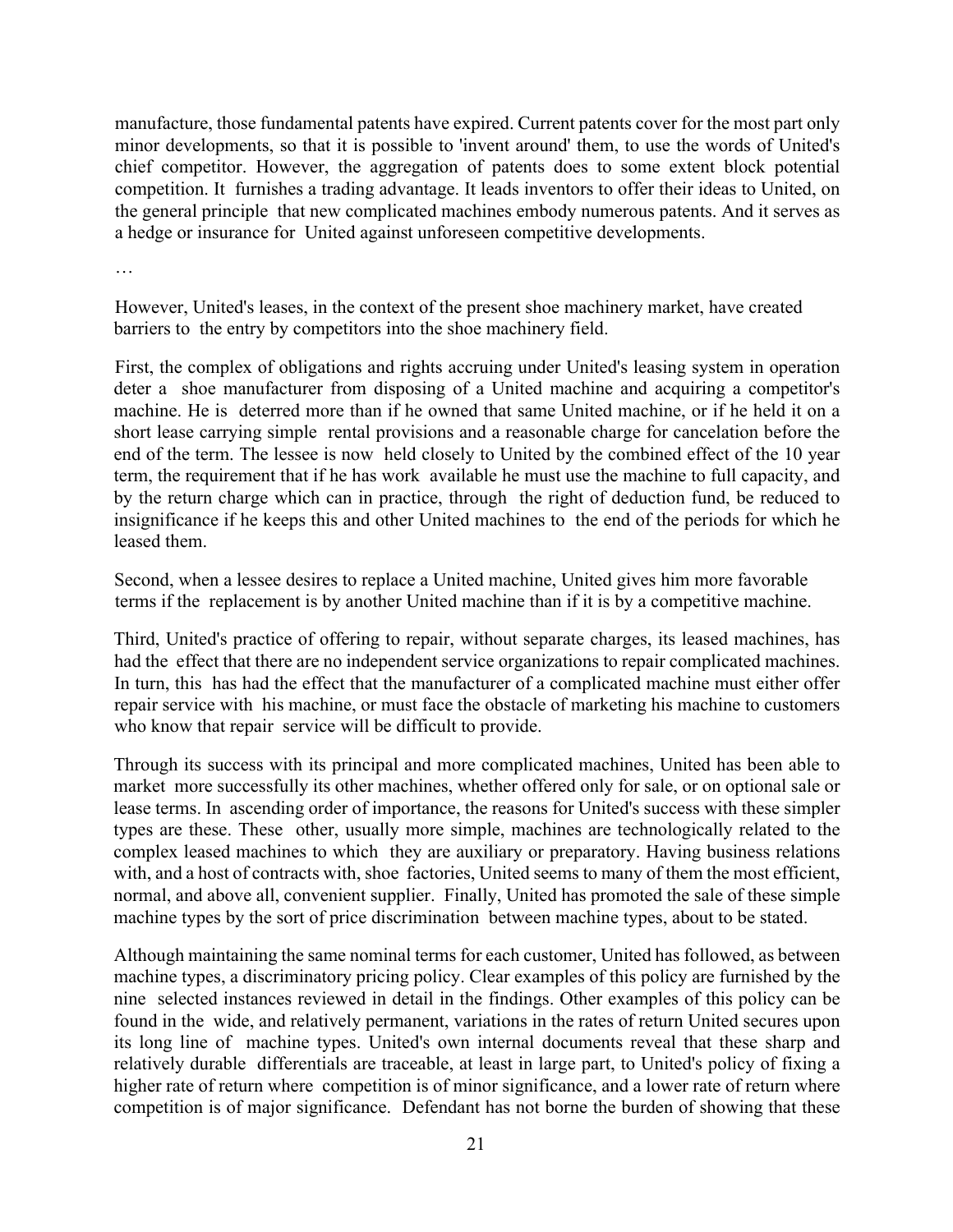variations in rates of return were motivated by, or correspond with, variations in the strength of the patent protection applicable to different machine types. Hence there is on this record no room for the argument that defendant's discriminatory pricing policy is entirely traceable to, and justified by, the patent laws of the United States.

On the foregoing facts, the issue of law is whether defendant in its shoe machinery business has violated that provision of Sec. 2 of the Sherman Act, 15 U.S.C.A. § 2, addressed to 'every person who shall monopolize, or attempt to monopolize \* \* \* any part of the trade or commerce among the several States'.

The historical development of that statutory section can be speedily recapitulated.

When they proposed the legislation, Senators Hoar and Edmunds thought it did little more than bring national authority to bear upon restraints of trade known to the common law, and it could not apply to one 'who merely by superior skill and intelligence \* \* \* got the whole business because nobody could do as well'. (21 Cong.Rec. 3146-3152). They did not discuss the intermediate case where the causes of an enterprise's success were neither common law restraints of trade, nor the skill with which the business was conducted, but rather some practice which without being predatory, abusive, or coercive was in economic effect exclusionary.

Early Supreme Court decisions went in different directions, until Mr. Justice White announced 'the 'rule of reason" in 1911 in Standard Oil Co. of New Jersey v. United States, 221 U.S. 1, 31 S.Ct. 502, 531, 55 L.Ed. 619, and United States v. American Tobacco Co., 221 U.S. 106, 31 S.Ct. 632, 55 L.Ed. 663. His opinions encouraged the view that there was no monopolization unless defendant had reported to predatory practices. And this was unquestionably the view to which Mr. Justice McKenna led the Court in United States v. United Shoe Machinery Company of N.J., 247 Us.S. 32, 38 S.Ct. 473, 62 L.Ed. 968 and United States v United States Steel Corp., 251 U.S. 417, 40 S.Ct. 293, 64 L.Ed. 343. But a reversal of trend was effectuated through the landmark opinion of Judge Learned Hand in United States v. Aluminum Co. of America, 2 Cir., 148 F.2d 416.

In Aluminum Judge Hand, perhaps because he was cabined by the findings of the District Court, did not rest his judgment on the corporation's coercive or immoral practices. Instead, adopting an economic approach, he defined the appropriate market, found that Alcoa supplied 90% of it, determined that this control constituted a monopoly, and ruled that since Alcoa established this monopoly by its voluntary actions, such as building new plants, though, it was assumed, not by moral derelictions, it had 'monopolized' in violation of Sec. 2. Judge Hand reserved the issue as to whether an enterprise could be said to 'monopolize' if its control was purely the result of technological, production, distribution, or like objective factors, not dictated by the economic character of the industry; and he also reserved the question as to control achieved solely 'by virtue of \* \* \* superior skill, foresight and industry.' At the same time, he emphasized that an enterprise had 'monopolized' if, regardless of its intent, it had achieved a monopoly by manuvers which, though 'honestly industrial', were not economically inevitable, but were rather the result of the firm's free choice of business policies.

The justification for this interpretation of the law Judge Hand found in the purposes of the Sherman Act, which he stated in language often quoted, 148 F.2d at page 427. He referred to the economic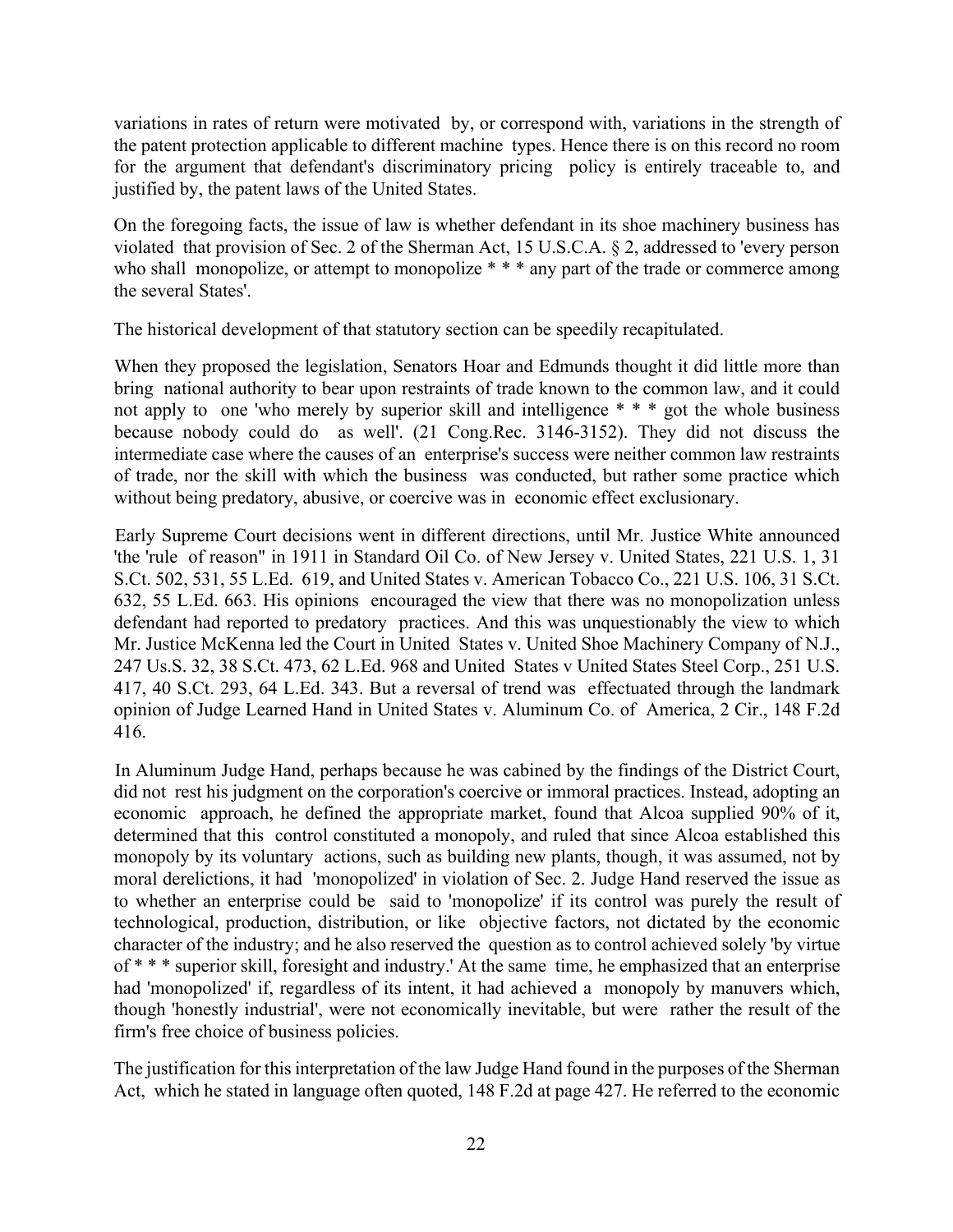purpose in these words:

'Many people believe that possession of unchallenged economic power deadens initiative, discourages thrift and depresses energy; that immunity from competition is a narcotic, and rivalry is a stimulant, to industrial progress; that the spur of constant stress is necessary to counteract an inevitable disposition to let well enough alone.'

And he referred to the social purpose in this passage:

'It is possible, because of its indirect social or moral effect, to prefer a system of small producers, each dependent for his success upon his own skill and character, to one in which the great mass of those engaged must accept the direction of a few.'

Both the technique and the language of Judge Hand were expressly approved in American Tobacco Co. v United States, 1946, 328 U.S. 781, 66 S.Ct. 1125, 90 L.Ed. 1575. Comparable principles were applied in United States v. Griffith, 1948, 334 U.S. 100, 68 S.Ct. 941, 92 L.Ed. 1236; Schine Chain Theatres, Inc. v. United States, 1948, 334 U.S. 110, 68 S.Ct. 947, 92 L.Ed. 1260 [\*\*150] and, also, though the Government lost the case, in United States v Columbia Steel Co., 1948, 334 U.S. 495, 68 S.Ct. 1107, 92 L.Ed. 1533. (at 340-342)

…

Indeed the way in which Mr. Justice Douglas used the terms 'monopoly power' and 'effective market control', 334 U.S. 100, 107, lines 2 and 6, 68 S.Ct. 941, at page 945, and cites Aluminum suggests that he endorses a third and broader approach, which originated with Judge Hand. It will be recalled that Judge Hand said that one who has acquired an overwhelming share of the market 'monopolizes' whenever he does business, 148 F.2d at page 428, column 1, apparently even if there is no showing that his business involves any exclusionary practice. But, it will also be recalled that this doctrine is softened by Judge Hand's suggestion that the defendant may escape statutory liability if it bears the burden of proving that it owes its monopoly solely to superior skill, superior products, natural advantages, (including accessibility to raw materials or markets), economic or technological efficiency, (including scientific research), low margins of profit maintained permanently and without discrimination, or licenses conferred by, and used within, the limits of law, (including patents on one's own inventions, or franchises granted directly to the enterprise by a public authority).

In the case at bar, the Government contends that the evidence satisfies each of the three approaches to Sec. 2 of the Sherman Act, so that it does not matter which one is taken.

If the matter were res integra, this Court would adopt the first approach, and, as a preliminary step to ruling upon Sec. 2, would hold that it is a restraint of trade under Sec. 1 for a company having an overwhelming share of the market, to distribute its more important products only by leases which are not terminable cheaply, which involve discrimination against competition, and which combine in one contract the right to use the product and to have it serviced. But this inferior court feels precluded from so deciding because of the overhanging shadows of United States v United Shoe Machinery Co. of N.J., 247 U.S. 32, 38 S.Ct. 473, 62 L.Ed. 968, and United Shoe Machinery Corp. v. United States, 258 U.S. 451, 42 S.Ct. 363, 66 L.Ed. 708, the Sherman and Clayton Act cases involving this company's predecessor and itself. Though these cases may ultimately be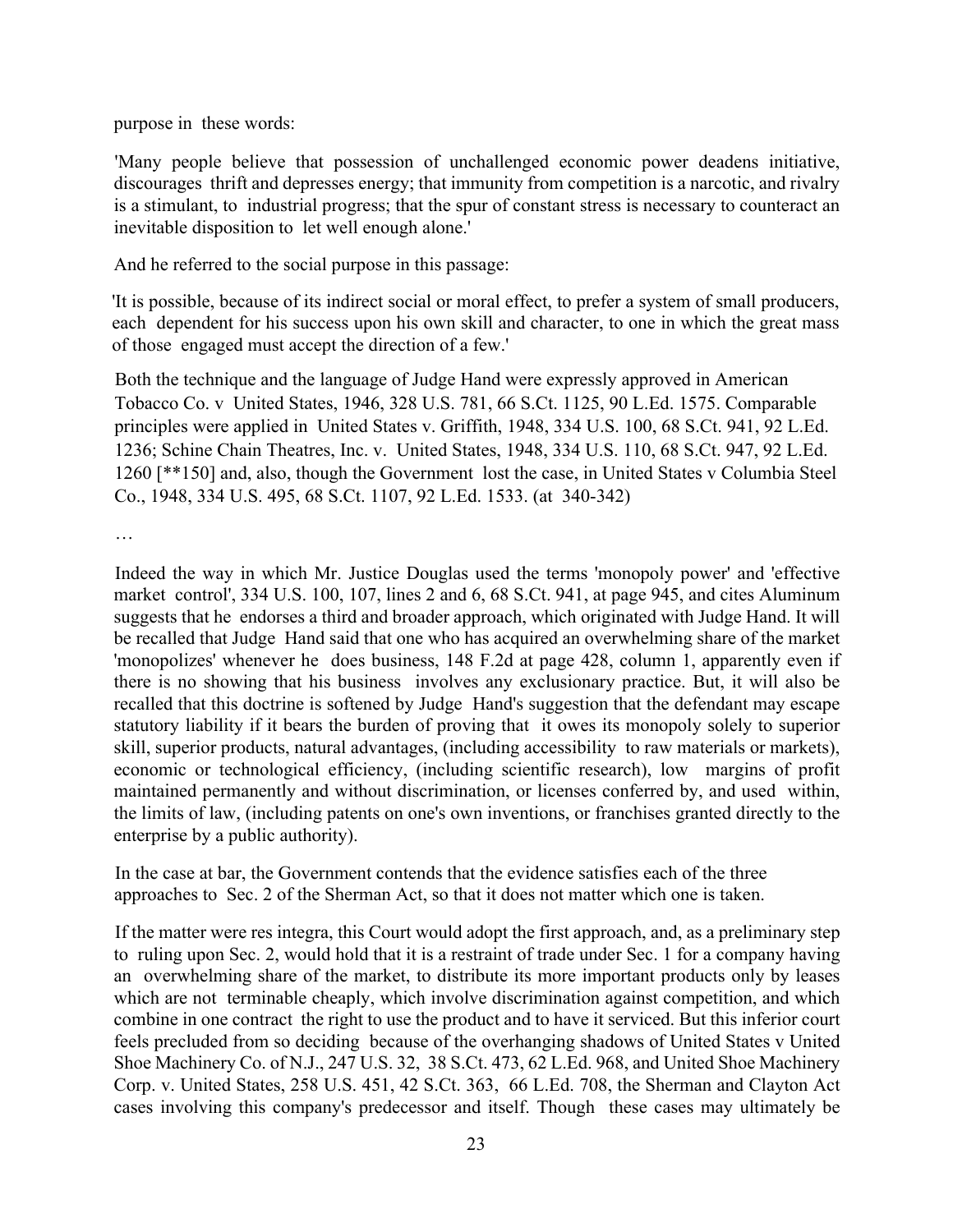overruled by the Supreme Court, they have not yet lost all authority. See Hartford Empire Co. v. United States, 1945, 323 U.S. 386, 412, footnote 10, 65, S.Ct. 373, 89 L.Ed. 322.

This Court finds it unnecessary to choose between the second and third approaches. For, taken as a whole, the evidence satisfies the tests laid down in both Griffith and Aluminum. The facts show that (1) defendant has, and exercises, such overwhelming strength in the shoe machinery market that it controls that market, (2) this strength excludes some potential, and limits some actual, competition, and (3) this strength is not attributable solely to defendant's ability, economies of scale, research, natural advantages, and adaptation to inevitable economic laws.

In estimating defendant's strength, this Court gives some weight to the 75 plus percentage of the shoe machinery market which United serves. But the Court considers other factors as well. In the relatively

static shoe machinery market where there are no sudden changes in the style of machines or in the volume of demand, United has a network of long-term, complicated leases with over 90% of the shoe factories. These leases assure closer and more frequent contacts between United and its customers than would exist if United were a seller and its customers were buyers. Beyond this general quality, these leases are so drawn and so applied as to strengthen United's power to exclude competitors. Moreover, United offers a long line of machine types, while no competitor offers more than a short line. Since in some parts of its line United faces no important competition, United has the power to discriminate, by wide differentials and over long periods of time, in the rate of return it procures from different machine types. Furthermore, being by far the largest company in the field, with by far the largest resources in dollars, in patents, in facilities, and in knowledge, United has a marked capacity to attract offers of inventions, inventors' services, and shoe machinery businesses. And, finally, there is no substantial substitute competition form a vigorous secondhand market in shoe machinery.

To combat United's market control, a competitor must be prepared with knowledge of shoemaking, engineering skill, capacity to invent around patents, and financial resources sufficient to bear the expense of long developmental and experimental processes. The competitor must be prepared for consumers' resistance founded on their long-term, satisfactory relations with United, and on the cost to them of surrendering United's leases. Also, the competitor must be prepared to give, or point to the source of, repair and other services, and to the source of supplies for machine parts, expendable parts, and the like. Indeed, perhaps a competitor who aims at any large scale success must also be prepared to lease his machines. These considerations would all affect potential competition, and have not been without their effect on actual competition.

Not only does the evidence show United has control of the market, but also the evidence does not show that the control is due entirely to excusable causes. The three principal sources of United's power have been the original constitution of the company, the superiority of United's products and services, and the leasing system. The first two of these are plainly beyond reproach. The original constitution of United in 1899 was judicially approved in United States v United Shoe Machinery Company of New Jersey, 247 U.S. 32, 38 S.Ct. 473, 62 L.Ed. 968. It is no longer open to question, and must be regarded as protected by the doctrine of res judicata, which is the equivalent of a legal license. Likewise beyond criticism is the high quality of United's products, its understanding of the techniques of shoemaking and the needs of shoe manufacturers, its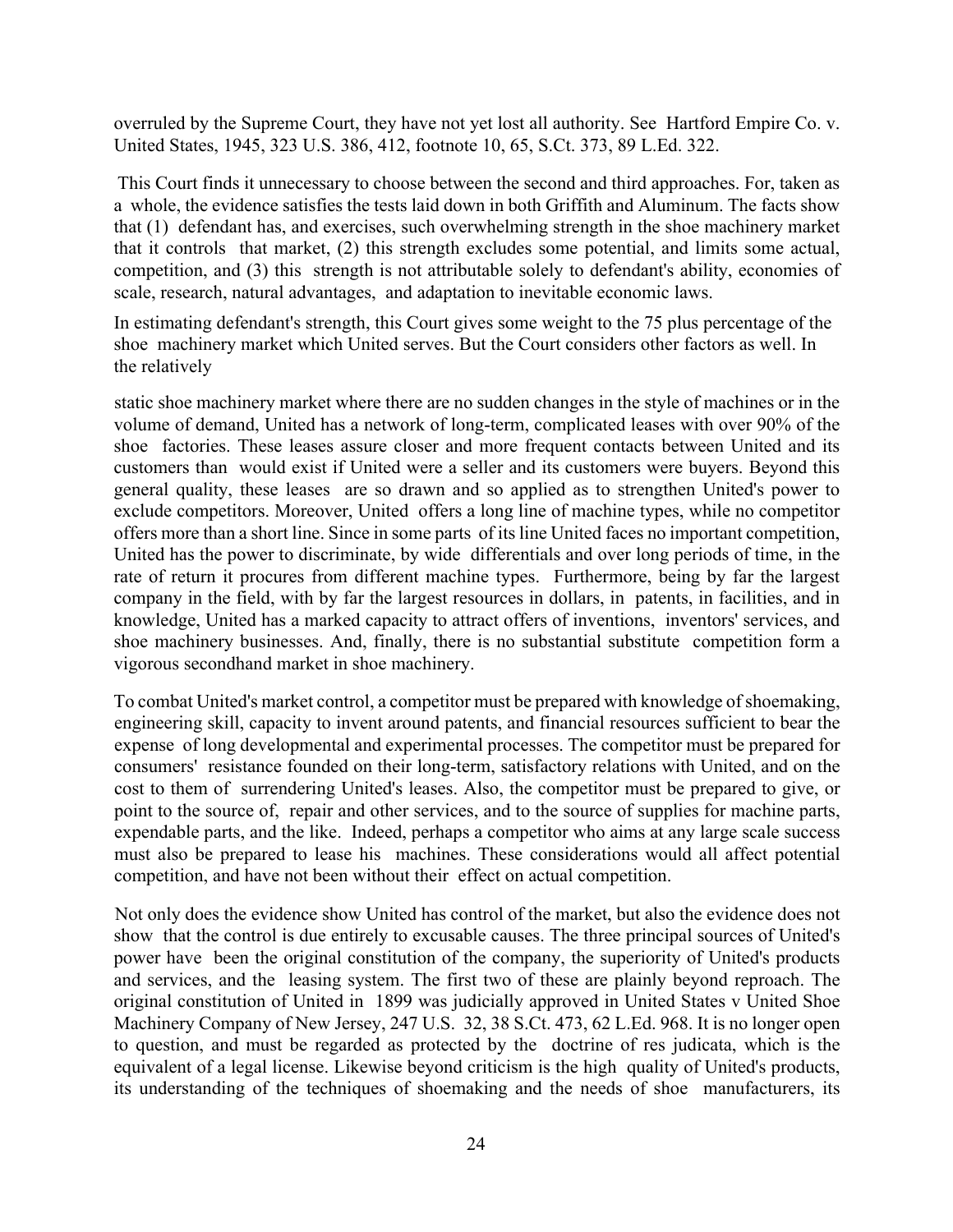efficient design and improvement of machines, and its prompt and knowledgeable service. These have illustrated in manifold ways that 'superior skill, foresight and industry' of which Judge Hand spoke in Aluminum, 148 F.2d at page 430.

But United's control does not rest solely on its original constitution, its ability, its research, or its economies of scale. There are other barriers to competition, and these barriers were erected by United's own business policies. Much of United's market power is traceable to the magnetic ties inherent in its system of leasing, and not selling, its more important machines. The lease-only system of distributing complicated machines has many 'partnership' aspects, and it has exclusionary features such as the 10- year term, the full capacity clause, the return charges, and the failure to segregate service charges from machine charges. Moreover, the leasing system has aided United in maintaining a pricing system which discriminates between machine types.

In addition to the foregoing three principal sources of United's power, brief reference may be made to the fact that United has been somewhat aided in retaining control of the shoe machinery industry by its purchases in the secondhand market, by its acquisitions of patents, and to a lesser extent, by its activities in selling to shoe factories supplies which United and others manufacture.

In one sense, the leasing system and the miscellaneous activities just referred to (except United's purchases in the secondhand market) were natural and normal, for they were, in Judge Hand's words, 'honestly industrial'. 148 F.2d at page 431. They are the sort of activities which would be engaged in by other honorable firms. And, to a large extent, the leasing practices conform to longstanding traditions in the shoe machinery business. Yet, they are not practices which can be properly described as the inevitable consequences of ability, natural forces, or law. They represent something more than the use of accessible resources, the process of invention and innovation, and the employment of those techniques of employment, financing, production, and distribution, which a competitive society must foster. They are contracts, arrangements, and policies which, instead of encouraging competition based on pure merit, further the dominance of a particular firm. In this sense, they are unnatural barriers; they unnecessarily exclude actual and potential competition; they restrict a free market. While the law allows many enterprises to use such practices, the Sherman Act is now construed by superior courts to forbid the continuance of effective market control based in part upon such practices. Those courts hold that market control is inherently evil and constitutes a violation of Sec. 2 unless economically inevitable, or specifically authorized and regulated by law.<sup>2</sup>

It is only fair to add that the more than 14,000 page record, and the more than 5,000 exhibits, representing the diligent seven year search made by Government counsel aided by this Court's orders giving them full access to United's power does not rest on predatory practices. Probably few monopolies could produce a record so free from any taint of that kind of wrong-doing. The violation with which United is now charged depends not on moral considerations, but on solely economic considerations. United is denied the right to exercise effective control of the market by business policies that are not the inevitable consequences of its capacities or its natural advantages. That those policies are not immoral is irrelevant.

Defendant seems to suggest that even if its control of the market is not attributable exclusively to its superior performance, its research, and its economies of scale, nonetheless, United's market control should not be held unlawful, because only through the existence of some monopoly power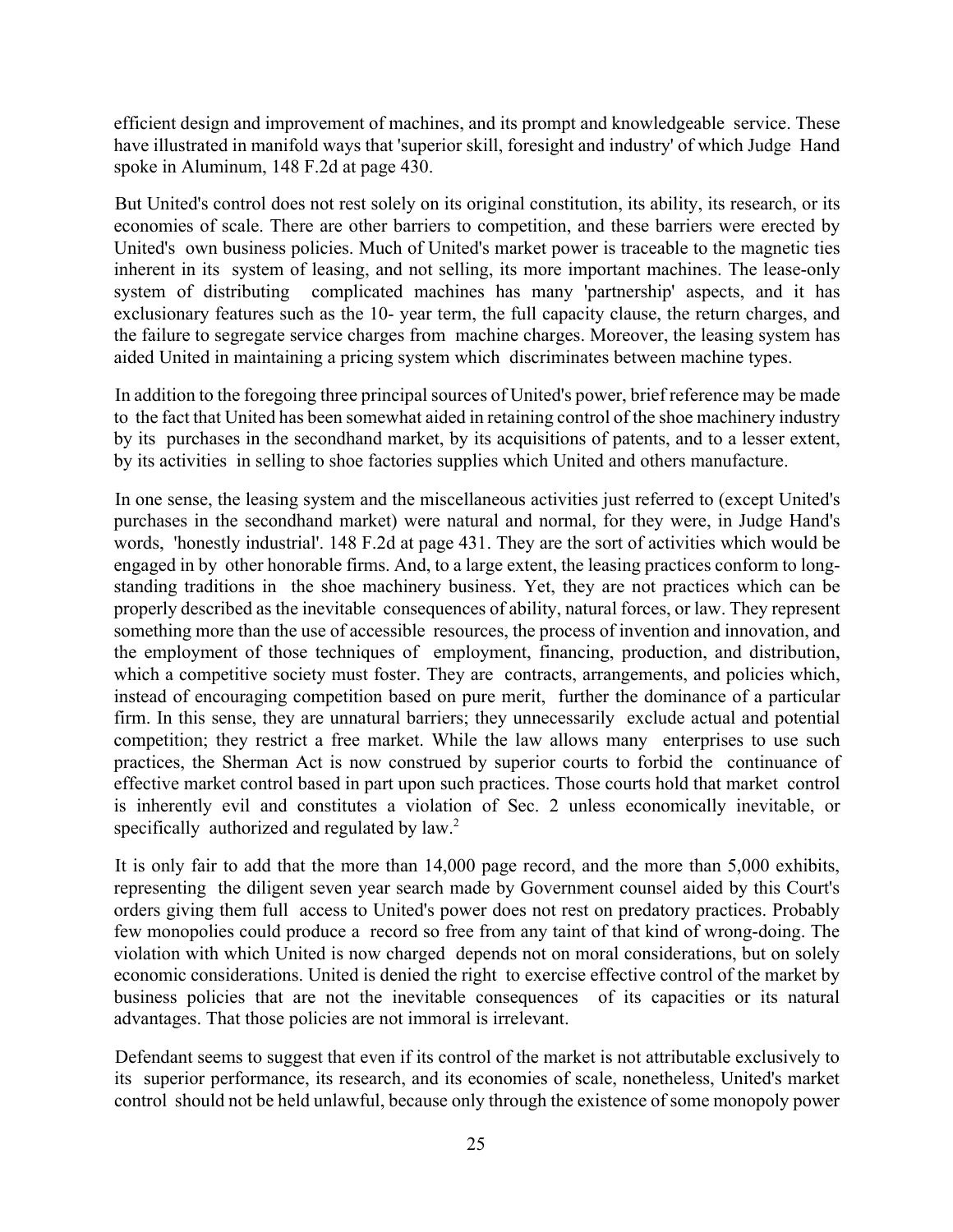can the thin shoe machinery market support fundamental research of the first order, and achieve maximum economies of production and distribution.

To this defense the shortest answer is that the law does not allow an enterprise that maintains control of a market through practices not economically inevitable, to justify that control because of its supposed social advantage. Cf. Fashion Originators' Guild of 'america v. Federal Trade Commission, 312 U.S. 457, 668, 61 S.Ct. 703, 85 L.Ed. 949. It is for Congress, not for private interests, to determine whether a monopoly, not compelled by circumstances, is advantageous. And it is for Congress to decide on what conditions, and subject to what regulations, such a monopoly shall conduct its business.

Moreover, if the defense were available, United has not proved that monopoly is economically compelled by the thinness of the shoe machinery market. It has not shown that no company could undertake to develop, manufacture, and distribute certain types of machines, unless it alone met the total demand for those types of machines.

Nor has United affirmatively proved that it has achieved spectacular results at amazing rates of speed, nor has it proved that comparable research results and comparable economies of production, distribution and service could not be achieved as well by, say, three important shoe machinery firms, as by one. Compo with a much smaller organization indicates how much research can be done on a smaller scale. Yet since Compo is limited to the simpler cement process machines, too much reliance should not be placed on this comparison. Nonetheless, one point is worth recalling. Compo's inventors first found practical ways to introduce the cement process which United had considered and rejected. This experience illustrates the familiar truth that one of the dangers of extraordinary experience is that those who have it may fall into grooves created by their own expertness. They refuse to believe that hurdles which they have learned from experience are insurmountable, can in fact be overcome by fresh, independent minds.

So far, nothing in this opinion has been said of defendant's intent in regard to its power and practices in the shoe machinery market. This point can be readily disposed of by reference once more to Aluminum, 148 F.2d at pages 431-432. Defendant intended to engage in the leasing practices and pricing policies which maintained its market power. That is all the intent which the law requires when both the complaint and the judgment rest on a charge of 'monopolizing', not merely 'attempting to monopolize'. Defendant having willed the means, has willed the end.

Next, come those issues relating to supplies, each of which is, for factual reasons stated in the findings, a separate market under Sec. 2 of the Sherman Act.

The most important fact with respect to United's manufacturing and distributive activities in these supply markets is that they are a consequence of United's power in the shoe machinery market and to some extent buttress that power.

In certain of those supply fields such as cutters and irons, nails and tacks, eyelets, and wire, United has control of the market as is shown by the fact that it is supplying much more than half the demand. This control comes principally from United's power over the shoe machinery market. And for that reason the exercise of dominant power in those supply fields is unlawful. An enterprise that by monopolizing one field, secures dominant market power in another field, has monopolized the second field, in violation of Sec. 2 of the Sherman Act.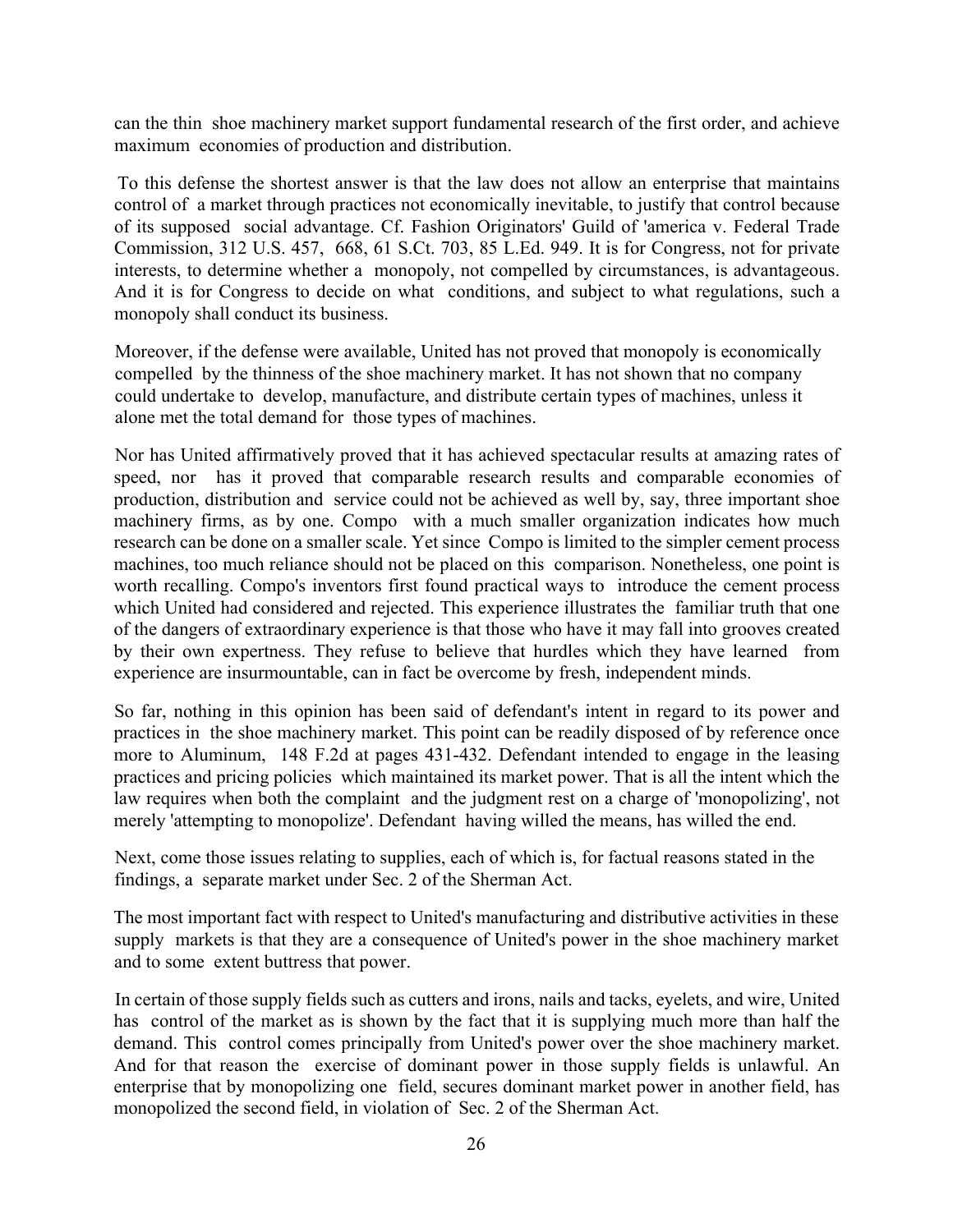With respect to the miscellaneous supply fields such as shoe boxes, lasts, wood heels, shanks, adhesives, finishes, and reinforcing material, where United has not over 50% of the share of the market, it has nothing more than a limited market power flowing from its generally long line of supplies, its many business relations with shoe manufacturers, and its competitors' comparative weakness in resources and variety of products. The consequence is that in these fields United has not such market power as to furnish a basis for a conclusion that it has monopolized the field.

So far as concerns the charge that United has attempted to monopolize those fields, the Government would have had to show that defendant had a specific intent or plan to monopolize those markets. See Aluminum, 148 F.2d at pages 431-432. No such intent was proved. The only evidence of any consequence was two decades old, and related mostly to wood heels. That will not warrant a finding adverse to defendant. (at 342-346)

…

#### IV.

#### Opinion on Remedy.

Where a defendant has monopolized commerce in violation of Sec. 2, the principal objects of the decrees are to extirpate practices that have caused or may hereafter cause monopolization, and to restore workable competition in the market.

A trial judge, until he is otherwise directed by the Supreme Court or Congress, (see 100 F.Supp. 345 footnote 2, supra, must frame a decree upon the basis of the presuppositions underlying Aluminum and Griffith. He must accept these as the premises of the current interpretation of Sec. 2 of the Sherman Act. Concentrations of power, no matter how beneficently they appear to have acted, not what advantages they seem to possess, are inherently dangerous. Their good behavior in the past may not be continued; and if their strength were hereafter grasped by presumptuous hands, there would be no automatic check and balance from equal forces in the industrial market. And in the absence of this protective mechanism, the demand for public regulation, public ownership, or other drastic measures would become irresistible in time of crisis. Dispersal of private economic power is thus one of the ways to preserve the system of private enterprise. Moreover, well as a monopoly may have behaved in the moral sense, its economic performance is inevitably suspect. The very absence of strong competitors implies that there cannot be an objective measuring rod of the monopolist's excellence, and the test of its performance must, therefore, be largely theoretical. What appears to the outsider to be a sensible, prudent, nay even a progressive policy of the monopolist, may in fact reflect a lower scale of adventurousness and less intelligent risk-taking than would be the case if the enterprise were forced to respond to a stronger industrial challenge. Some truth lurks in the cynical remark that not high profits but a quiet life is the chief reward of monopoly power. And even if a particular enterprise seeks growth and not repose, and increased rate in the growth of ideas does not follow from an increased concentration of power. Industrial advance may indeed be in inverse proportion to economic power; for creativity in business as in other areas, is best nourished by multiple centers of activity, each following its unique pattern and developing its own esprit de corps to respond to the challenge of competition. The dominance of any one enterprise inevitably unduly accentuates that enterprise's experience and views as to what is possible, practical, and desirable with respect to technological development, research, relations with producers, employees, and customers. And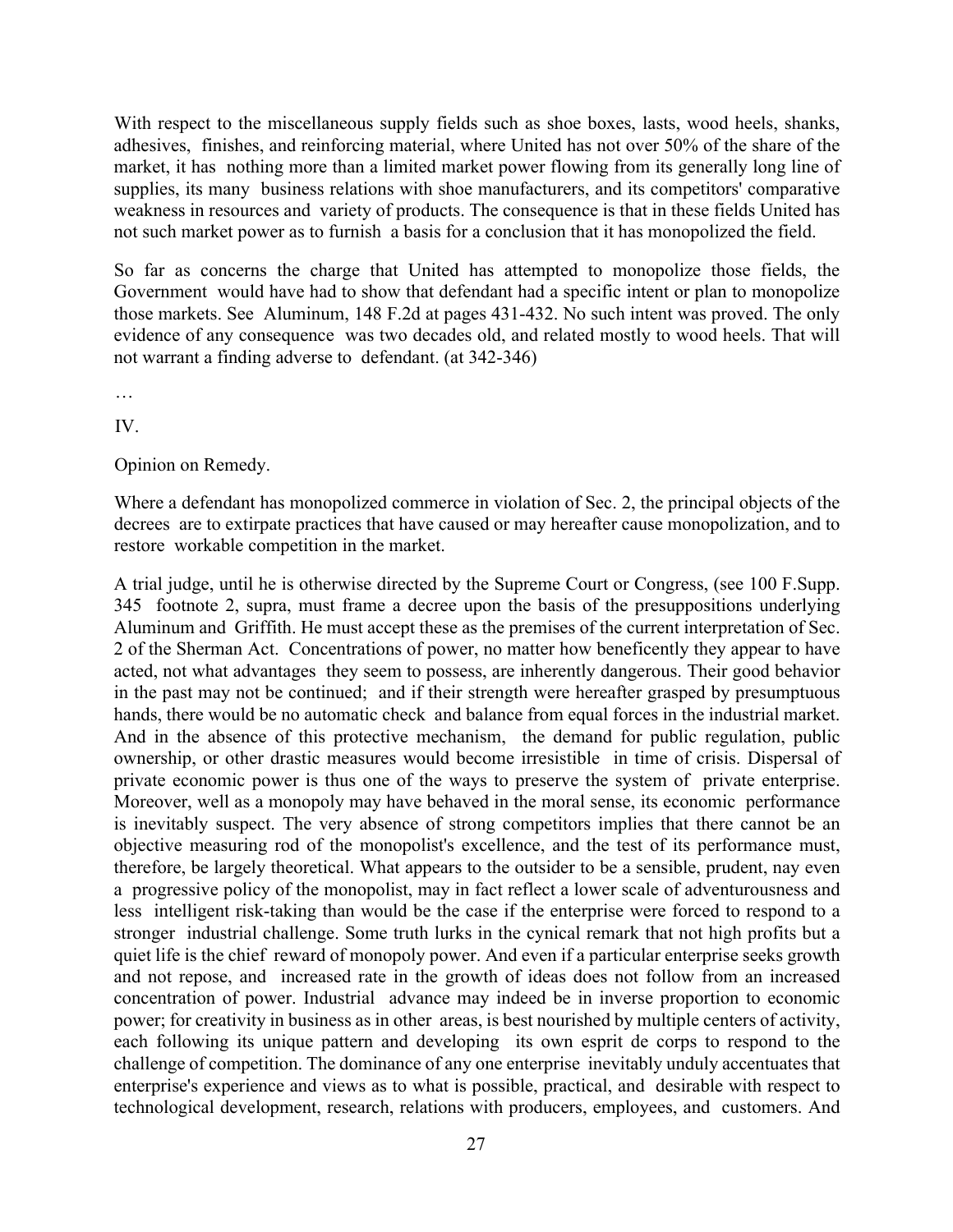the preservation of any unregulated monopoly is hostile to the industrial and political ideals of an open society founded on the faith that tomorrow will produce a better than the best.

Yet a trial judges's decree attempting to recreate a competitive market should be drafted in the spirit which has been attributed to Lord Acton- the most philosophical mind that has ever been directed to the evils of concentration of power. 'No one can be sure what view Acton would have adopted on contemporary economic issues. What is certain is the principles and tests he would have employed. Of every proposal he would have asked, Is it just? Is it in accordance with the permanent will of the community? -is it practicable? Will it be efficient? Will it increase or diminish real freedom?' Fasnacht, Acton's Political Philosophy (1952), p. 124.

Judges in prescribing remedies have known their own limitations. They do not ex officio have economic or political training. Their prophecies as to the economic future are not guided by unusually subtle judgment. They are not so representative as other branches of the government. The recommendations they receive from government prosecutors do not always reflect the overall approach of even the executive branch of the government, sometimes not indeed the seasoned and fairly informed judgment of the head of the Department of Justice. Hearings in court do not usually give the remote judge as sound a feeling for the realities of a situation as other procedures do. Judicial decrees must be fitted into the framework of what a busy, and none too expert, court can supervise. Above all, no matter with what authority he is invested, with what facts and opinion he is supplied, a trial judge is only one man, and should move with caution and humility.

That considerations of this type have always affected anti-trust courts is plain from the history of the Standard Oil, American Tobacco and Alcoa cases. To many champions of the anti-trust laws these cases indicate judicial timidity, economic innocence, lack of conviction, or paralysis of resolution. Yet there is another way of interpreting this judicial history. In the anti-trust field the courts have been accorded, by common consent, an authority that have in no other branch of enacted law. Indeed, the only comparable examples of the power of judges is the economic role they formerly exercised under the Fourteenth Amendment, and the role they now exercise in the area of civil liberties. They would not have been given, or allowed to keep, such authority in the antitrust field, and they would not so freely have altered from time to time the interpretation of its substantive provisions, if courts were in the habit of proceeding with the surgical ruthlessness that might comment itself to those seeking absolute assurance that there will be workable competition, and to those aiming at immediate realization of the social, political, and economic advantages of dispersal of power.

Such self-restraining considerations have peculiar force in this case. Until Alcoa lost its case in 1945, there was no significant reason to suppose that United's conduct violated Sec. 2 of the Sherman Act. The Supreme Court had three times, in United States v. Winslow, 227 U.S. 202, 33 S.Ct. 253, 57 L.Ed. 481, United States v. United Shoe Machinery Company of N.J., 247 U.S. 32, and United Shoe Machinery Corp. v. United States, 258 U.S. 451, 42 S.Ct. 363, 66 L.Ed. 708 reviewed aspects of this company's, or its predecessor's, activities. What United is now doing is similar to what it was then doing, but the activities which were similar stood uncondemned, indeed, one ought to go further and say they were in part endorsed. In the face of these decisions, it would be anomalous to charge the officers of United with any moral deficiency.

In the light of these general considerations, it is now meet to consider four of the principal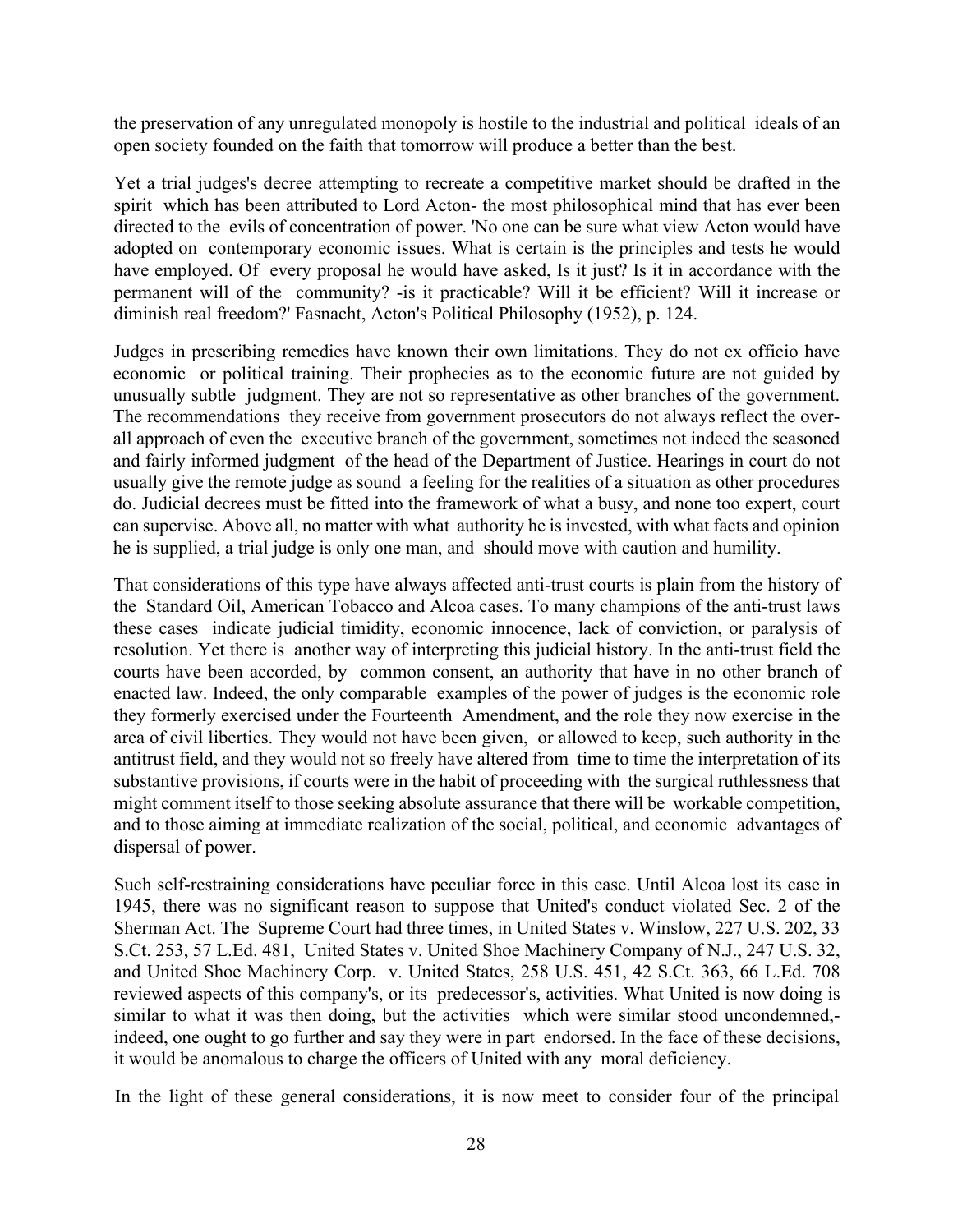problems respecting a proposed decree: first, dissolution, second, treatment of the leases, third, divestiture of supply activities, and fourth, patents.

The Government's proposal that the Court dissolve United into three separate manufacturing companies is unrealistic. United conducts all machine manufacture at one plant in Beverly, with one set of jigs and tools, one foundry, one laboratory for machinery problems, one managerial staff, and one labor force. It takes no Solomon to see that this organism cannot be cut into three equal and viable parts.

Nor can the division of United's business be fairly accomplished by dividing the manufacture of machinery into three broad categories, and then issuing an injunction restraining the Beverly plant from manufacturing two broad categories of machine types, and vesting in each of two new companies the right to manufacture one of those categories. Such an order would create for the new companies the most serious type of problems respecting the acquisition of physical equipment, the raising of new capital, the allotment of managerial and labor forces, and so forth. The prospect of creating three factories where one grew before has not been thought through by its proponents.

A petition for dissolution should reflect greater attention to practical problems and should involve supporting data and prophesies such as are presented in corporate reorganization and public utility dissolution cases. Moreover, the petition should involve a more formal commitment by the Attorney General, than is involved in the divergent proposals that his assistants have made in briefs and in oral arguments addressed to the Court.

On the whole, therefore, the suggested remedy of dissolution is rejected.

From the opinion on defendant's violations it follows that some form of relief regarding defendant's leases and leasing practices is proper and necessary.

The Government does not propose that United should cease leasing machines. It does suggest that this Court order defendant to eliminate from the leases those provisions found to be restrictive, to offer for sale every type of machine which it offers for lease, and to make the sales terms somewhat more advantageous to customers, than the lease terms.

The Court agrees that it would be undesirable, at least until milder remedies have been tried, to direct United to free to abolish leasing if it chooses to do so, but this Court hesitates to lay down any absolute ban for two reasons. First, if a ban were immediately applied, a substantial number of shoe factories would probably be put out of business, for they have not the assets, nor the capacity to borrow, requisite to purchase machines, even on conditional sales agreements. Second, if this Court forbade United to lease machines, it could not apply a similar ban to its competitors. This would constitute for United a major not a minor competitive handicap if one accepts the testimony of the large number of shoe manufacturers who have already expressed their preference for leasing rather than buying machines. How deeply rooted is this preference might be disputed; but it cannot be denied that virtually all the shoe manufacturers who took the stand, and the 45 shoe manufacturers who were selected as a sample by the Court, expressed a preference for the leasing system. It is, of course, possible that through inertia, fear of reprisal, or other motives, those who oppose the leasing system did not speak up. Yet, the number of dissenters must be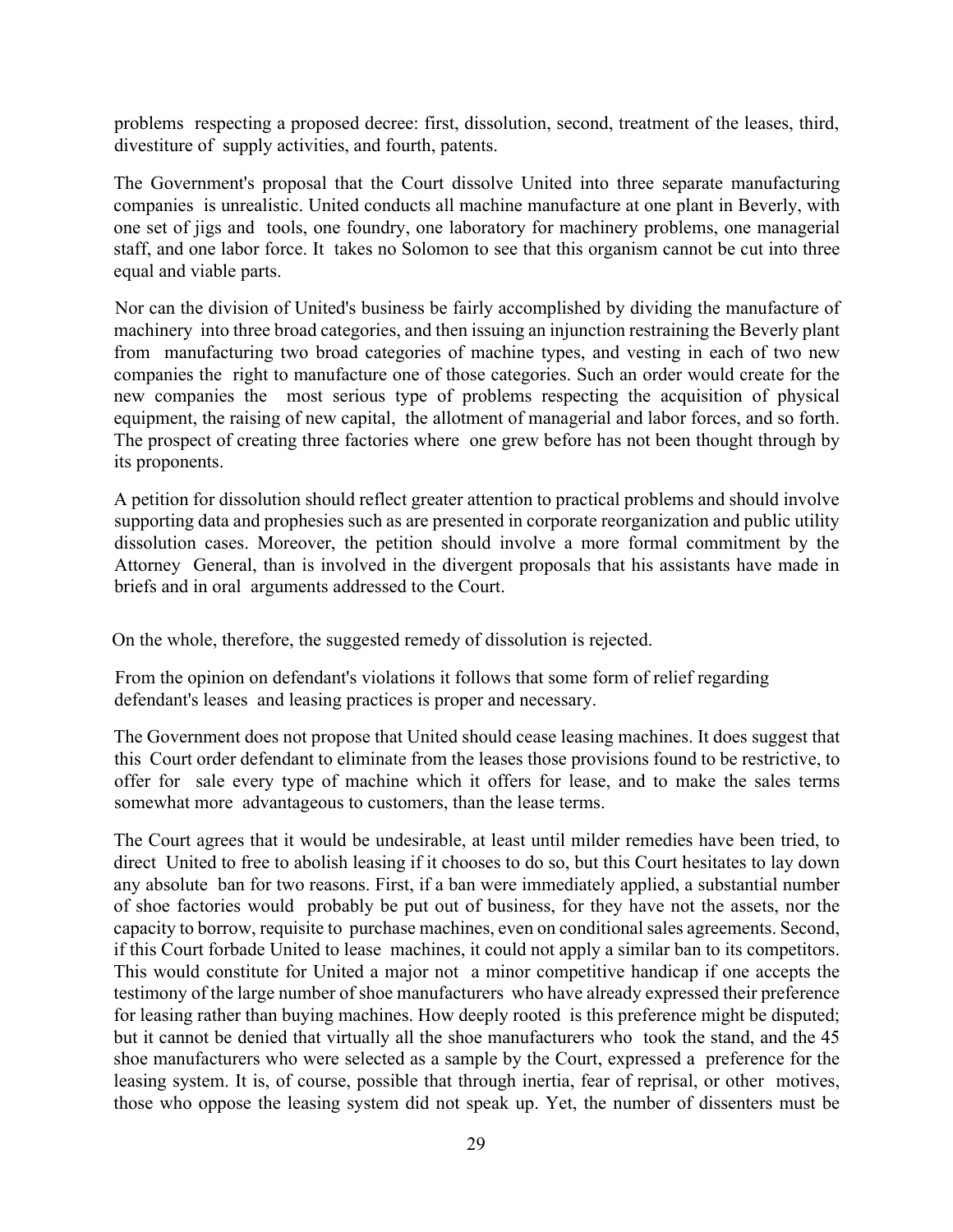small. Moreover, Compo, which is United's chief rival, and which the Government claims was a chief victim of United's policies, favors the leasing system, and might encourage shoe factories to continue leasing.

Although leasing should not now be abolished by judicial decree, the Court agrees with the Government that the leases should be purged of their restrictive features. In the decree filed herewith, the term of the lease is shortened, the full capacity clause is eliminated, the discriminatory commutative charges are removed, and United is required to segregate its charges for machines from its charges for repair service. For the most part, the decree speaks plainly enough upon these points. Yet, on two matters, a further word is in order.

The decree does not prohibit United from rendering service, because, in the Court's view, the rendition of service, if separately charged for, has no exclusionary effects. Moreover, the rendition of service by United will keep its research and manufacturing divisions abreast of technological problems in the shoe manufacturing industry; and this will be an economic advantage of the type fostered by the Sherman Act.

Nor does the decree attempt to deal with that feature of United's pricing policy which discriminates between machine types. To try to extirpate such discrimination would require either an order directing a uniform rate of markup, or an order subjecting each price term and each price change to judicial supervision. Neither course would be sound. Some price discrimination, if not too rigid, is inevitable. Some may be justified as resting on patent monopolies. Some price discrimination is economically desirable, if it promotes competition in a market where several multi-product firms compete. And while price discrimination has been an evidence of United's monopoly power, a buttress to it, and a cause of its perpetuation, its eradication cannot be accomplished without turning United into a public utility, and the Court into a public utility commission, or requiring United to observe a general injunction of non discrimination between different products- an injunction which would be contrary to sound theory, which would require the use of practices not followed in any business known to the Court, and which could not be enforced.

The Court also agrees with the Government that if United chooses to continue to lease any machine type, it must offer that type of machine also for sale. The principal merit of this proposal does not lie in its primary impact, that is, in its effect in widening the choices open to owners of shoe factories. For present purposes it may be assumed that the anti-trust laws are not designed, chiefly, if at all, to give a customer choice as to the selling methods by which his supplier offers that supplier's own products. The merit of the Government's proposal is in its secondary impact. Insofar as United's machines are sold rather than leased, they will ultimately, in many cases, reach a second-hand market. From that market, United will face a type of substitute competition which will gradually weaken the prohibited market power which it now exercises. Moreover, from that market, or from United itself, a competitor of United can acquire a United machine in order to study it, to copy its unpatented features, and to experiment with improvements in, or alterations of, the machine. Thus, in another and more direct way, United's market power will be diminished.

Furthermore, the creation of a sales market together with the purging of the restrictive features of the leases will, in combination, gradually diminish the magnetic hold now exercised by what United properly describes as the partnership features of the leasing system. As United's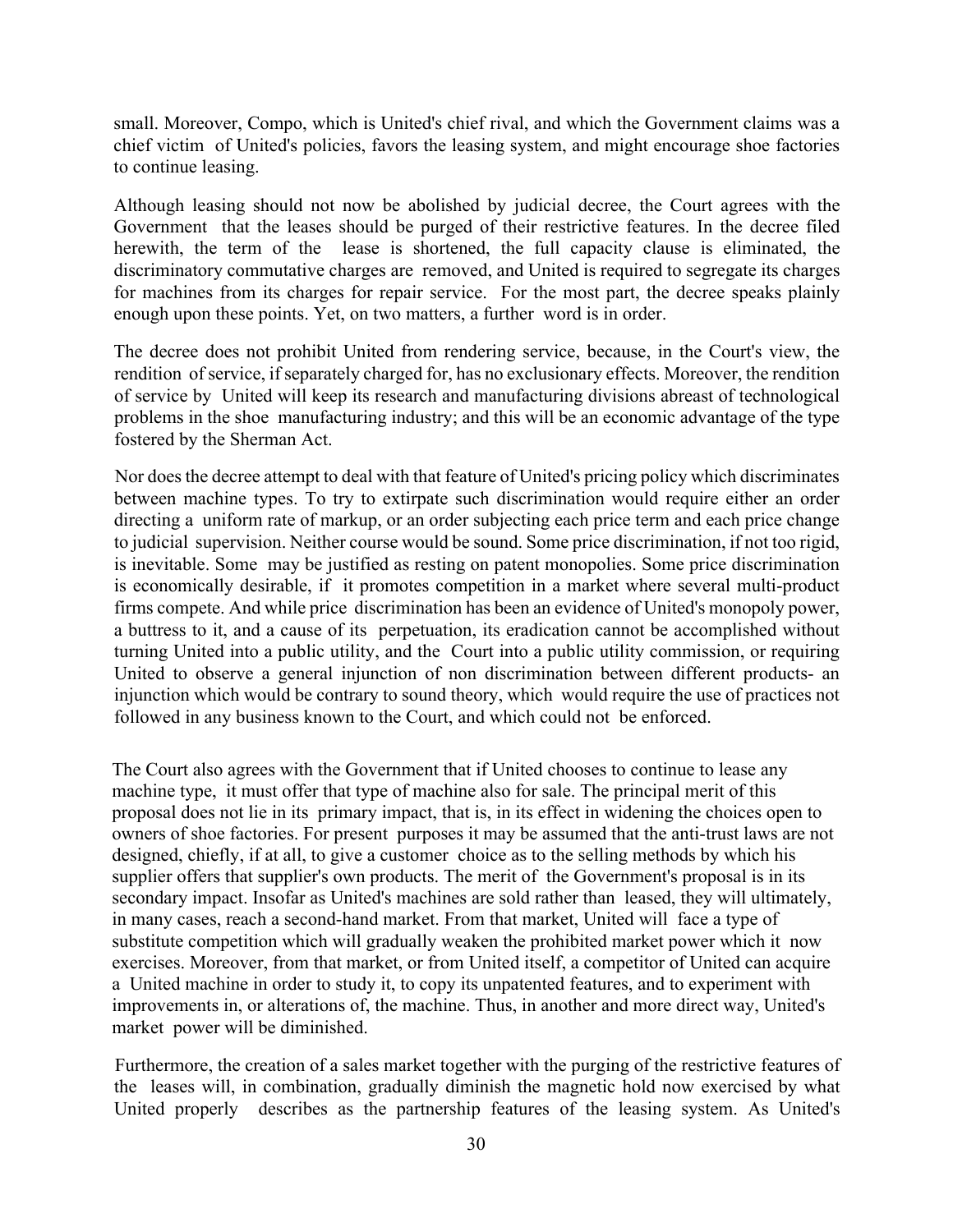relationships with its customers grow feebler, competitors will have an enhanced opportunity to market their wares... (at 346-350)

The Government goes one step further and asks the Court to require defendant to make its sales terms more attractive to customers than any lease terms it offers. One difficulty with this proposal is that, instead of redressing the balance between United and its competitors, it would give a marked advantage to such of United competitors as chose to continue leasing machines. But there are even more serious practical objections. If this Court were to direct United to make its sales terms more favorable than lease terms, and to keep that discrimination effective every time that new terms were set, every time that new machine types were introduced, and every time that money rates changed in the financial world, this Court would be creating administrative problems which would require its continuous judicial supervision. To avoid the difficulties just stated, it seems to the Court sufficient to direct defendant, if it offers any machine type for lease, to set such terms for leasing that machine as do not make it substantially more advantageous for a shoe factory to lease rather than to buy a machine. Admittedly, there is in this direction some flexibility. But defendant is forewarned by the decree itself that if it abuses this flexibility, the Court after the entry of this decree may modify it. Thus the decree invokes the precedent not of Draco, but of Damocles and Dionysius. Compare Appalachian Coals, Inc. v. United States, 288 U.S. 344, 378, 53 S.Ct. 471, 77 L.Ed. 825.

One other phase of the decree to which this opinion should expressly advert is the method of handling those subsidiaries and braches which produce supplies in fields which United has monopolized. The clearest examples are nails and tacks, and eyelets for the shoe machinery market. These are large scale monopolizations attributable to the machinery monopoly. And United should be divested of its business of manufacturing and distributing these particular supplies, because this is the kind of dissolution which can be carried out practically, and which will also reduce monopoly power in each of the affected supply fields. Logically, the same principle might be applied to those other parts of United's enterprise which manufacture other supplies that United monopolizes. But in each of the other cases where this might at first blush seem reasonable, the supply is technically so intimately related to a machine as to be naturally manufactured by the maker of the machine, or the supply is sold in such small annual volume, or the difficulties of enforcing divestiture of part of a plant are so obvious, as to make the extension of the decree to those instances undesirable.

No similar practical difficulties exist in ordering United to divest itself of its business of distributing supplies manufactured by companies which are not part of United's organization. The annual dollar volume of some of these supplies, if looked at individually, is often not large; but the annual volume of all of them together is roughly \$ 4 1/2 million. The specifications for some of these supplies did originate with United, but their continued manufacture does not require United's assistance. Their distribution could be economically undertaken, if not by the several manufacturers, by a new supply distributor. And United ought not to be allowed to continue these distributorships because they flowed to United partly, at any rate, as an indirect consequence of United's prohibited monopolization of shoe machinery. To be sure other advantages flowed to United from its monopolization, but the particular advantages inherent in the large scale distribution of supplies are, as already noted, easily severable, and would probably lead to the organization of a new supply company, or the expansion of an existing supply company, which could become in time a manufacturer of certain machine types, or a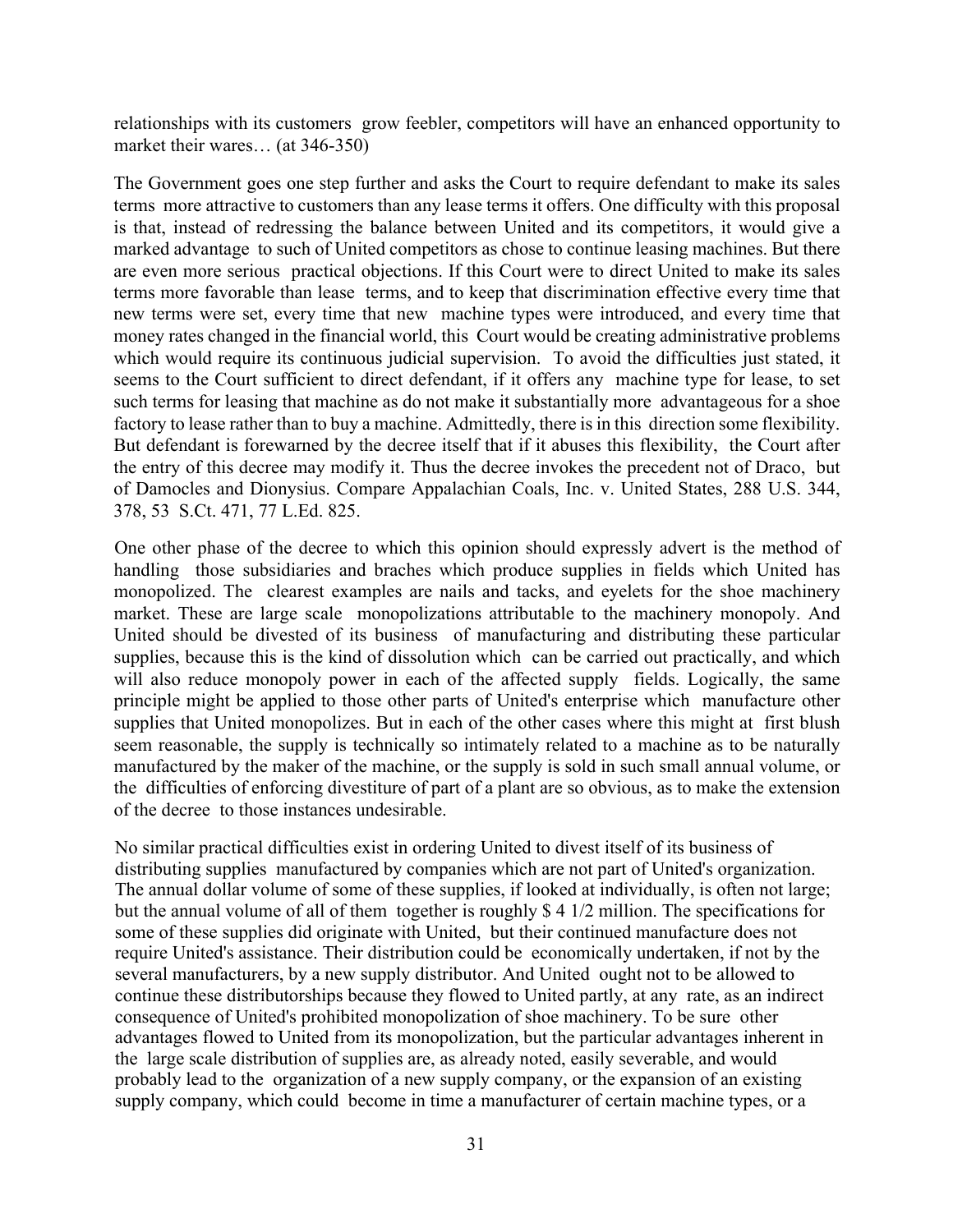source of repair service. Thus the total effect would be to develop avenues for the dissipation of United's monopoly power in the machinery field.

Similar reasoning dictates the decree's treatment of patents. Defendant is not being punished for abusive practices respecting patents, for it engaged in none, except possibly two decades ago in connection with the wood heel business. It is being required to reduce the monopoly power it has, not as a result of patents, but as a result of business practices. And compulsory licensing, on a reasonable royalty basis, is in effect a partial dissolution, on a non-confiscatory basis. In regard to patents, as in regard to the termination of supply distributorships, the decree does no more than what defendant's own expert recognized would be appropriate if the Court found defendant had monopolized the shoe machinery market. (at 350-351)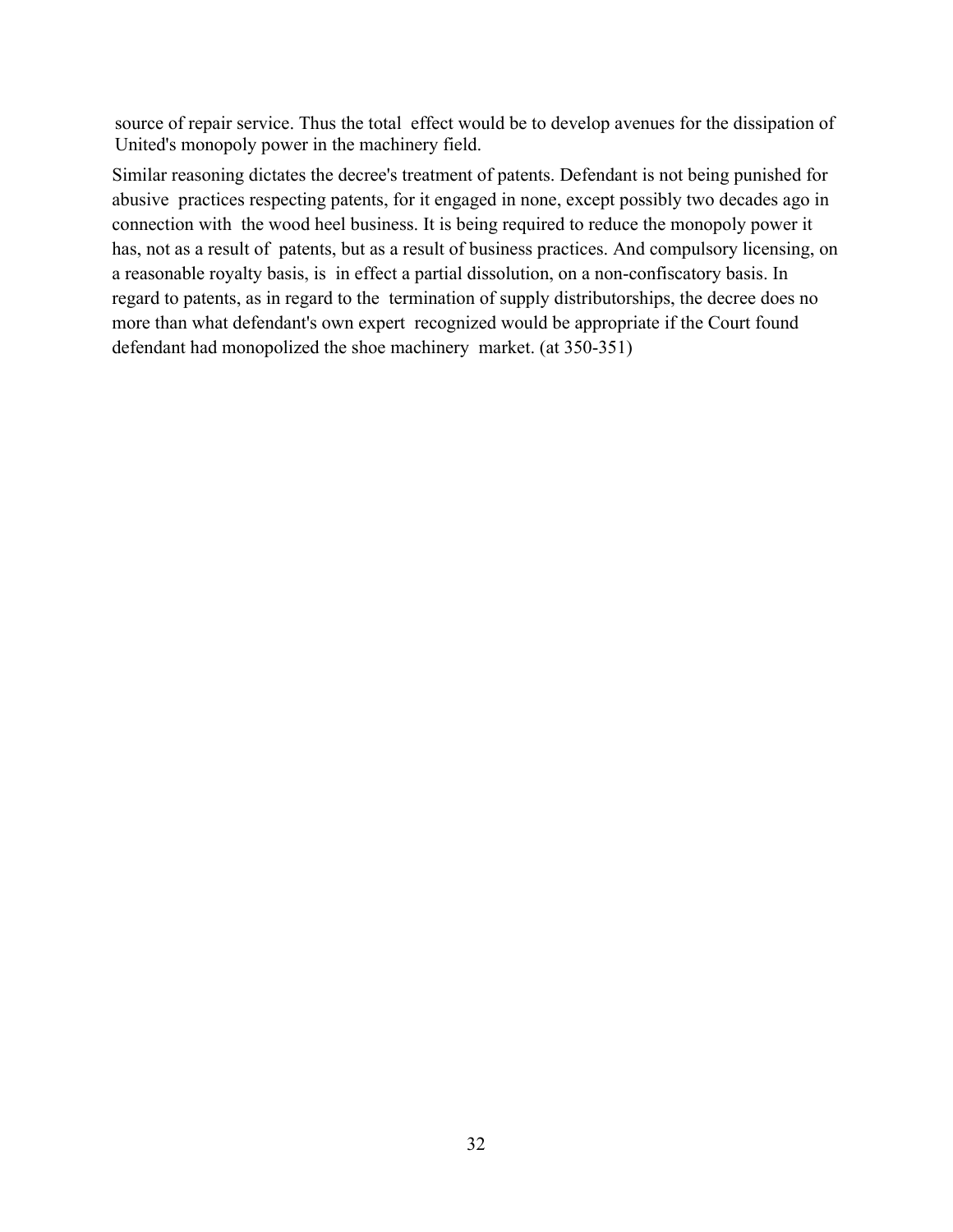# *United States v. Dentsply Int'l, Inc., 399 F.3d 181, 187 (3d Cir. 2005)*

In this antitrust case we conclude that an exclusivity policy imposed by a manufacturer on its dealers violates Section 2 of the Sherman Act. We come to that position because of the nature of the relevant market and the established effectiveness of the restraint despite the lack of long term contracts between the manufacturer and its dealers…

Because of advances in dental medicine, artificial tooth manufacturing is marked by a low or nogrowth potential. Dentsply has long dominated the industry consisting of 12-13 manufacturers and enjoys a 75% - 80% market share on a revenue basis, 67% on a unit basis, and is about 15 times larger than its next closest competitor…

For more than fifteen years, Dentsply has operated under a policy that discouraged its dealers from adding competitors' teeth to their lines of products. In 1993, Dentsply adopted "Dealer Criterion 6." It provides that in order to effectively promote Dentsply-York products, authorized dealers "may not add further tooth lines to their product offering." Dentsply operates on a purchase order basis with its distributors and, therefore, the relationship is essentially terminable at will. Dealer Criterion 6 was enforced against dealers with the exception of those who had carried competing products before 1993 and were "grandfathered" for sales of those products… (at 184-185)

…

# **III. MONOPOLY POWER**

The concept of monopoly is distinct from monopoly power, which has been defined as the ability "to control prices or exclude competition." Grinnell, 384 U.S. at 571; see also United States v. E.I. du Pont de Nemours and Co., 351 U.S. 377, 100 L. Ed. 1264, 76 S. Ct. 994 (1956). However, because such evidence is "only rarely available, courts more typically examine market structure in search of circumstantial evidence of monopoly power." Microsoft, 253 F.3d at 51. Thus, the existence of monopoly power may be inferred from a predominant share of the market, Grinnell, 384 U.S. at 571, and the size of that portion is a primary factor in determining whether power exists. Pennsylvania Dental Ass'n v. Med. Serv. Ass'n of Pa, 745 F.2d 248, 260 (3d Cir. 1984).

A less than predominant share of the market combined with other relevant factors may suffice to demonstrate monopoly power. Fineman v. Armstrong World Indus., 980 F.2d 171, 201 (3d Cir. 1992). Absent other pertinent factors, a share significantly larger than 55% has been required to established prima facie market power. Id. at 201. Other germane factors include the size and strength of competing firms, freedom of entry, pricing trends and practices in the industry, ability of consumers to substitute comparable goods, and consumer demand. See Tampa Elec. Co. v. Nashville Coal Co., 365 U.S. 320, 5 L. Ed. 2d 580, 81 S. Ct. 623 (1961); Barr Laboratories, Inc. v. Abbott Laboratories, 978 F.2d 98 (3d Cir. 1992); Weiss v. York Hosp., 745 F.2d 786, 827 n.72 (3d Cir. 1984).

## A. The Relevant Market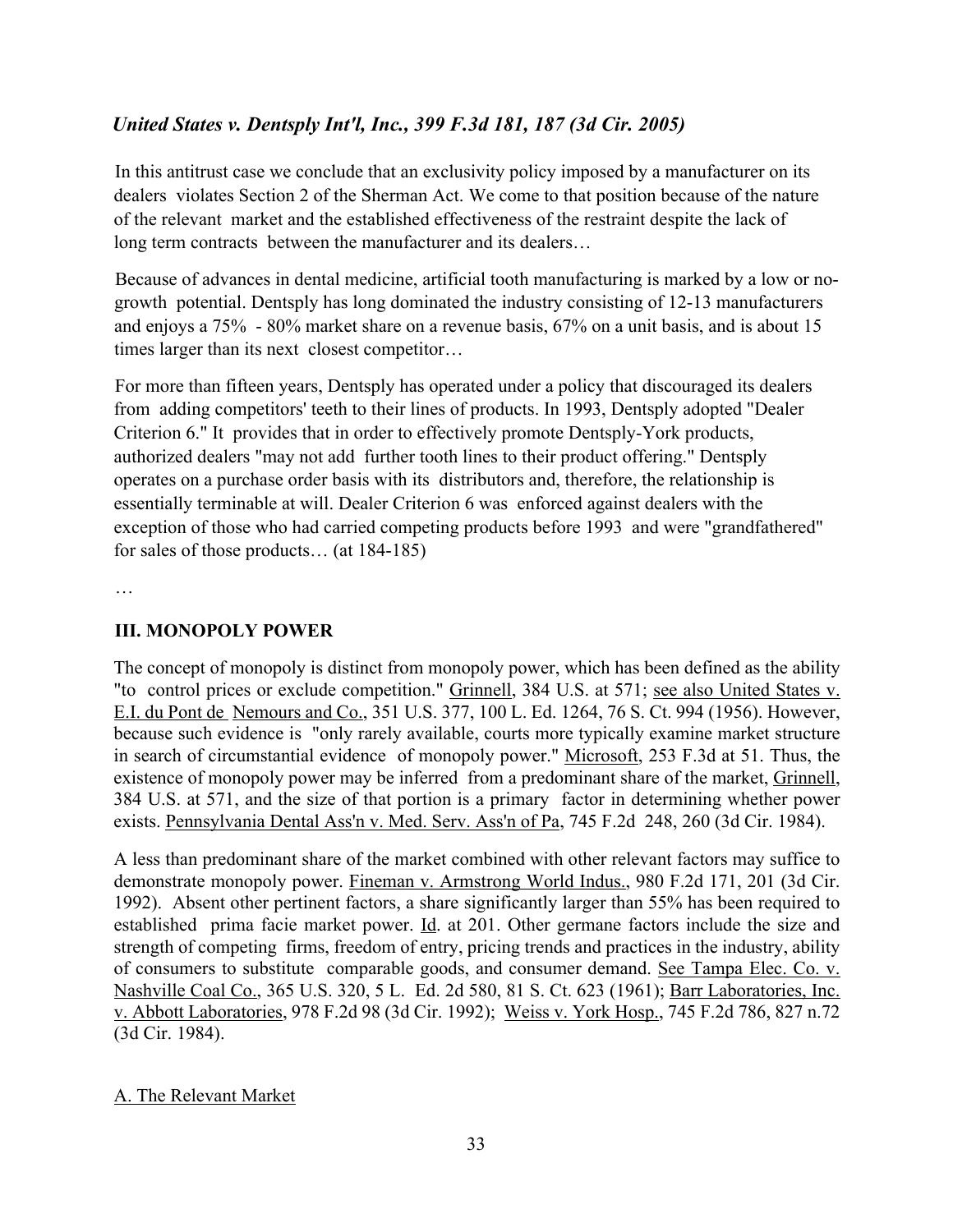Defining the relevant market is an important part of the analysis. The District Court found the market to be "the sale of prefabricated artificial teeth in the United States." United States v. Dentsply Int'l Inc., 277 F. Supp. 2d. 387, 396 (D. Del. 2003). Further, the Court found that "the manufacturers participating in the United States artificial tooth market historically have distributed their teeth into the market in one ofthree ways: (1) directly to dental labs; (2) through dental dealers; or (3) through a hybrid system combining manufacturer direct sales and dental dealers."…

There is no dispute that the laboratories are the ultimate consumers because they buy the teeth at the point in the process where they are incorporated into another product. Dentsply points out that its representatives concentrate their efforts at the laboratories as well as at dental schools and dentists. See Dentsply Int'l Inc., 277 F. Supp. 2d. at 429-34.

During oral argument, Dentsply's counsel said, "the dealers are not the market…the market is the dental labs that consume the product." Transcript of Oral Argument at 47. Emphasizing the importance of end users, Dentsply argues that the District Court understood the relevant market to be the sales of artificial teeth to dental laboratories in the United States. Although the Court used the word "market" in a number of differing contexts, the findings demonstrate that the relevant market is not as narrow as Dentsply would have it. In FF238, the Court said that Dentsply "has had a persistently high market share between 75% and 80% on a revenue basis, in the artificial tooth market." Dentsply sells only to dealers and the narrow definition of market that it urges upon us would be completely inconsistent with that finding of the District Court.

The Court went on to find that Ivoclar "has the second-highest share of the market, at approximately 5%." FF239. Ivoclar sells directly to the laboratories. Therefore, these two findings establish that the relevant market in this case includes sales to dealers and direct sales to the laboratories. Other findings on Dentsply's "market share" are consistent with this understanding. FF240-243.

These findings are persuasive that the District Court understood, as do we, the relevant market to be the total sales of artificial teeth to the laboratories and the dealers combined.

Dentsply's apparent belief that a relevant market cannot include sales both to the final consumer and a middleman is refuted in the closely analogous case of Allen-Myland, Inc. v. IBM Corp., 33 F.3d 194 (3d Cir. 1994). In that case, IBM sold mainframe computers directly to the ultimate consumers and also sold to companies that leased computers to ultimate users. We concluded that the relevant market encompassed the sales directly to consumers as well as those to leasing companies. "…to the extent that leasing companies deal in used, non-IBM mainframes that have not already been counted in the sales market, these machines belong in the relevant market for large-scale mainframe computers." Id. at 203.

To resolve any doubt, therefore, we hold that the relevant market here is the sale of artificial teeth in the United States both to laboratories and to the dental dealers.

## B. Power to Exclude

Dentsply's share of the market is more than adequate to establish a prima facie case of power. In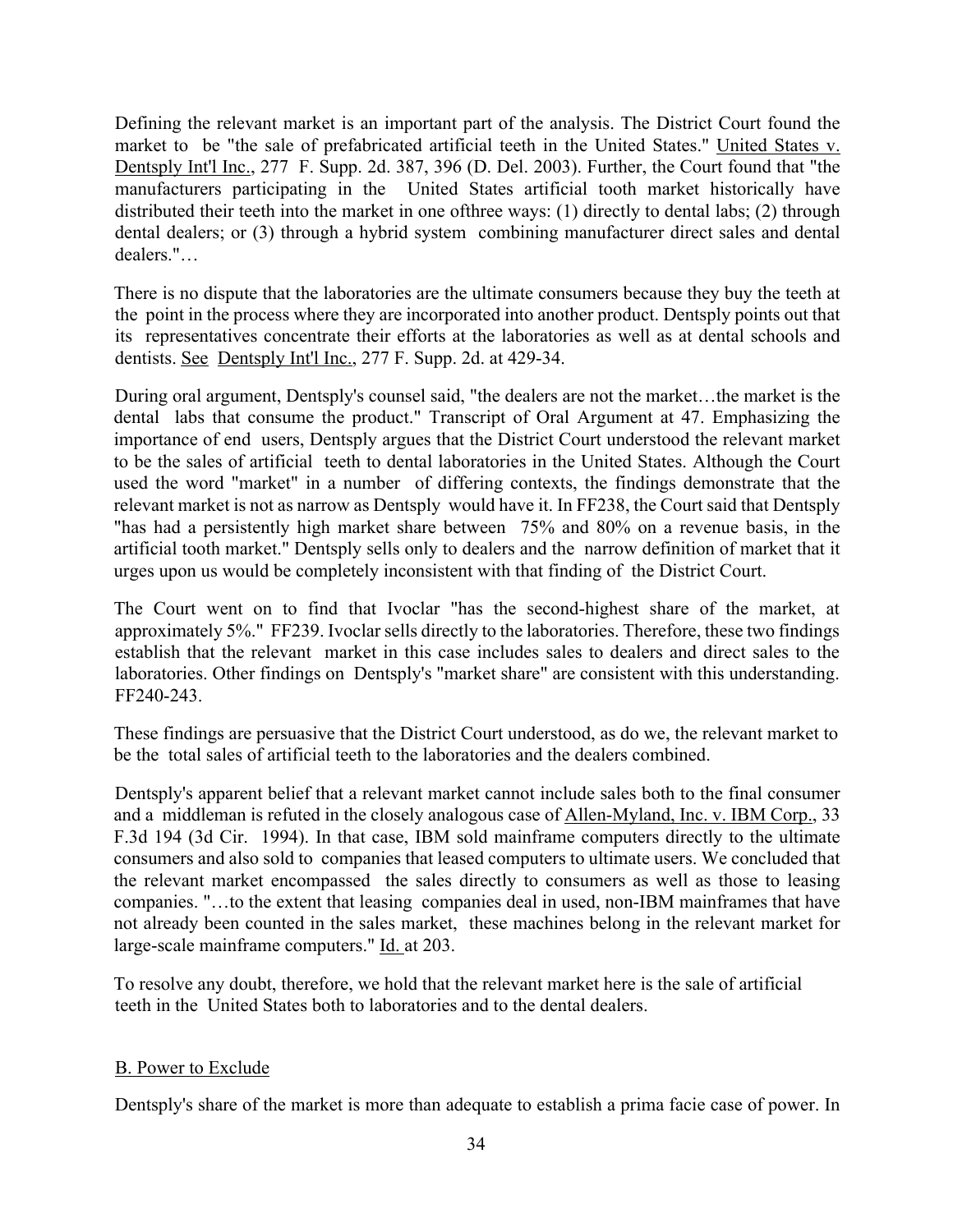addition, Dentsply has held its dominant share for more than ten years and has fought aggressively to maintain that imbalance. One court has commented that, "in evaluating monopoly power, it is not market share that counts, but the ability to *maintain* market share." United States v. Syufy Enters., 903 F.2d 659, 665-66 (9th Cir. 1990).

The District Court found that it could infer monopoly power because of the predominant market share, but despite that factor, concluded that Dentsply's tactics did not preclude competition from marketing their products directly to the dental laboratories. "Dentsply does not have the power to exclude competitors from the ultimate consumer." United States v. Dentsply Int'l, Inc., 277 F. Supp. 2d 387, 452 (D. Del. 2003).

Moreover, the Court determined that failure of Dentsply's two main rivals, Vident and Ivoclar, to obtain significant market shares resulted from their own business decisions to concentrate on other product lines, rather than implement active sales efforts for teeth.

The District Court's evaluation of Ivoclar and Vident business practices as a cause of their failure to secure more of the market is not persuasive. The reality is that over a period of years, because of Dentsply's domination of dealers, direct sales have not been a practical alternative for most manufacturers. It has not been so much the competitors' less than enthusiastic efforts at competition that produced paltry results, as it is the blocking of access to the key dealers. This is the part of the real market that is denied to the rivals.

The apparent lack of aggressiveness by competitors is not a matter of apathy, but a reflection of the effectiveness of Dentsply's exclusionary policy. Although its rivals could theoretically convince a dealer to buy their products and drop Dentsply's line, that has not occurred. In United States v. Visa U.S.A., Inc., 344 F.3d at 229, 240 (2d Cir. 2003), the Court of Appeals held that similar evidence indicated that defendants had excluded their rivals from the marketplace and thus demonstrated monopoly power.

The Supreme Court on more than one occasion has emphasized that economic realities rather than a formalistic approach must govern review of antitrust activity. "Legal presumptions that rest on formalistic distinctions rather than actual market realities are generally disfavored in antitrust law . . . in determining the existence of market power . . . this Court has examined closely the economic reality of the market at issue." Eastern Kodak Co. v. Image Technical Servs., Inc., 504 U.S. 451, 466-67, 119 L. Ed. 2d 265, 112 S. Ct. 2072 (1992). "If we look at substance rather than form, there is little room for debate." United States v. Sealy, Inc., 388 U.S. 350, 352, 18 L. Ed. 2d 1238, 87 S. Ct. 1847 (1967). We echoed that standard in Weiss v. York Hosp., 745 F.2d 786, 815 (3d Cir. 1984). "Antitrust policy requires the courts to seek the economic substance of an arrangement, not merely its form." Id.

The realities of the artificial tooth market were candidly expressed by two former managerial employees of Dentsply when they explained their rules of engagement. One testified that Dealer Criterion 6 was designed to "block competitive distribution points." He continued, "Do not allow competition to achieve toeholds in dealers; tie up dealers; do not 'free up' key players." (at 187- 189)

Another former manager said: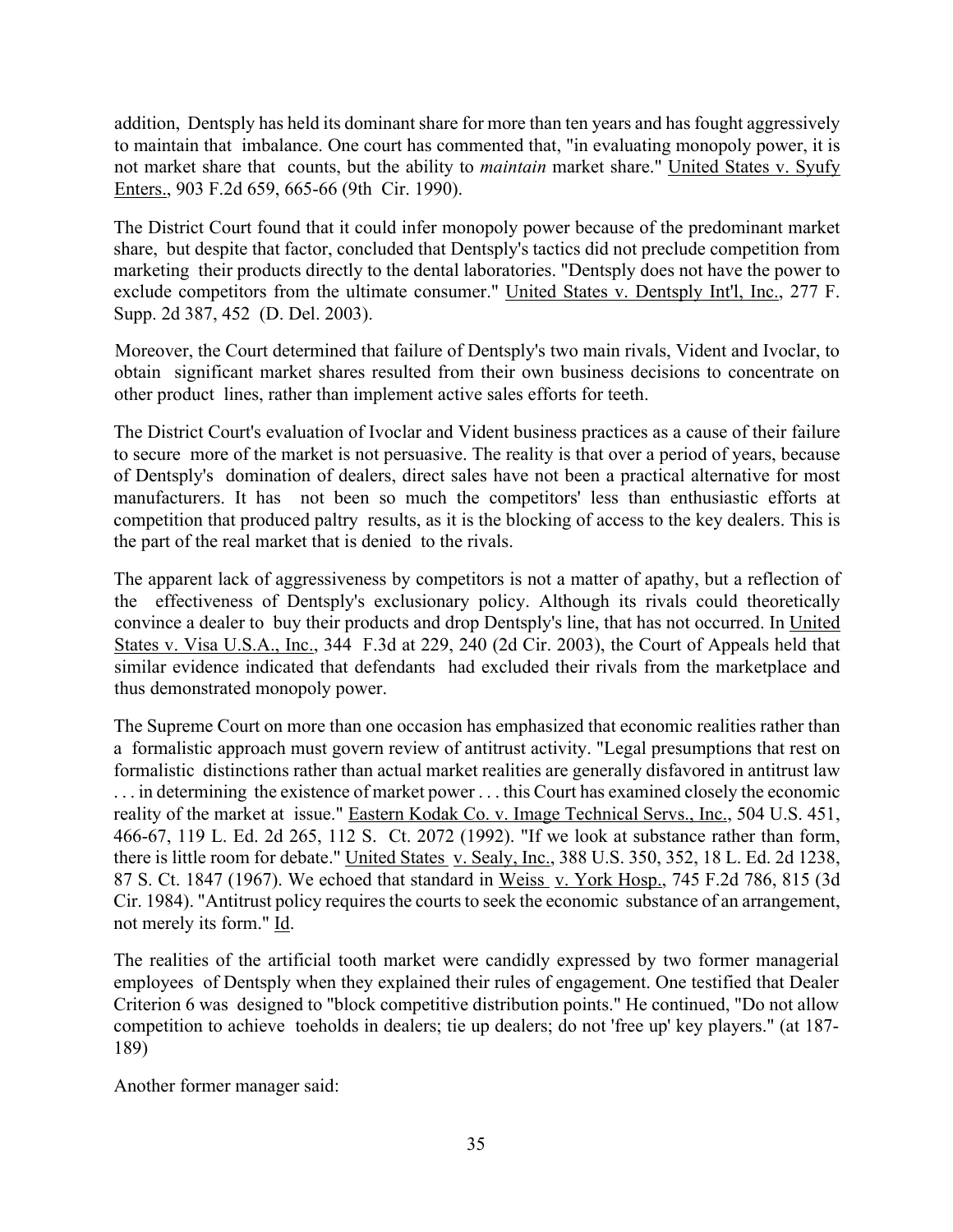You don't want your competition with your distributors, you don't want to give the distributors an opportunity to sell a competitive product. And you don't want to give your end user, the customer, meaning a laboratory and/or a dentist, a choice. He has to buy Dentsply teeth. That's the only thing that's available. The only place you can get it is through the distributor and the only one that the distributor is selling is Dentsply teeth. That's your objective.

These are clear expressions of a plan to maintain monopolistic power.

The District Court detailed some ten separate incidents in which Dentsply required agreement by new as well as long-standing dealers not to handle competitors' teeth. For example, when the DLDS firm considered adding two other tooth lines because of customers' demand, Dentsply threatened to sever access not only to its teeth, but to other dental products as well. DLDS yielded to that pressure. The termination of Trinity Dental, which had previously sold Dentsply products other than teeth, was a similar instance. When Trinity wanted to add teeth to its line for the first time and chose a competitor, Dentsply refused to supply other dental products.

Dentsply also pressured Atlanta Dental, Marcus Dental, Thompson Dental, Patterson Dental and Pearson Dental Supply when they carried or considered adding competitive lines. In another incident, Dentsply recognized DTS as a dealer so as to "fully eliminate the competitive threat that [DTS locations] pose by representing Vita and Ivoclar in three of four regions."

The evidence demonstrated conclusively that Dentsply had supremacy over the dealer network and it was at that crucial point in the distribution chain that monopoly power over the market for artificial teeth was established. The reality in this case is that the firm that ties up the key dealers rules the market.

In concluding that Dentsply lacked the power to exclude competitors from the laboratories, "the ultimate consumers," the District Court overlooked the point that the relevant market was the "sale" of artificial teeth to both dealers and laboratories. Although some sales were made by manufacturers to the laboratories, overwhelming numbers were made to dealers. Thus, the Court's scrutiny should have been applied not to the "ultimate consumers" who used the teeth, but to the "customers" who purchased the teeth, the relevant category which included dealers as well as laboratories. This mis-focus led the District Court into clear error.

The factual pattern here is quite similar to that in LePage's, Inc. v. 3M, 324 F.3d 141 (3d Cir. 2003). There, a manufacturer of transparent tape locked up high volume distribution channels by means of substantial discounts on a range of its other products. LePage's, 324 F.3d at 144, 160- 62. We concluded that the use of exclusive dealing and bundled rebates to the detriment of the rival manufacturer violated Section 2. See LePage's, 324 F.3d at 159. Similarly, in Microsoft, the Court of Appeals for the D. C. Circuit concluded that, through the use of exclusive contracts with key dealers, a manufacturer foreclosed competitors from a substantial percentage of the available opportunities for product distribution. See Microsoft, 253 F.3d at 70-71.

The evidence in this case demonstrates that for a considerable time, through the use of Dealer Criterion 6 Dentsply has been able to exclude competitors from the dealers' network, a narrow, but heavily traveled channel to the dental laboratories. (at 189-190)

C. Pricing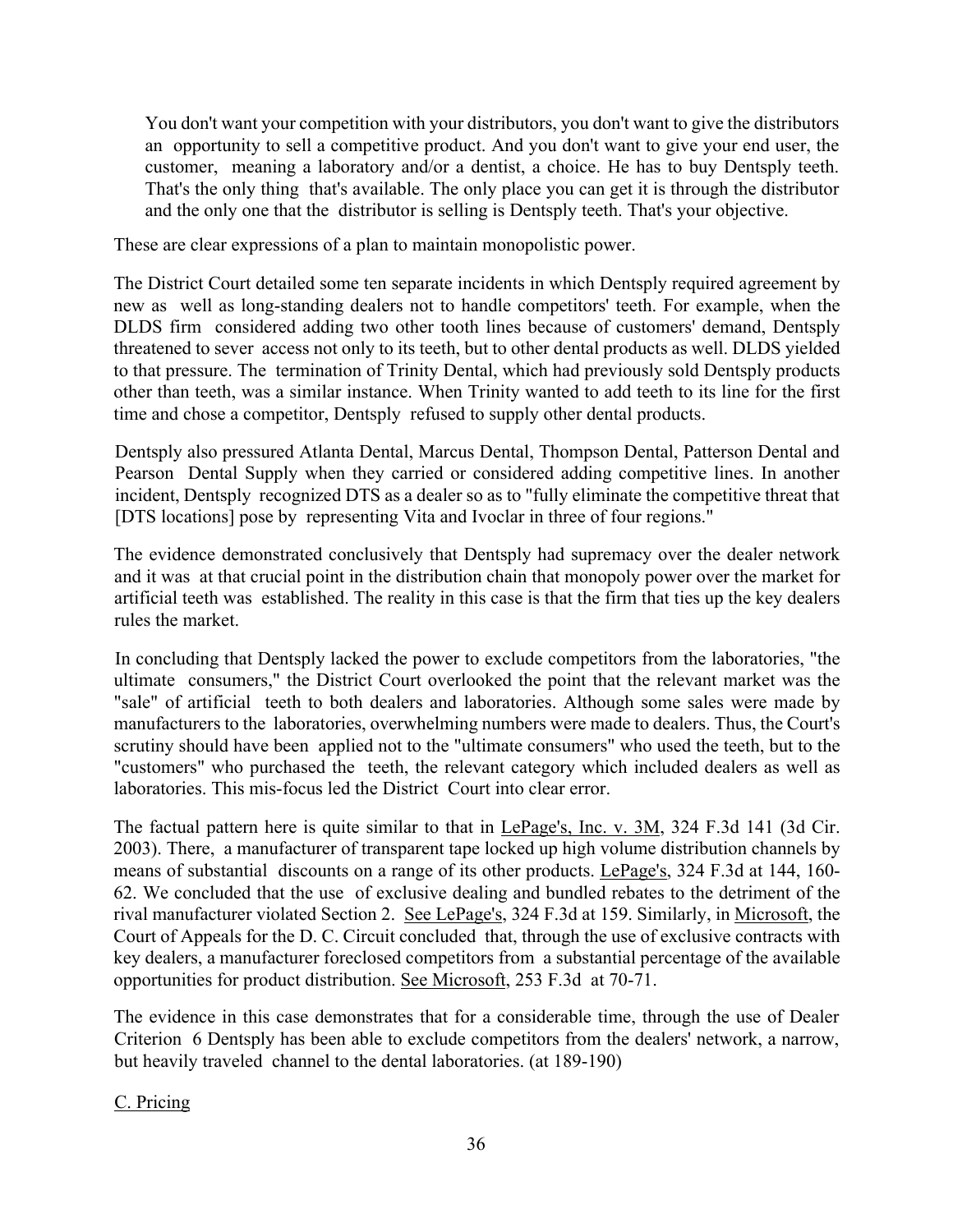An increase in pricing is another factor used in evaluating existence of market power. Although in this case the evidence of exclusion is stronger than that of Dentsply's control of prices, testimony about suspect pricing is also found in this record.

The District Court found that Dentsply had a reputation for aggressive price increases in the market. It is noteworthy that experts for both parties testified that were Dealer Criterion 6 abolished, prices would fall. A former sales manager for Dentsply agreed that the company's share of the market would diminish should Dealer Criterion 6 no longer be in effect. In 1993, Dentsply's regional sales manager complained, "we need to moderate our increases - twice a year for the last few years was not good." Large scale distributors observed that Dentsply's policy created a high price umbrella.

Although Dentsply's prices fall between those of Ivoclar and Vita's premium tooth lines, Dentsply did not reduce its prices when competitors elected not to follow its increases. Dentsply's profit margins have been growing over the years. The picture is one of a manufacturer that sets prices with little concern for its competitors, "something a firm without a monopoly would have been unable to do." Microsoft, 253 F.3d at 58. The results have been favorable to Dentsply, but of no benefit to consumers.

Moreover, even "if monopoly power has been acquired or maintained through improper means, the fact that the power has not been used to extract [a monopoly price] provides no succor to the monopolist." Microsoft, 253 F.3d at 57 (quoting Berkey Photo, Inc. v. Eastman Kodak, Co., 603 F.2d 263, 274 (2d Cir. 1979)). The record of long duration of the exclusionary tactics and anecdotal evidence of their efficacy make it clear that power existed and was used effectively. The District Court erred in concluding that Dentsply lacked market power. (at 190-191)

…

# **IV. ANTI-COMPETITIVE EFFECTS**

Having demonstrated that Dentsply possessed market power, the Government must also establish the second element of a Section 2 claim, that the power was used "to foreclose competition." United States v. Griffith, 334 U.S. 100, 107, 92 L. Ed. 1236, 68 S. Ct. 941 (1948). Assessing anticompetitive effect is important in evaluating a challenge to a violation of Section 2. Under that Section of the Sherman Act, it is not necessary that all competition be removed from the market. The test is not total foreclosure, but whether the challenged practices bar a substantial number of rivals or severely restrict the market's ambit. LePage's, 324 F.3d at 159-60; Microsoft, 253 F.3d at 69.

A leading treatise explains,

A set of strategically planned exclusive dealing contracts may slow the rival's expansion by requiring it to develop alternative outlets for its products or rely at least temporarily on inferior or more expensive outlets. Consumer injury results from the delay that the dominant firm imposes on the smaller rival's growth. Herbert Hovenkamp, Antitrust Law P 1802c, at 64 (2d ed. 2002).

By ensuring that the key dealers offer Dentsply teeth either as the only or dominant choice,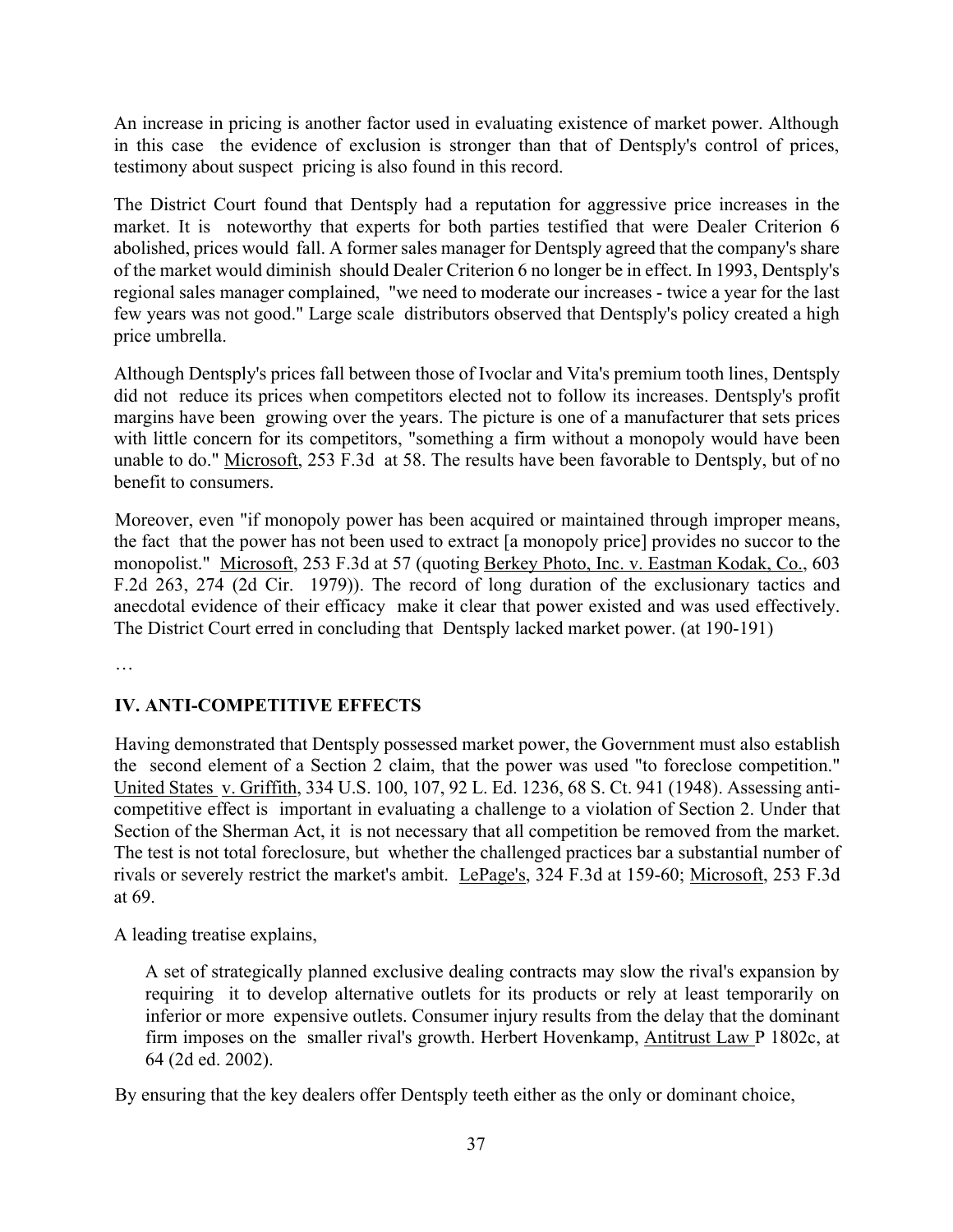Dealer Criterion 6 has a significant effect in preserving Dentsply's monopoly. It helps keep sales of competing teeth below the critical level necessary for any rival to pose a real threat to Dentsply's market share. As such, Dealer Criterion 6 is a solid pillar of harm to competition.

# Comment

Note that the Court's assessments of monopoly power and anticompetitive conduct involved some degree of overlap.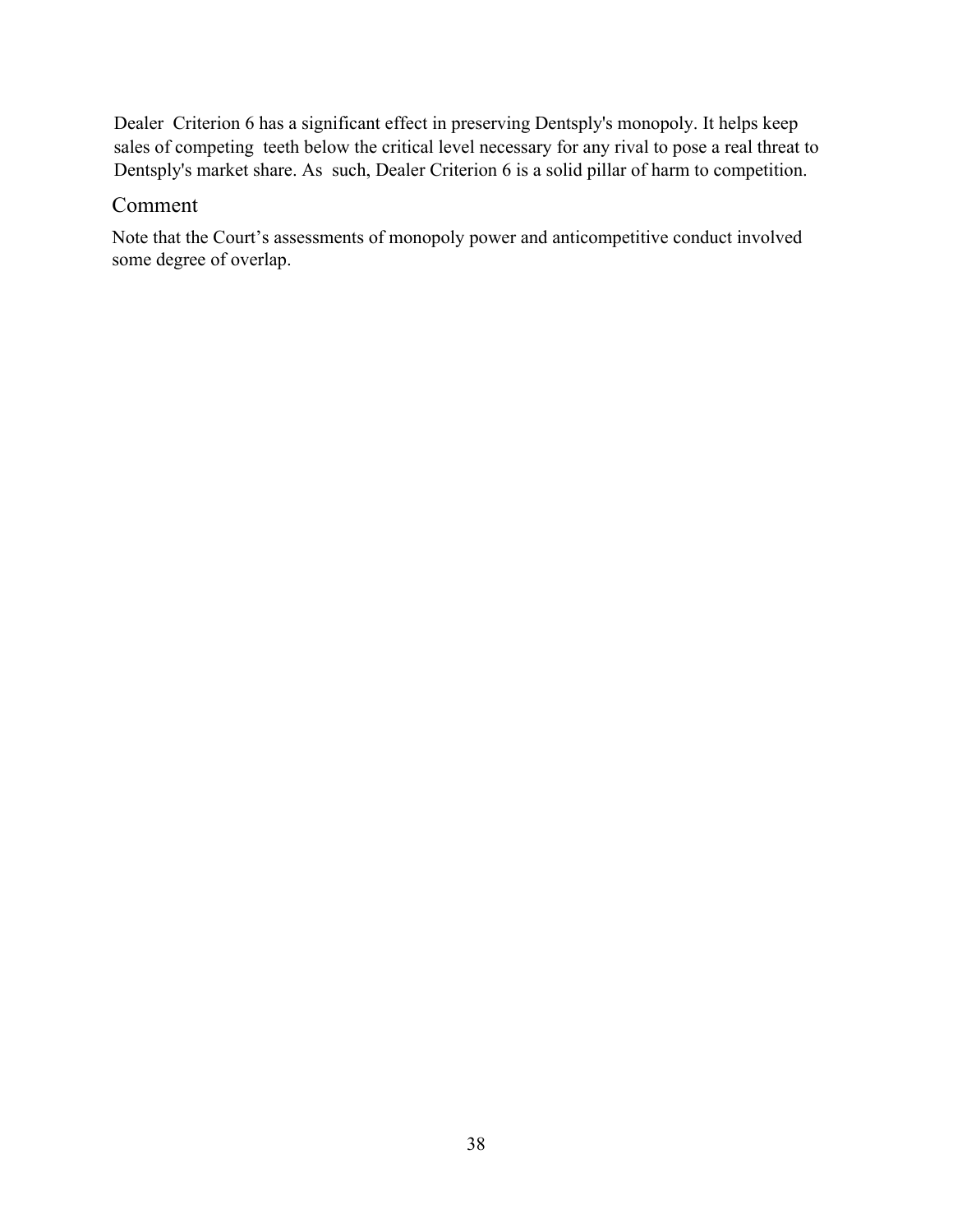# *United States v. American Telephone and Telegraph Co., 524 F. Supp. 1336 (D.D.C.* **1981)**

Under United States v. Grinnell Corp., 384 U.S. 563, 570-71, 86 S. Ct. 1698, 1703-04, 16 L. Ed. 2d 778 (1966), the offense of monopolization under section 2 of the Sherman Act has two elements: (1) the possession of monopoly power in the relevant market, and (2) the willful acquisition or maintenance of that power... The government has identified three relevant markets: local telecommunications service, intercity telecommunications service, and telecommunications equipment. In addition, it has subdivided the equipment market, identifying two submarkets: (1) a terminal equipment market, and (2) a "Bell Market," that is, a market consisting of the equipment purchased by the Bell Operating Companies and Long Lines. The government alleges that defendants have monopoly power in each of these markets and, to prove the existence of such power, evidence has been offered of market share, barriers to entry, size, and the exercise of power. (at 1346)

…

Defendants argue primarily that the government's reliance upon high market shares is fundamentally unsound in the context of a regulated industry because such reliance ignores the substantial periods of time during which the Federal Communications Commission restricted entry, thereby effectively granting monopolies to the Bell System. See United States v. Marine Bancorporation, Inc., 418 U.S. 602, 631-32 n. 34, 94 S. Ct. 2856, 2874-75, 41 L. Ed. 2d 978 (1974). In this view, the government's demonstrations of market share "are almost totally irrelevant" because the "alleged markets (are treated) not as products of regulation, but as though they had come into being through a long history of open competition" (Memorandum, p. 26). Although defendants' point may have some conceptual validity, it is not grounds for dismissal, for two reasons. (at 1347)

…

Second, even if defendants are ultimately sustained on this issue, the government's market contentions would still not fail, for these contentions do not rely exclusively, or even primarily, upon market shares to prove monopoly power. While such shares clearly constitute one part of the proof, evidence has also been offered on barriers to entry, size, and conduct, all of which tend to prove such power. Although the size and conduct factors do not appear to be highly probative, a persuasive showing has been made that defendants havemonopoly power (wholly apart from FCC orders with respect to interconnection) through various barriers to entry, such as the creation of bottlenecks, entrenched customer preferences, the regulatory process, large capital requirements, access to technical information, and disparities in risk. These factors, in combination with the evidence of market shares, suffice at least to meet the government's initial burden, and the burden is then appropriately placed upon defendants to rebut the existence and significance of barriers to entry. On that basis, the defendants' regulatory defense to the government's claim of monopoly power must and will be rejected.

The Court will next consider evidence concerning, and the various issues surrounding, the claim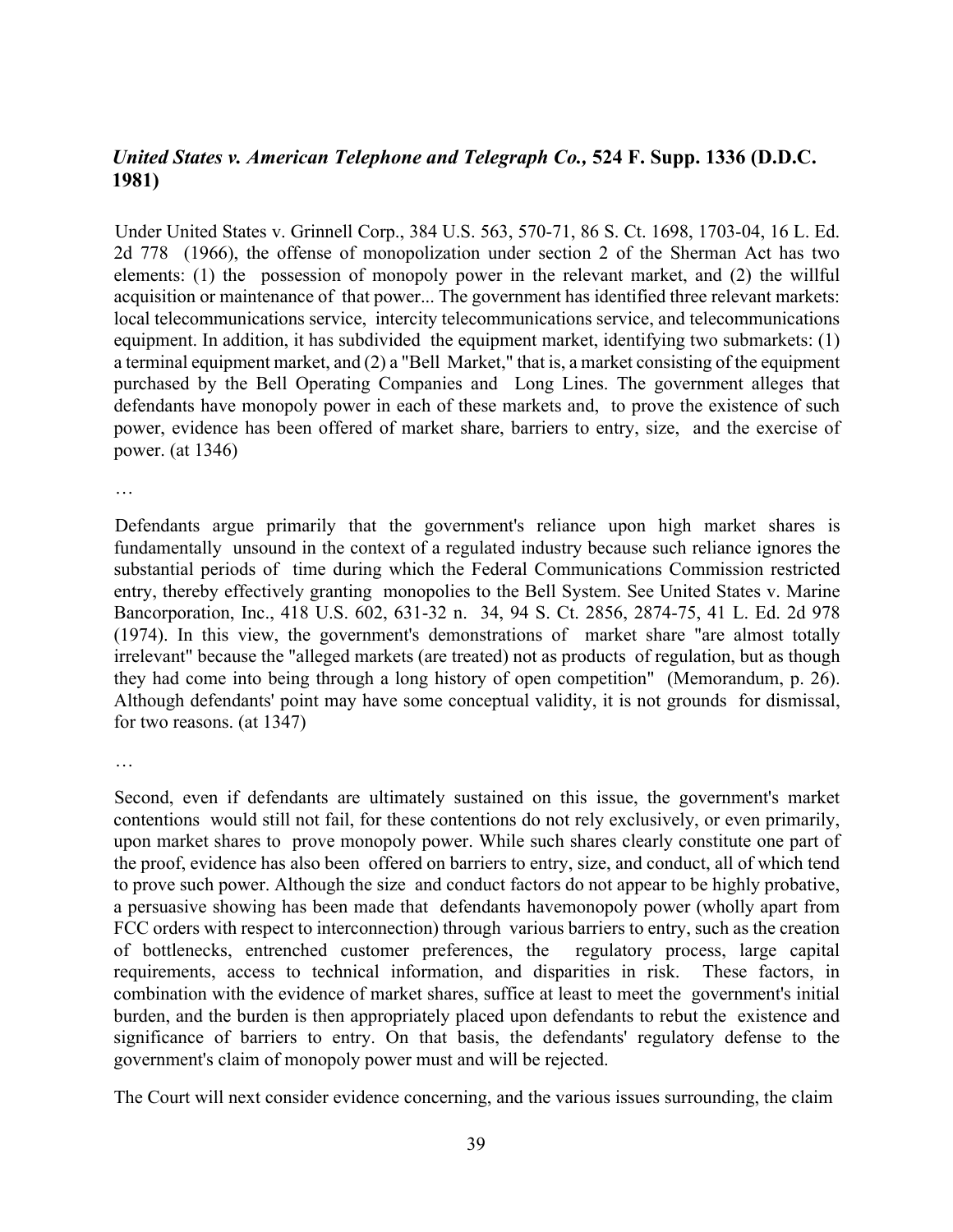that defendants engaged in anticompetitive conduct.

III

# Interconnection of Customer-Provided Terminal Equipment

A. Until 1968, the connection to the public network of any piece of equipment not provided by an operating telephone company was prohibited by what was called the "foreign attachment provision" of Tariff No. 263. A principal rationale for this ban was that the interconnection of equipment of undetermined origin and quality might injure the network as a whole. The FCC struck down this tariff in its Carterfone decision (13 F.C.C.2d 420 (1968)), which determined the practice of prohibiting equipment interconnection "without regard to its effect upon the telephone system" to be unlawful and unreasonably discriminatory. 13 F.C.C.2d at 425. The FCC held that customers had a right to the unimpeded use of their own equipment, and that the Bell System could more appropriately protect the telephone network from harm (1) by preventing of the use of devices "which actually cause harm," and (2) by establishing "reasonable standards to be met by interconnection devices." 13 F.C.C.2d at 424. Defendants' response to this decision forms the principal basis of the government's claim in this area.

That response was the filing of the "post-Carterfone" tariffs. The pertinent provisions of these tariffs required that any piece of equipment provided by a customer for use in conjunction with Bell facilities could be connected with the public switched network only through a protective connecting arrangement (PCA) provided (and leased to the customer for a fee) by the Bell System. The questions here are whether this requirement and its implementation were intended unreasonably and anticompetitively to ensure that Western Electric would remain the dominant supplier of telecommunications equipment in the United States, and whether, in fact, they had that effect. (at 1348-1349)

…

The Court concludes that the evidence sustains the allegation that defendants have used their local exchange monopolies to foreclose competition in the terminal equipment market by refusing unreasonably to interconnect equipment not provided by the Bell System, or by unreasonably impeding such interconnection, and that neither the government's interconnection claim nor the subsidiary contentions relating thereto should be dismissed. (at 1352)

IV

## Intercity Services Offered in Competition with AT&T Long Lines

The government's claims with regard to the intercity services offerings of non-Bell carriers revolve around one central point: that because the Bell System (with its Operating Companies) possesses a monopoly in the distribution of local telecommunications services, meaningful competition in the provision of intercity services is precluded unless the non-Bell carriers are able to obtain interconnection with the Bell local distribution facilities under non-discriminatory terms and conditions. Long distance and other intercity lines are essentially useless unless they can be connected to the local switches from which both business and residential customers may be reached.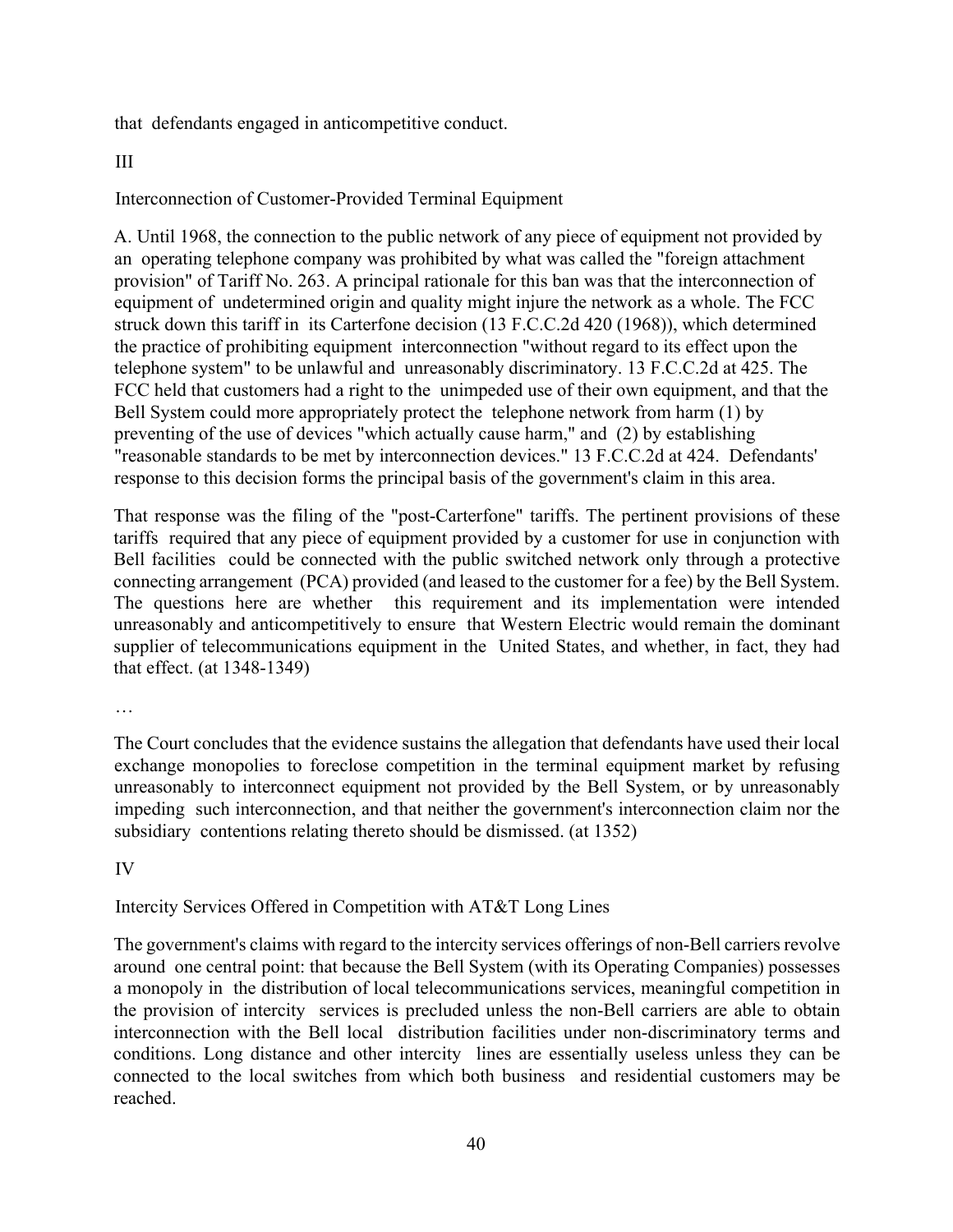A. It may be helpful at the outset to state the applicable legal standard. Any company which controls an "essential facility" or a "strategic bottleneck" in the market violates the antitrust laws if it fails to make access to that facility available to its competitors on fair and reasonable terms that do not disadvantage them. United States v. Terminal R.R. Assn. of St. Louis, supra; Otter Tail Power Co. v. United States, supra; Hecht v. Pro-Football, Inc., supra; Gamco, Inc. v. Providence Fruit & Produce Building, Inc., 194 F.2d 484 (1st Cir. 1952); Woods Exploration and Producing Co., Inc. v. Aluminum Corp. of America, 438 F.2d 1286, 1300-09 (5th Cir. 1971). Such access must be afforded "upon such just and reasonable terms and regulations as will, in respect of use, character and cost of services, place every such company upon as nearly as equal plane as may be." United States v. Terminal R.R. Association, supra, 224 U.S. at 411, 32 S. Ct. at 515. In the view of the Court, it is clear that the local facilities controlled by Bell are "essential facilities" within the meaning of these decisions and that, to the extent that the antitrust laws provide the legal standards governing the conduct here at issue, defendants are obligated to provide the kind of non discriminatory access which the cases contemplate.

This recitation of events should not be read to imply that defendants do not contest the facts established by the government's evidence or the inferences and conclusions that may be drawn therefrom. Indeed, they do. But evidentiary refutations, if any, will have to await the introduction of defendants' own proof. The Court finds that, as of now, sufficient evidence has been adduced to dictate the conclusion that AT&T has monopolized the intercity services market by frustrating the efforts of other companies to compete with it in that market on a fair and reasonable basis. (at 1352-3)

…

VI

### Interconnection Standards

The parties are in sharp disagreement on the question of the standard to be applied by the Bell System in providing interconnection to competing carriers.

Defendants appear to concede that they are now obliged to provide interconnection to the non-Bell carriers offering MTS-like service-both under the Execunet II decision and under the essential facilities doctrine of the antitrust laws. However, they differ with the government as to how the essential facilities doctrine should be applied. The government argues that AT&T is required to afford interconnection to the non-Bell carriers on terms of "parity" with those interconnections now enjoyed by Long Lines, while defendants contend that the essential facilities doctrine entitles Long Lines' competitors not to parity but only to the use of facilities, essential for their service, on a reasonable basis.

…

But it does not follow that, as defendants request, this portion of the government's case must be dismissed. The government has shown (and defendants concede) that AT&T and its subsidiaries now discriminate between Long Lines and non-Bell carriers with regard to access to Bell System facilities. It has also shown this discrimination to be anticompetitive in its effect. The burden is now upon defendants to show why, despite that anticompetitive impact, such unequal treatment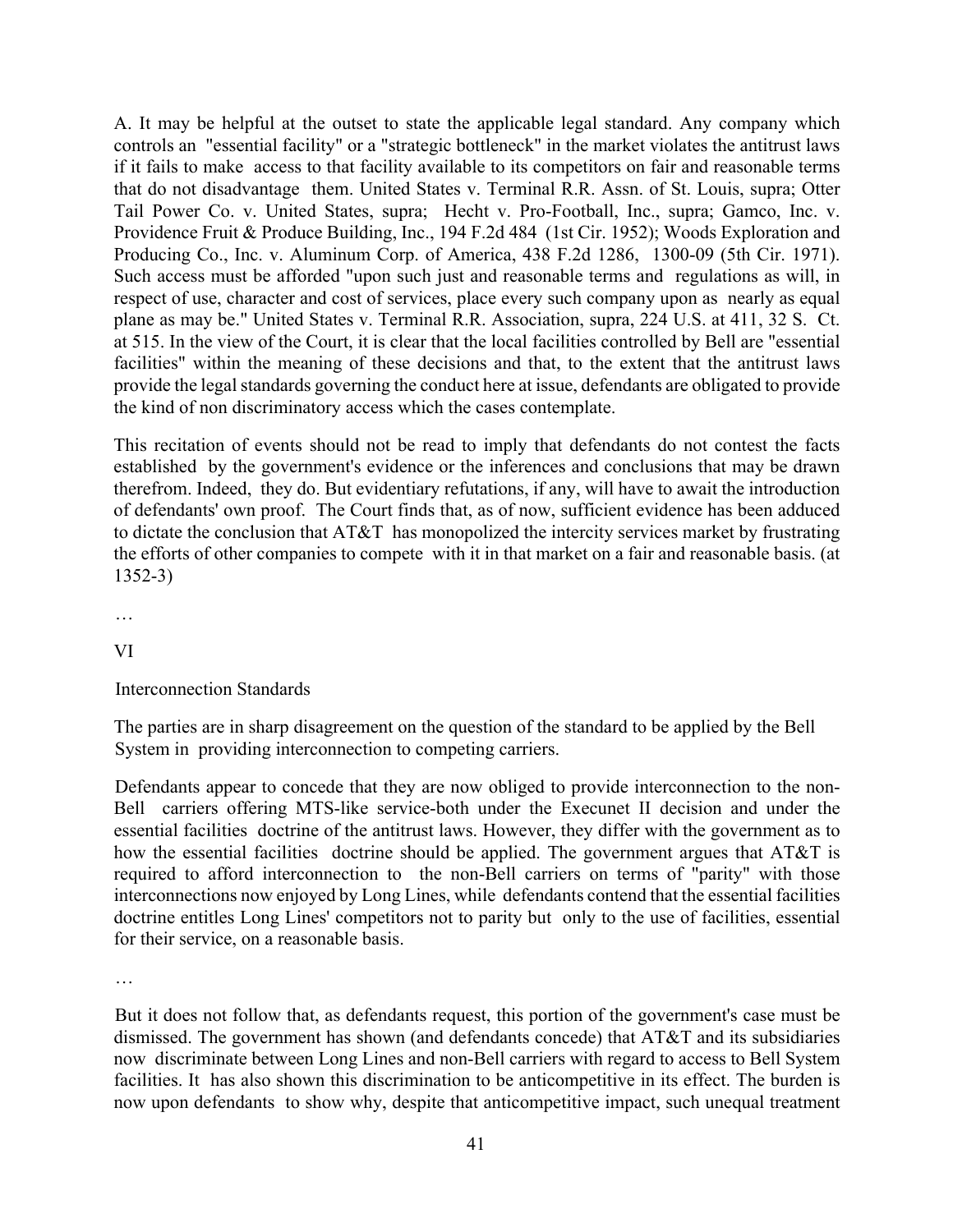is reasonable, whether because of technical infeasibility or otherwise.

…

#### VIII

Intercity Pricing

The government has charged that defendants have priced their intercity services without regard to the cost of these services, on the following basis... the government claims, Bell had an incentive to set its prices high in the MTS and WATS areas (where it enjoyed a monopoly) and low in private line areas (where it was faced with competition) so as to exclude the existing competition and to deter further entry into the intercity services market.

Bell accomplished its objective, according to the government, by deliberately pricing its intercity services without regard to their costs, with the objective of maintaining maximum flexibility for such cross subsidization. Specifically, it is contended that Bell failed to calculate accurately the costs of providing intercity private line services or, to the extent that costs were calculated, to consider these costs in setting prices. From these failures, it is said, the Court may infer that Bell deliberately intended to exclude competition on the basis indicated.

…

…

B. With respect to the legal and economic underpinnings of the government's pricing case, defendants argue that the "only accepted test for predatory pricing is whether rates were intentionally set at a level below marginal costs" (Defendants' Memorandum at p. 451), and that the government's failure to allege below-cost pricing therefore completely bars all of its pricing contentions. The Court will not sustain this argument at this juncture, for the following reasons.

In the first place, defendants overstate the extent to which the marginal cost test (or its surrogate, the average variable cost test), advanced by Areeda and Turner, in Predatory Pricing and Related Practices Under Section 2 of the Sherman Act, 88 Harv.L.Rev. 697 (1975), has become the sole legal standard for identifying non-compensatory pricing. Although courts have frequently incorporated these cost tests into their pricing analysis, they have done so with the clear understanding that the relationship between prices and marginal (or average variable) costs is not the sole criterion appropriately considered to distinguish predatory from competitive pricing. See, e.g., International Air Industries, Inc. v. American Excelsior Co., supra, 517 F.2d at 724; Pacific Engineering & Production Co. v. Kerr-McGee Corp., 551 F.2d 790, 797 (10th Cir. 1977); Janich Brothers, Inc. v. American Distilling Co., supra, 570 F.2d at 857; William Inglis & Sons Baking Co. v. ITT Continental Baking Co., 652 F.2d 917 (9th Cir. 1981). Recent professional literature has likewise pointed to the fallacy of a mechanical application of a marginal or average variable cost test. See Williamson, Predatory Pricing: A Strategic and Welfare Analysis, 87 Yale L.J. 284 (1977); Scherer, Predatory Pricing and the Sherman Act: A Comment, 89 Harv.L.Rev. 869 (1976); Baumol, Quasi-Permanence of Price Reductions: A Policy for Prevention of Predatory Pricing, 89 Yale L.J. 1 (1979); Joskow & Klevorick, A Framework for Analyzing Predatory Pricing Policy, 89 Yale L.J. 213 (1979).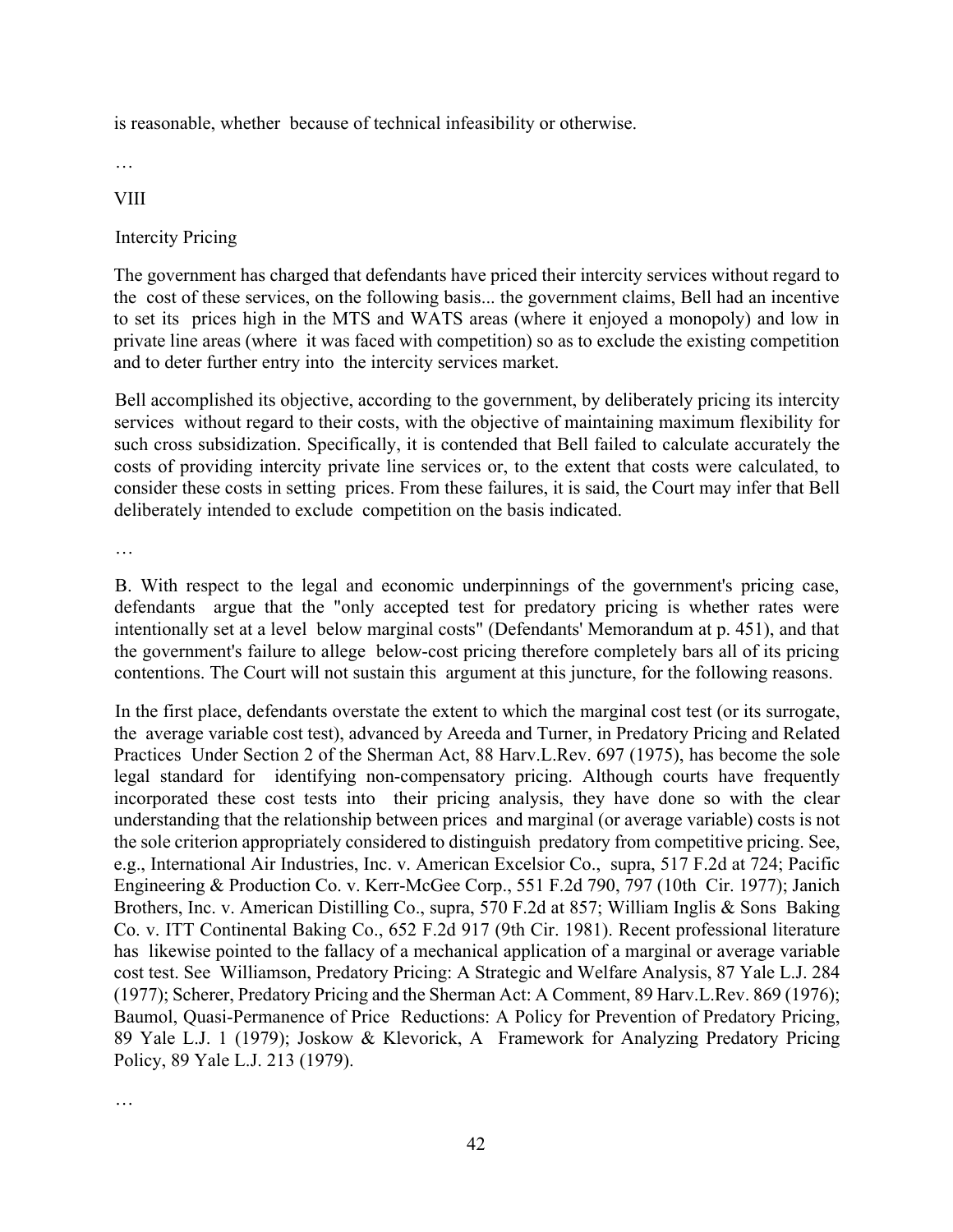C. Furthermore, and perhaps more significantly, although economists disagree on the frequency with which the phenomenon of predatory pricing occurs, the conditions under which it is likely to exist, and the indicia by which it may be detected, there is consensus that the term refers to "the deliberate sacrifice of present revenues for the purpose of driving rivals out of the market and then recouping the losses through higher profits earned in the absence of competition." 3 Areeda & Turner, supra, P 771b, at p. 151.

Whatever may be the appropriateness of the marginal (or the average variable) cost test in such a context, the pricing phenomenon that is challenged in this action is quite different. The government does not allege an intertemporal shift in profits-a sacrifice of profits in the short-run in return for more than their recoupment in the long-run-but an inter-service shift. Specifically, it is claimed that the Bell System has engaged in pricing practices which allow it to sacrifice profits from one service and to recoup the lost profits during the same period in another service. In such circumstances, a pricing-without-regard-to-cost approach is not necessarily inappropriate, for the opportunity which a multiproduct firm subject to rate of return regulation has to cross-subsidize low prices for one product across other products (rather than across time) renders it far more likely to engage in anticompetitive pricing than the firm that must wait to hope to recoup its losses. See Posner, Natural Monopoly and its Regulation, 21 Stan.L.Rev. 548, 615-16 (1969). Because the likelihood that anticompetitive pricing will occur in a particular context is a salient and perhaps the critical-factor affecting the choice of a standard for the legality vel non of the pricing, this increased probability of anticompetitive pricing may alone be a sufficient reason to relax a standard such as the marginal cost test, whose use is predicated upon the assumption that such pricing is unlikely. See Joskow & Klevorick, supra, at 215; Easterbrook, Predatory Strategies and Counterstrategies, 48 U.Chi.L.Rev. 263, 265-318.

D. Defendants object that a pricing-without-regard-to-cost approach reverses normal procedure by imposing upon them the burden of proving that their pricing was reasonable. But such a conclusion would not necessarily be fatal to the government's theory, for a shifting of the burden of production of evidence may well be legitimate under certain circumstances. (at 1368-9)

…

E. The government has presented, by its own admission, a novel approach. In response to the objection that its theory is unknown to either law or economics, it states in effect that the mapping of virgin territory is warranted by the uniqueness of the American Telephone & Telegraph Company, which is able to shift profits almost at will between monopoly and competitive services, and whose cost data are apparently impenetrable even to its own regulators. Although the government may not be able to rely upon direct legal precedent, it has presented persuasive theoretical underpinnings for its claim, and it has documented its allegations with extensive (if in places overly conclusory) testimonial and documentary evidence.

The Court may eventually conclude that only proof of predatory pricing in the sense in which that concept is employed in the Northeastern Telephone Co. line of cases will suffice to support a charge of violation of the Sherman Act (or even the intent element of such a charge). However, in an area as fraught with uncertainty as the complex intercity service pricing question at issue in this proceeding, it would be unwise to truncate the hearing of these issues at this point. A dismissal at this stage based essentially upon the unwillingness of the Court to accept a novel legal and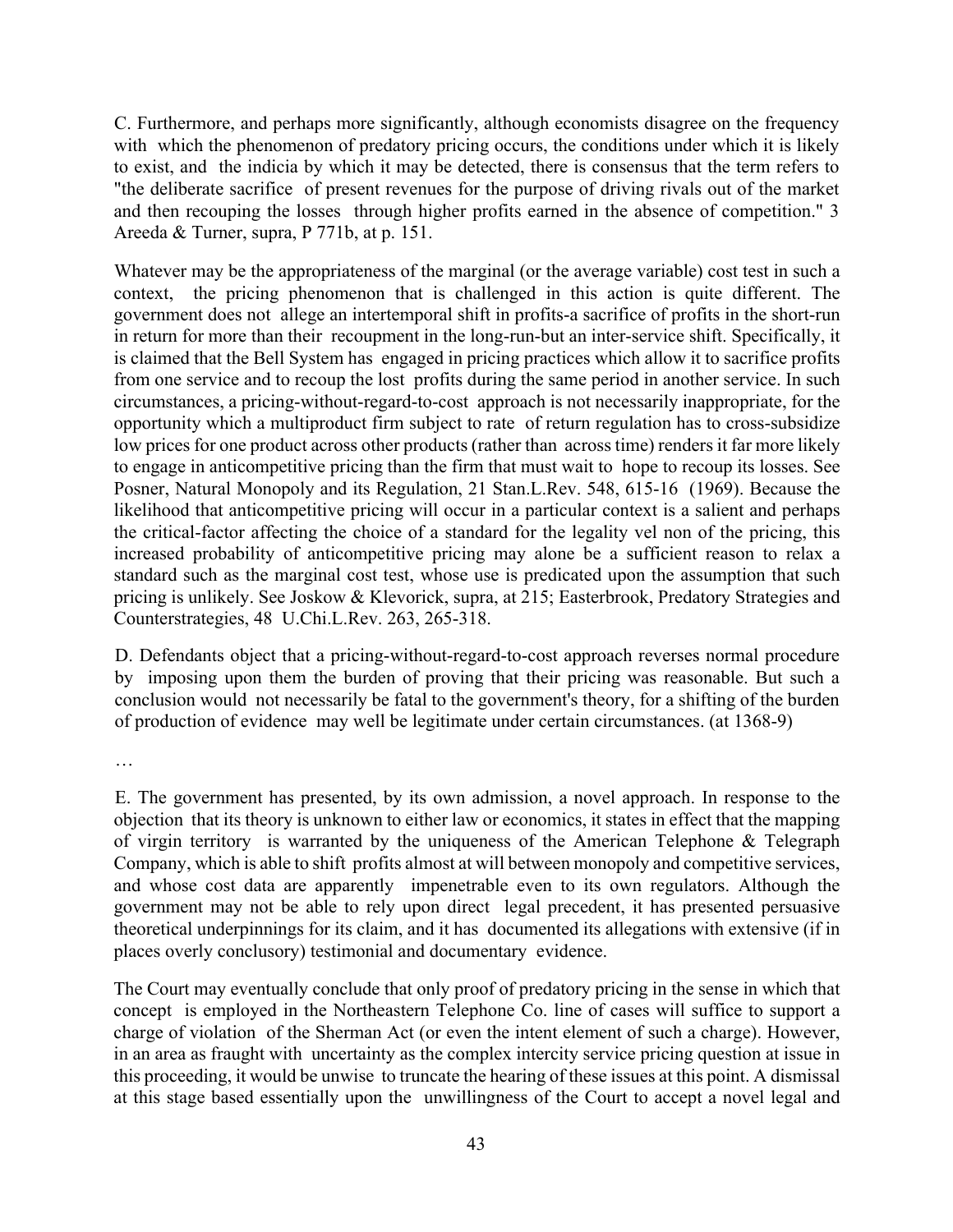economic theory (which is certainly not so unpersuasive conceptually that it could not, in this factual setting, ultimately find acceptance, either here or on appeal) would entail the real risk of a retrial of the entire case. Since the Court has the option under Rule 41(b) to defer ruling on the motion, or portions thereof, until all the evidence has been received, that course seems the more appropriate one, and it is the one the Court will follow.

IX

Bell Procurement of Equipment Manufactured by the General Trade

The government's general "procurement" charge is that defendants reinforced and exploited the Bell Operating Companies' structural incentives to purchase equipment, without regard to quality or price, from Western Electric instead of from non-Bell sources (known as the general trade suppliers) and that they thereby anticompetitively foreclosed competition.

…

The government's evidence has depicted defendants as sole arbiters of what equipment is suitable for use in the Bell System-a role that carries with it a power of subjective judgment that can be and has been used to advance the sale of Western Electric's products at the expense of the general trade. First, AT&T, in conjunction with Bell Labs and Western Electric, sets the technical standards under which the telephone network operates and the compatibility specifications which equipment must meet. Second, Western Electric and Bell Labs (most recently through the BSPPD) serve as counselors to the Operating Companies in their procurement decisions, ostensibly helping them to purchase equipment that meets network standards. Third, Western also produces equipment for sale to the Operating Companies in competition with general trade manufacturers.

The upshot of this "wearing of three hats" is, according to the government's evidence, a rather obviously anticompetitive situation. By setting technical or compatibility standards and by either not communicating these standards to the general trade or changing them in mid-stream, AT&T has the capacity to remove, and has in fact removed, general trade products from serious consideration by the Operating Companies on "network integrity" grounds. By either refusing to evaluate general trade products for the Operating Companies or producing biased or speculative evaluations, AT&T has been able to influence the Operating Companies, which lack independent means to evaluate general trade products, to buy Western. And the in-house production and sale of Western equipment provides AT&T with a powerful incentive to exercise its "approval" power to discriminate against Western's competitors.

… Defendants argue that the government's evidence shows nothing more than that they took advantage of the efficiencies of their vertically integrated structure, as they are permitted to do under the law. Clearly, vertical integration is not prohibited per se (see United States v. Columbia Steel Co., 334 U.S. 495, 525-26, 68 S. Ct. 1107, 1123, 92 L. Ed. 1533 (1948); United States v. Winslow, 227 U.S. 202, 218, 33 S. Ct. 253, 255, 57 L. Ed. 481 (1913); United States v. Yellow Cab Co., 332 U.S. 218, 227, 67 S. Ct. 1560, 1565, 91 L. Ed. 2010 (1947); Kaysen & Turner, Antitrust Policy, p. 123 (1959)), and even an alleged monopolist has the right to compete vigorously. See Berkey Photo, Inc. v. Eastman Kodak Co., supra; ILC Peripherals Leasing Corp. v. IBM Corp., 458 F. Supp. 423, 439 (N.D.Cal.1978), aff'd. sub nom., Memorex Corp. v. IBM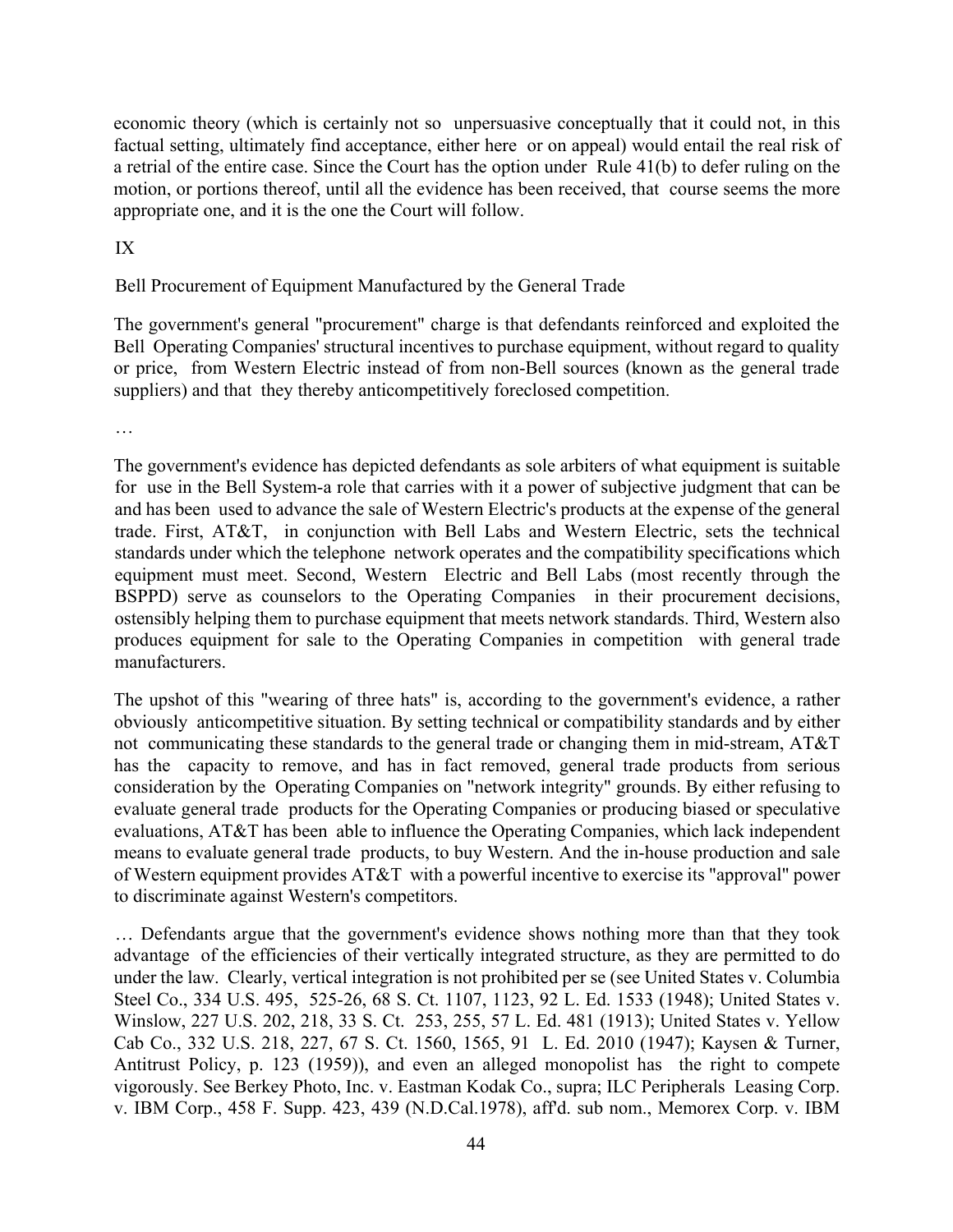Corp., 636 F.2d 1188 (9th Cir. 1980). But vertical integration may be unlawful under the Sherman Act if it creates monopoly power and is accompanied by an intent to exclude competition. United States v. Paramount Pictures, Inc., supra. Moreover, when activity among vertically-related affiliates restrains trade it violates the antitrust laws. International Tel. & Tel. Co. v. General Tel. & Elec. Corp., supra, 449 F. Supp. 1158, 1171-74 (D.Hawaii 1978); United States v. Pullman Co., 50 F. Supp. 123 (E.D.Pa.1943), aff'd, 330 U.S. 806, 67 S. Ct. 1078, 91 L. Ed. 1263 (1947).

The government here did not attempt to prove that vertical integration itself amounts to anticompetitive conduct. Rather, its experts have testified that a combination of vertical integration and rate-of-return regulation has tended to generate decisions by the Operating Companies to purchase equipment produced by Western that is more expensive or of lesser quality than that manufactured by the general trade. The Operating Companies have taken these actions, it is said, because the existence of rate of return regulation removed from them the burden of such additional expense, for the extra cost could simply be absorbed into the rate base or expenses, allowing extra profits from the higher prices to flow upstream to Western rather than to its non-Bell competition. See Byars v. Bluff City News Co., 609 F.2d 843, 861 (6th Cir. 1979); Six Twenty-Nine Productions v. Rollins Telecasting, Inc., 365 F.2d 478 (5th Cir. 1966); 3 Areeda & Turner, supra, P 726, p. 218.

Operating Company officials-as distinguished from the organizations themselves-likewise have an individual incentive to act to further this goal because, as the testimony shows, promotion decisions within the Bell System tend to create a predisposition within Operating Company managers towards deciding in favor of Western profits and against the general trade competition. It seems that it is helpful to the advancement of an individual's career within an Operating Company to have had a tour of duty at AT&T headquarters in New York, and that it is common for those who occupy high-level positions in the Operating Companies to have had such a tour at some point in their careers. Personnel rotate through Western Electric, Bell Labs, the Operating Companies, and AT&T central headquarters with some regularity, and they come to acquire a familial attitude towards the different parts of the Bell System as they rise through its ranks. Through this process, those holding management positions in the Bell

Operating Companies appear to adopt the objectives, incentives, and prejudices of AT&T and Western top management as their own.

In short, the government has demonstrated that incentives other than those arising from vertical integration per se have underlain the procurement decisions of the Bell Operating Companies, and the Columbia Steel line of cases is therefore inapplicable. (at 1373-4)

…

XII

Conclusion

The motion to dismiss is denied. The testimony and the documentary evidence adduced by the government demonstrate that the Bell System has violated the antitrust laws in a number of ways over a lengthy period of time. On the three principal factual issues-whether there has been proof of anticompetitive conduct with respect to the interconnection of customer-owned terminal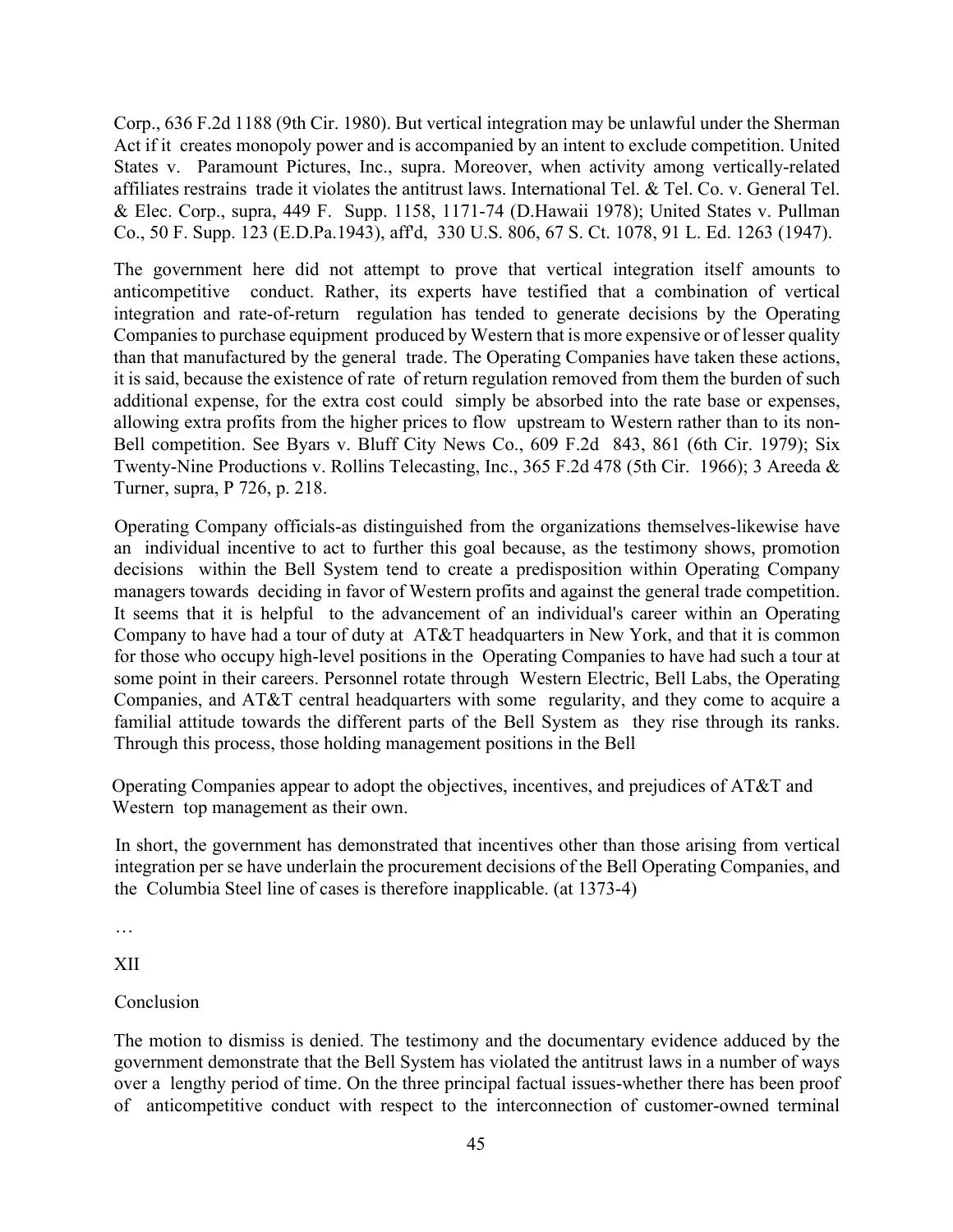equipment (Part III), the Bell System's treatment of competitors in the intercity services area (Part IV), and its procurement of equipment (Part IX)- the evidence sustains the government's basic contentions, and the burden is on defendants to refute the factual showings made in the government's case-in-chief. (at 1381)

## Comment

In denying AT&T's motion to dismiss, the Court demonstrated a willingness to engage with novel theories related to the affairs of a large and multifaceted corporation, including a more expansive notion of predatory pricing.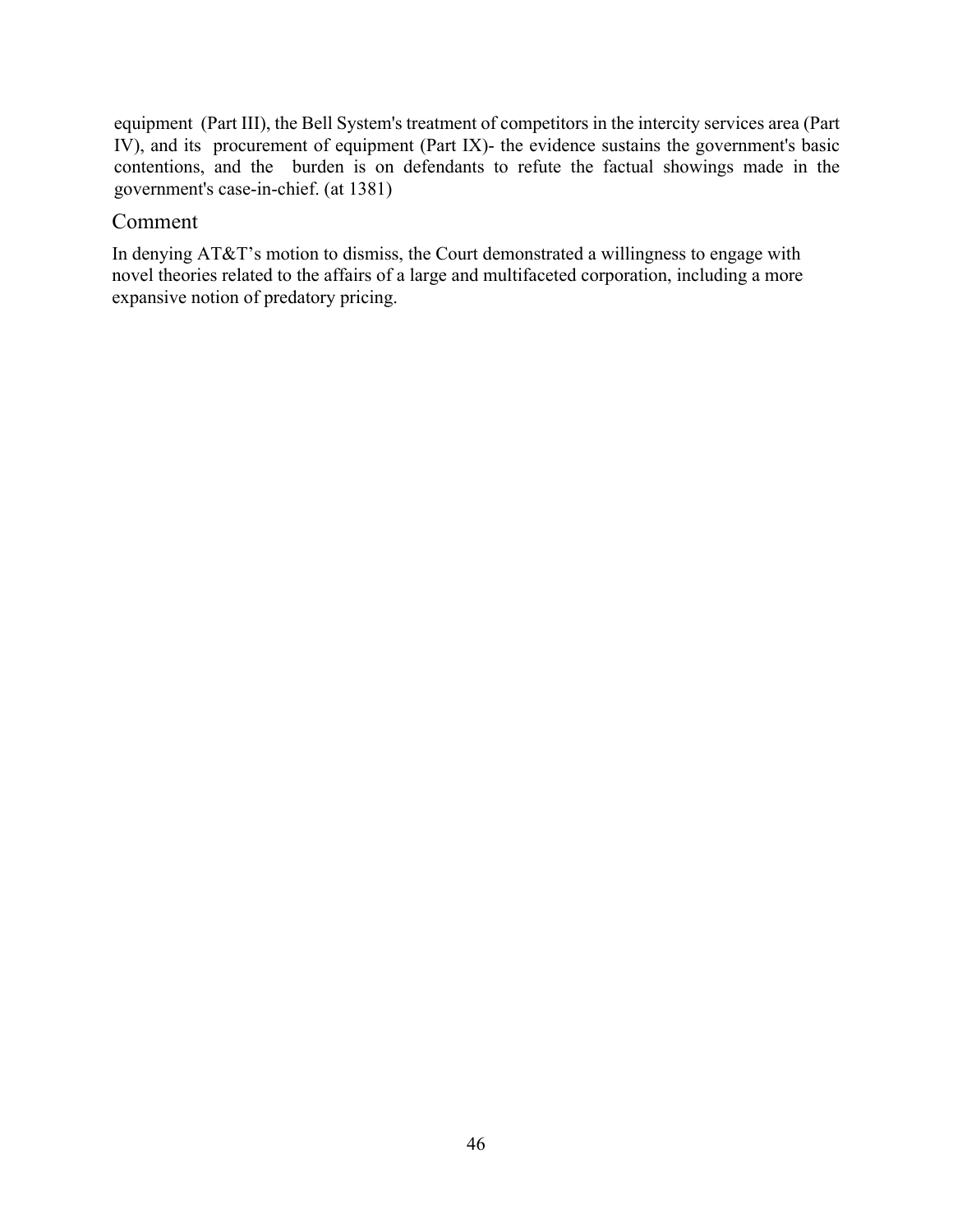# *United States v. American Tel. & Tel. Co., 552 F. Supp. 131, 1982 (D.D.C. 1982)*

These actions are before the Court for a determination whether a consent decree proposed by the parties is in the "public interest" and should therefore be entered as the Court's judgment… (at 135)

## *The Divestiture*

A key feature of the proposed decree is the divestiture of the Operating Companies from the remainder of AT&T. In order to determine whether that divestiture is in the public interest, the Court must decide first whether it is a remedy that is likely to eliminate anticompetitive conditions within the telecommunications industry. In addition, the Court must assess the efficacy of alternative remedies and it must also weigh the effect of the divestiture on the public interest generally, particularly on the level of charges for local telephone service. *(at 160)* 

A. *Conditions Necessitating Antitrust Relief* 

## 1. *Evidence of Anticompetitive Actions by AT&T*

*[The government argued that AT&T was able to preclude competition in the intercity telecommunications market and in the market for telecommunications equipment owing to its control of local operating companies. The Court found this connection credible to the standard of review required for its review of the consent decree.]* (at 160-164)

## 2. *Concentration of Power in the Telecommunications Industry*

There is an additional reason, largely independent of the factors discussed above, which supports some type of antitrust relief in this case: AT&T's substantial domination of the telecommunications industry in general.

The antitrust laws are most often viewed as only a means for ensuring free competition in order to achieve the most efficient allocation of society's resources. See slip op. at 28-29 *supra*. However, Congress and the courts have repeatedly declared that these laws also embody "a desire to put an end to great aggregations of capital because of the helplessness of the individual before them." *United States v. Aluminum Company of America*, 148 F.2d 416, 428 (2d Cir. 1945) (footnote omitted). See also *Standard Oil Co. v. United States*, 221 U.S. 1, 50, 55 L. Ed. 619, 31 S. Ct. 502 (1911); *United States v. Trans-Missouri Freight Ass'n*, 166 U.S. 290, 323-24, 41 L. Ed. 1007, 17 S. Ct. 540 (1897).

The legislators who enacted the Sherman Act voiced concerns beyond the effects of anticompetitive activities on the economy: they also greatly feared the impact of the large trusts, which then dominated the business world, on the nation's political system, and they regarded the power of these trusts as an evil to be eradicated. Thus, Senator Sherman stated:

If the concentrated powers of [a] combination are intrusted to a single man, it is a kingly prerogative, inconsistent with our form of government, and should be subject to the strong resistance of the State and national authorities. If anything is wrong, this is wrong. If we will not endure a king as a political power we should not endure a king over the production, transportation, and sale of any of the necessaries of life.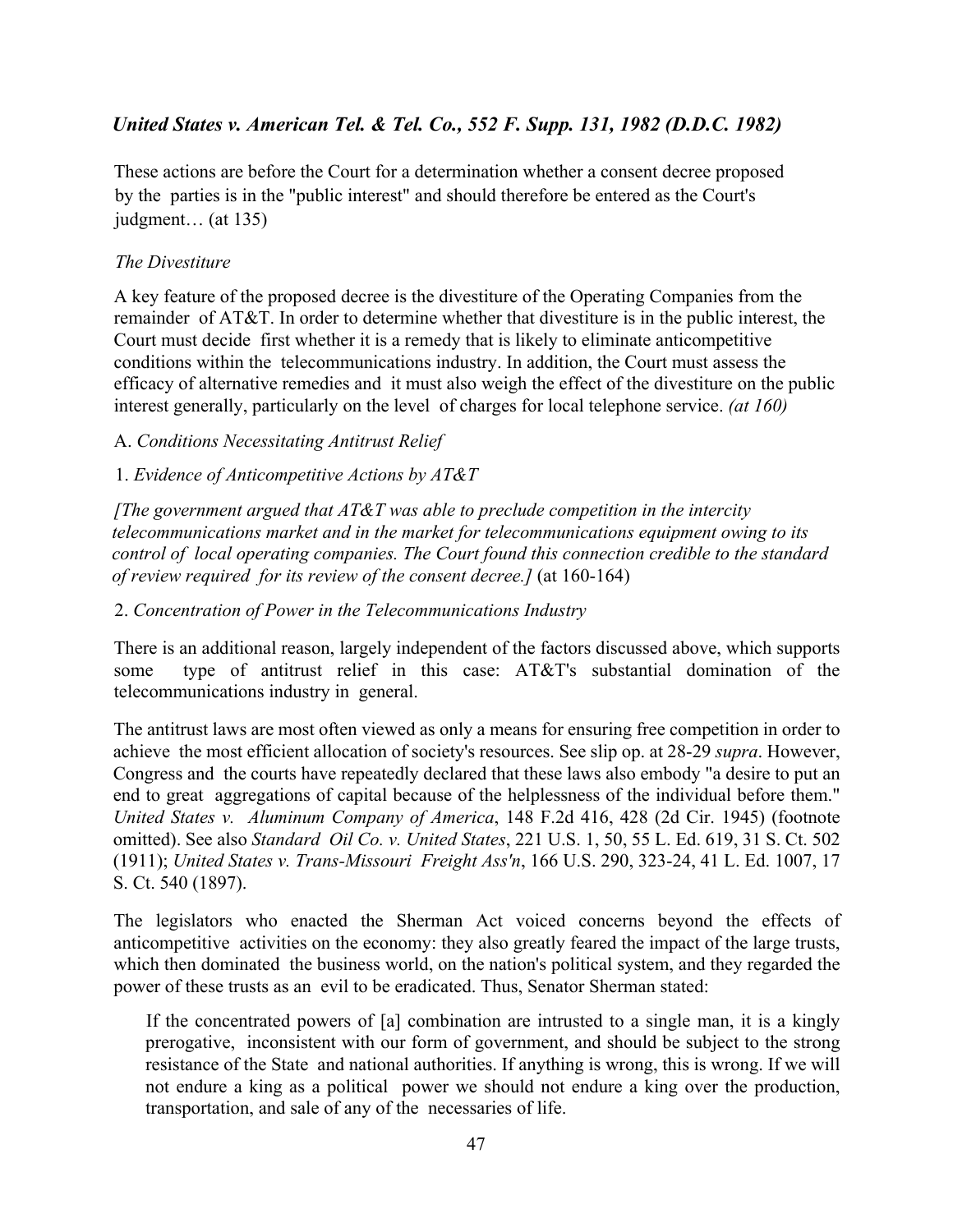21 Cong.Rec. 2457 (1890).

These views have been repeatedly echoed since that time, as, for example, during the congressional debates at the time of the enactment of the 1950 amendments to the Clayton Act. See 96 Cong. Rec. 16450 (1950) (Remarks of Sen. Kefauver); 95 Cong. Rec. 11494 (1950) (Remarks of Rep. Bryson); 95 Cong. Rec. 11486 (1949) (Remarks of Rep. Celler). See also *Brown Shoe Co. v. United States*, 370 U.S. 294, 344, 8 L. Ed. 2d 510, 82 S. Ct. 1502 (1962). As Justice Douglas stated in his dissenting opinion in *United States v. Columbia Steel Co.*, 334 U.S. 495, 536, 92 L. Ed. 1533, 68 S. Ct. 1107 (1948):

Power that controls the economy should be in the hands of elected representatives of the people, not in the hands of an industrial oligarchy. Industrial power should be decentralized. It should be scattered into many hands so that the fortunes of the people will not be dependent on the whim or caprice, the political prejudices, the emotional stability of a few self-appointed men. The fact that they are not vicious men but respectable and social-minded is irrelevant. That is the philosophy and the command of the Sherman Act. It is founded on a theory of hostility to the concentration in private hands of power so great that only a government of the people should have it.

Our political system is designed so that the power of one group may be checked by the power of another. The antitrust laws require this same approach in the economic sphere. Obviously, if one company controlled an essential part of the economy, it would be in a position to gain an undue influence over economic decisions and, as a result, most likely over political decisions. Thus, the antitrust laws seek to diffuse economic power in order to promote the proper functioning of both our economic and our political systems. See generally, A.D. Neale, *The Antitrust Laws of the United States of America*, 422-23 (1962); Blake & Jones, *Antitrust Dialogue: Defense*, 65 Colum. L. Rev. 337, 384 (1965).

The significance of these concepts is accentuated by the context in which the Court must consider the public interest in these cases. The telecommunications industry plays a key role in modern economic, social, and political life. Indeed, many commentators have asserted that we are entering an age in which information will be the keystone of the economy as steel was when Justice Douglas wrote in the *Columbia Steel Co.* case.

The only pervasive two-way communications system is the telephone network. It is crucial in business affairs, in providing information to the citizenry, and in the simple conduct of daily life. In its present form, AT&T has a commanding position in that industry. The men and women who have guided the Bell System appear by and large to have been careful not to take advantage of its central position in America's economic life. There is no guarantee, however, that future managers will be equally careful. In any event, it is antithetical to our political and economic system for this key industry to be within the control of one company.

For these reasons, the Court concludes that the loosening of AT&T's control over telecommunications through the divestiture of the Operating Companies will entail benefits which transcend those which flow from the narrowest reading of the purpose of the antitrust laws. (at 164-165)

B. *Effect of the Divestiture*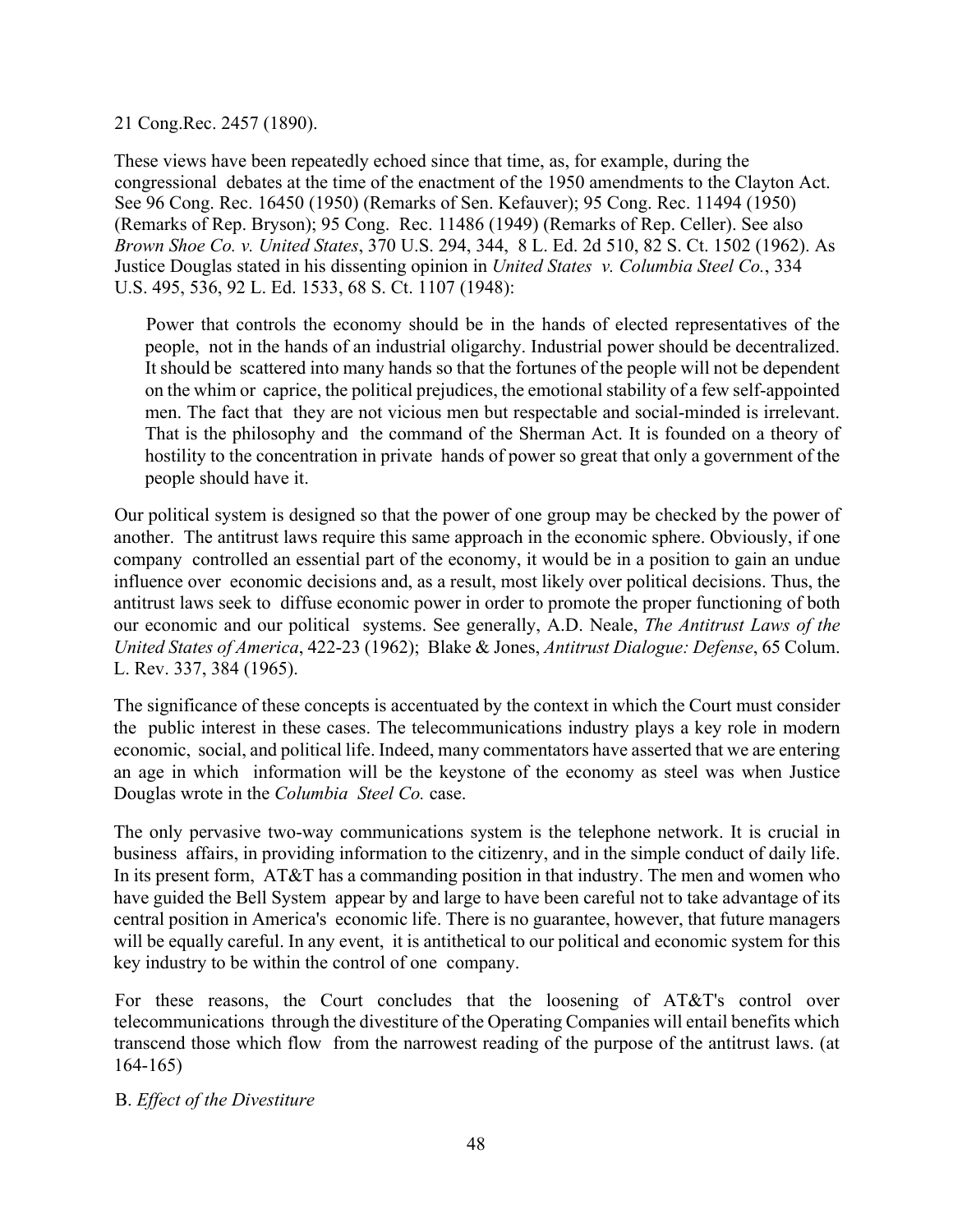The remedy in an antitrust action -- whether imposed by a court or agreed upon between the parties -- is measured both by how well it halts the objectionable practices and by its prospects for minimizing the likelihood that such practices will occur in the future. See Part II *supra*. Where, as here, the Court has heard substantially all of the evidence, it is appropriate that it weigh the proposed remedy against the evidence in that context.

As indicated in Part IV(A) *supra*, the ability of AT&T to engage in anticompetitive conduct stems largely from its control of the local Operating Companies. Absent such control, AT&T will not have the ability to disadvantage competitors in the interexchange and equipment markets.

For example, with the divestiture of the Operating Companies AT&T will not be able to discriminate against intercity competitors, either by subsidizing its own intercity services with revenues from the monopoly local exchange services, or by obstructing its competitors' access to the local exchange network. The local Operating Companies will not be providing interexchange services, and they will therefore have no incentive to discriminate. Moreover, AT&T's competitors will be guaranteed access that is equal to that provided to AT&T, and intercity carriers therefore will no longer be presented with the problems that confronted them in that area. See Part VIII, *infra*.

Abuses will also be unlikely in the equipment interconnection area, for the simple reason that the Operating Companies will not manufacture equipment and will therefore lack AT&T's incentive to favor the connection of one manufacturer's equipment over that of another. Even as to the part of the government's case dealing with procurement, the divestiture of the Operating Companies will go a long way toward eliminating the potential for anticompetitive behavior. Any pro-Western Electric bias on the part of these companies will be eliminated once the intra-enterprise relationship between the Operating Companies and Western Electric is broken.

To the extent, then, that the proposed decree proceeds on the assumption that the structural reorganization will make it impossible, or at least unprofitable, for AT&T to engage in anticompetitive practices, it is fully consistent with the public interest in the enforcement of the antitrust laws. The soundness of this remedy becomes even more apparent when it is compared with other relief alternatives.

*[The Court went on to consider alternative remedies and concluded that they would not be as effective as the proposed divestiture.]* 

## D. *Effect of the Divestiture Upon Other Interests*

A number of individuals have written to the Court and to the Department of Justice urging the rejection of the proposed decree. They contend that AT&T in its present, integrated form has rendered excellent and affordable telephone service to the citizens of this nation, including those with modest incomes and those who live in sparsely populated areas. Many note that AT&T's securities have been a mainstay of the small investor, with a long history of stable prices and dividend payments. Given that record, the argument goes, the break-up of AT&T could not possibly be in the public interest. While the Court has very carefully considered these concerns, it has concluded that they are not sufficient to overcome the considerations supporting divestiture.

The divestiture of the Operating Companies will not necessarily have an adverse effect upon the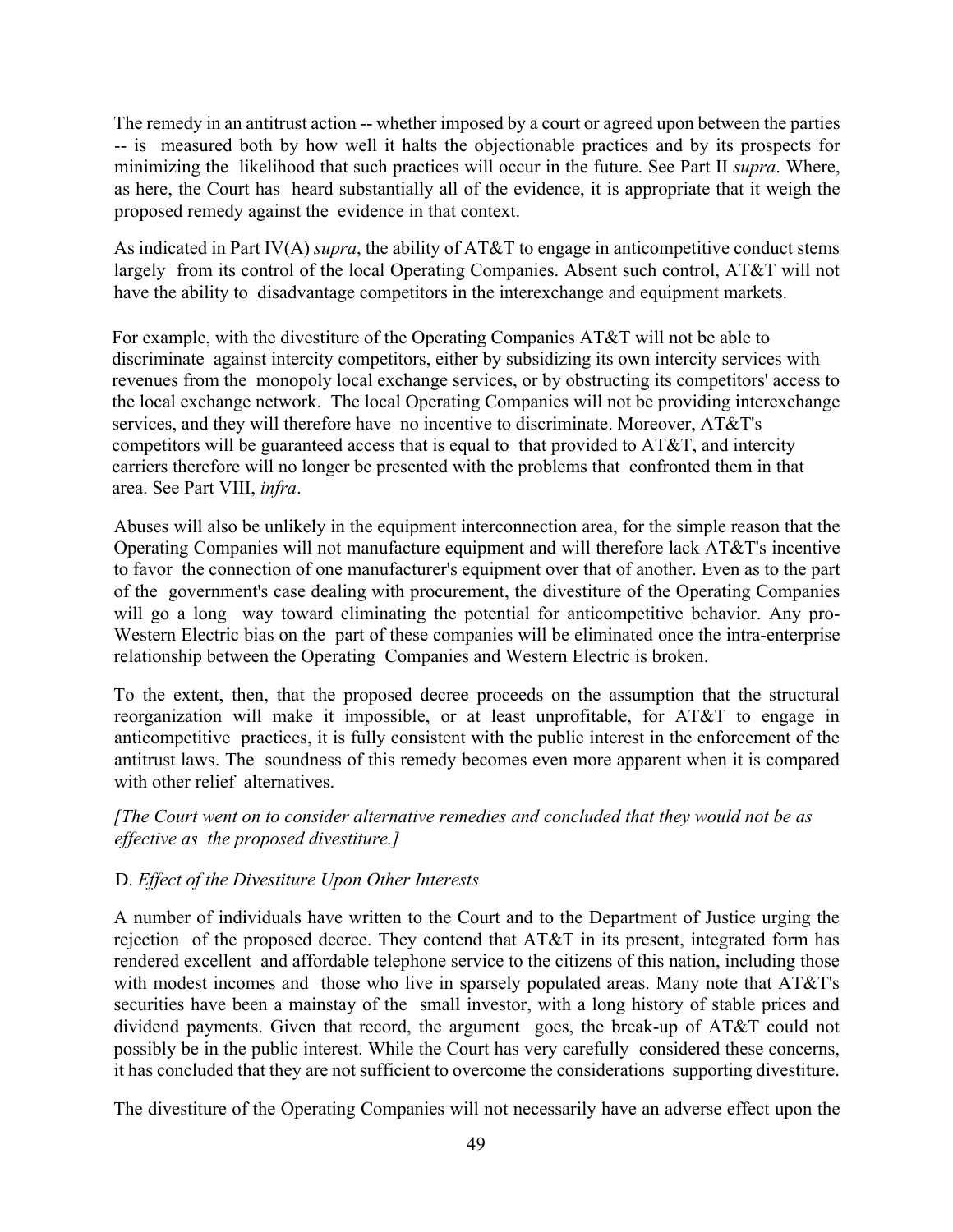cost of local telephone service. The decree would leave state and federal regulators with a mechanism -- access charges -- by which to require a subsidy from intercity service to local service. By means of these access charges, the regulators would be free to maintain local rates at current levels or they could so set the charges as to increase or decrease local rates.

As to the second claim, there is simply no evidence or reason to believe that, funding aside, the quality of service will decline as a result of divestiture. The divested Operating Companies will not be technical backwaters: they will have substantial incentives to upgrade their networks and to provide high-quality interconnections for other carriers in order to maximize revenues from access charges and from local rates.

As noted above, it is unlikely that the divestiture will impair the research capabilities of Bell Laboratories. See slip op. at 61-62 *supra*. The scientists and engineers working in that organization will retain their incentive to improve the equipment and technology used to provide local telephone service, if only because the largest potential customers of Western Electric -- Bell Laboratories' companion in the "new" AT&T complex -- will be the divested

Operating Companies. In addition, AT&T's information services and interexchange services can be provided to customers only over the Operating Companies facilities, again creating large incentives for continued improvement and upgrading of these facilities.

In the final analysis, it is apparent that, as with so many public issues, a choice must be made.

There has long been a debate over the relative merits of regulation and competition. The evidence adduced during the *AT&T* trial indicates that the Bell System has been neither effectively regulated nor fully subjected to true competition. The FCC officials themselves acknowledge that their regulation has been woefully inadequate to cope with a company of AT&T's scope, wealth, and power. The efforts of various arms of government to introduce true competition into the telecommunications industry have been similarly feeble. The antitrust suit brought by the Department of Justice in 1949 ended in 1956 with a consent decree which imposed injunctive relief that was patently inadequate. It took from 1968 when the *Carterfone* decision was handed down by the FCC to 1978 when the United States Court of Appeals decided *Execunet II* to establish even the very principle of competition so that it was beyond dispute by AT&T. Future regulatory and injunctive remedies are unlikely to be more successful than were similar efforts in the past. In short, the choice is between a Bell System restrained by neither regulation nor true competition and a Bell System reorganized in such a way as to diminish greatly the possibility of future anticompetitive behavior.

The history of the American economic system teaches that fair competition is more likely to benefit all, especially consumers, than an industry dominated by a single-company monopolist. There is no reason to believe that the experience of the telecommunications industry will be contrary to that rule.

For all of these reasons, the Court concludes that the divestiture from AT&T of companies providing local telephone service is in the public interest. (at 167-9)

*[Previous consent decrees and antitrust litigation had subjected AT&T to a number of restrictions on its business. This consent decree removed many of those restrictions in exchange*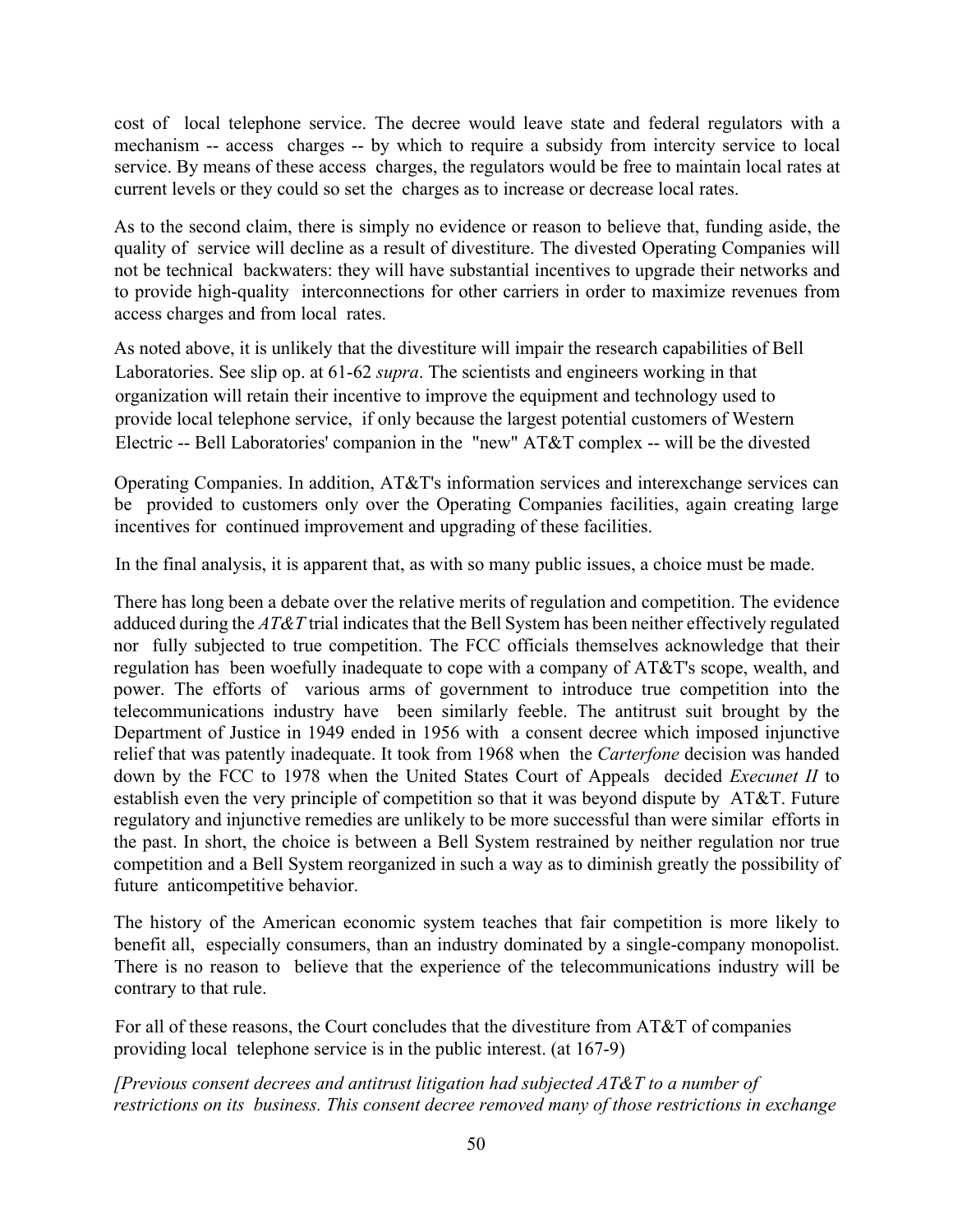## *for breaking up AT&T. The Court deemed that the removal of these restrictions was largely in the public interest. And AT&T was subject to sufficient competition after the breakup.]*

The antitrust laws do not require that a company be prohibited from competing in a market unless it can be demonstrated that its participation in that market will have anticompetitive effects. Past restrictions on AT&T were justified primarily because of its control over the local Operating Companies. With the divestiture of these local exchange monopolies, continued restrictions are not required unless justified by some other rationale.

# A. *AT&T Power in the Interexchange Market*

Virtually all those who suggest that restrictions beyond those in the proposed decree be imposed on AT&T make the same general arguments. Their basic claim is that AT&T still possesses monopoly power in the interexchange market and that it will leverage this power by cross subsidizing its competitive services with monopoly revenues. These interexchange monopoly revenues, it is said, will subsidize a variety of business activities, ranging from competitive interexchange routes to equipment manufacturing to alternative local distribution facilities.

The validity of these arguments depends, of course, upon the soundness of the claim that after the divestiture AT&T will still possess monopoly power in the interexchange market. If AT&T lacks such power, it would be unable to reap supracompetitive profits with which to support its other activities; it would only recover a profit commensurate with its interexchange operations.

There can be no doubt that AT&T's market share in the interexchange market is high. Although it is not possible to focus on a precise figure inasmuch as the number of market share estimates is almost as varied as the number of persons submitting comments, even AT&T concedes that as late as 1981 its share of interexchange revenue was around 77 percent. But the inquiry of whether AT&T possesses monopoly power in the interexchange areas does not end with a description of AT&T's size or its market share.

As defined by the Supreme Court, monopoly power is "the power to control prices or exclude competition." *United States v. Grinnell Corp., supra*, 384 U.S. at 571 (1966); *United States v. duPont & Co.*, 351 U.S. 377, 391, 100 L. Ed. 2d 1264, 76 S. Ct. 994 (1956). Although monopoly power may be inferred from a firm's predominant share of the market, size alone is not synonymous with market power, particularly where entry barriers are not substantial. *United States v. Grinnell, supra*, 384 U.S. at 571; *United States v. AT&T, supra*, 524 F. Supp. at 1347; Posner, *Market Power in Antitrust Cases*, 94 Harv. L. Rev. 937, 947-51 (1981).

Both the Department of Justice and AT&T contend that competition in the interexchange market is growing and that this increase in competition demonstrates an absence of monopoly power. There is some validity to this claim. The interexchange market is now being served not only by relatively young businesses but also by subsidiaries of such well established firms as ITT, Southern Pacific, and IBM.

That is not to say, however, that competition has flourished without impediment or that it would soar if the Bell System were not broken up. There is substantial merit to the suggestion that, absent divestiture, AT&T would still possess significant monopoly power, and that whatever competition developed in the past did so despite anticompetitive conditions. See Part IV *supra*. But the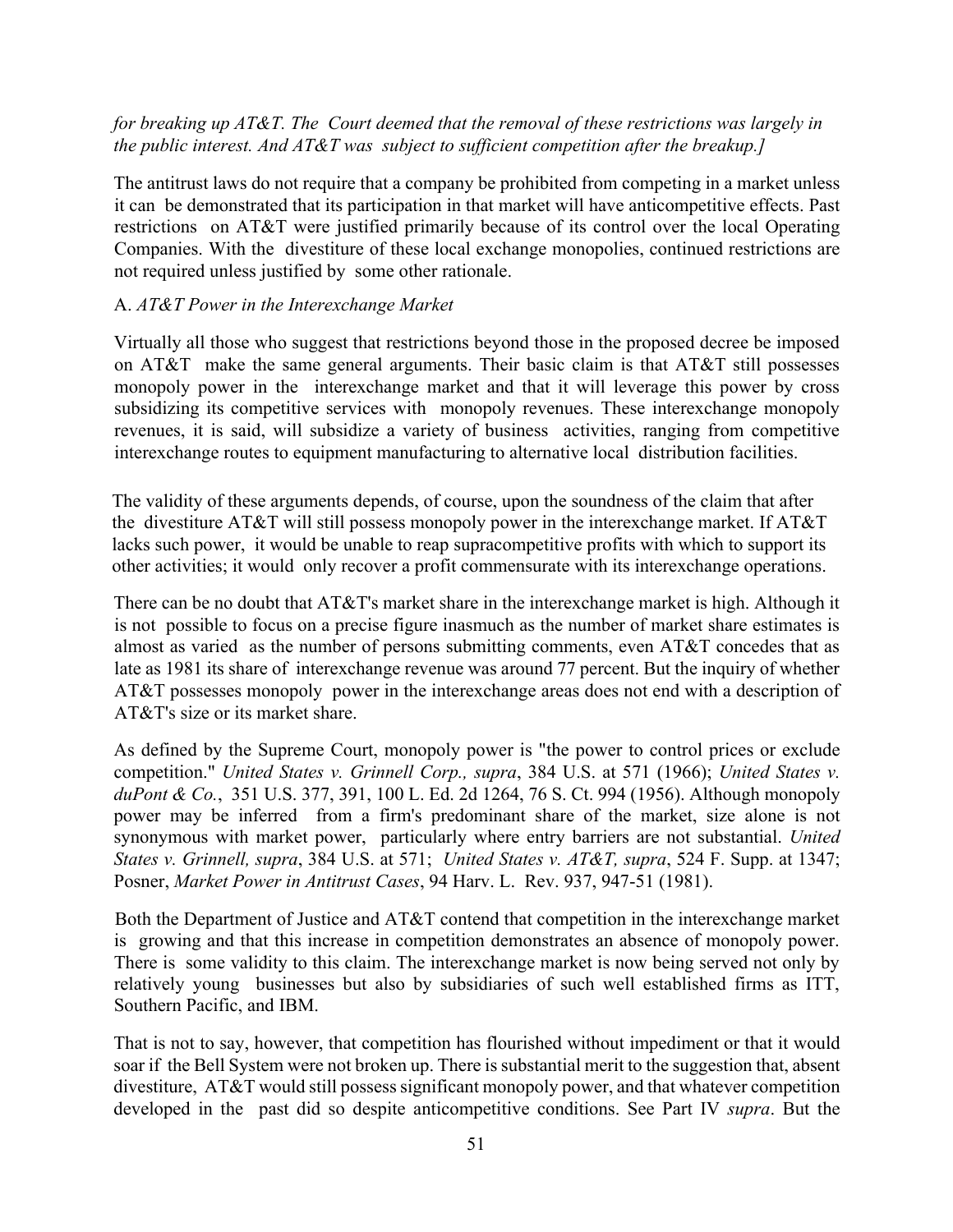overriding fact is that the principal means by which AT&T has maintained monopoly power in telecommunications has been its control of the Operating Companies with their strategic bottleneck position. The divestiture required by the proposed decree will thus remove the two main barriers that previously deterred firms from entering or competing effectively in the interexchange market.

First. AT&T will no longer have the opportunity to provide discriminatory interconnection to competitors. The Operating Companies will own the local exchange facilities. Since these companies will not be providing interexchange services, they will lack AT&T's incentive to discriminate. Moreover, they will be required to provide all interexchange carriers with exchange access that is "equal in type, quality, and price to that provided to AT&T and its affiliates." Proposed Decree, Section II. See Part VIII *infra*.

Second. Once AT&T is divested of the local Operating Companies, it will be unable either to subsidize the prices of its interexchange service with revenues from local exchange services or to shift costs from competitive interexchange services.

With the removal by the decree of all these burdens on competition, the number of firms entering the interexchange market is thus likely to increase. This development should be further assisted by the reduction of other barriers to entry. For example, although the cost of entering the telecommunications business is still substantial, the size of the required capital investment is not as great as it once was. In addition, as more competitors begin to offer more services that are comparable to those offered by AT&T, entrenched customer preferences in favor of AT&T will decrease.

With the removal of these barriers to competition,  $AT&T$  should be unable to engage in monopoly pricing in any market. To be sure, there are a number of routes for which AT&T is the sole interexchange carrier. However, several of these routes serve sparsely populated areas and apear to be only marginally profitable. On the other hand, should it turn out that these routes are in fact lucrative and that AT&T is nevertheless charging monopoly prices, then, following divestiture, market forces should fairly rapidly remedy the situation: because of the elimination of entry barriers, new entrants will be attracted to these markets, and prices, in turn, will fall to their competitive levels.

For these reasons, it appears that after divestiture, AT&T will largely lack the monopoly power that the opponents of the decree suggest, <sup>a</sup>nd the trend of increasing competition may therefore be expected to continue. (at 171-2)

*…* 

## VIII

## *Equal Exchange Access*

One of the government's principal contentions in the *AT&T* case was that the Operating Companies provided interconnections to AT&T's intercity competitors which were inferior in many respects to those granted to AT&T's own Long Lines Department. There was ample evidence to sustain these contentions. See Part IV *supra*.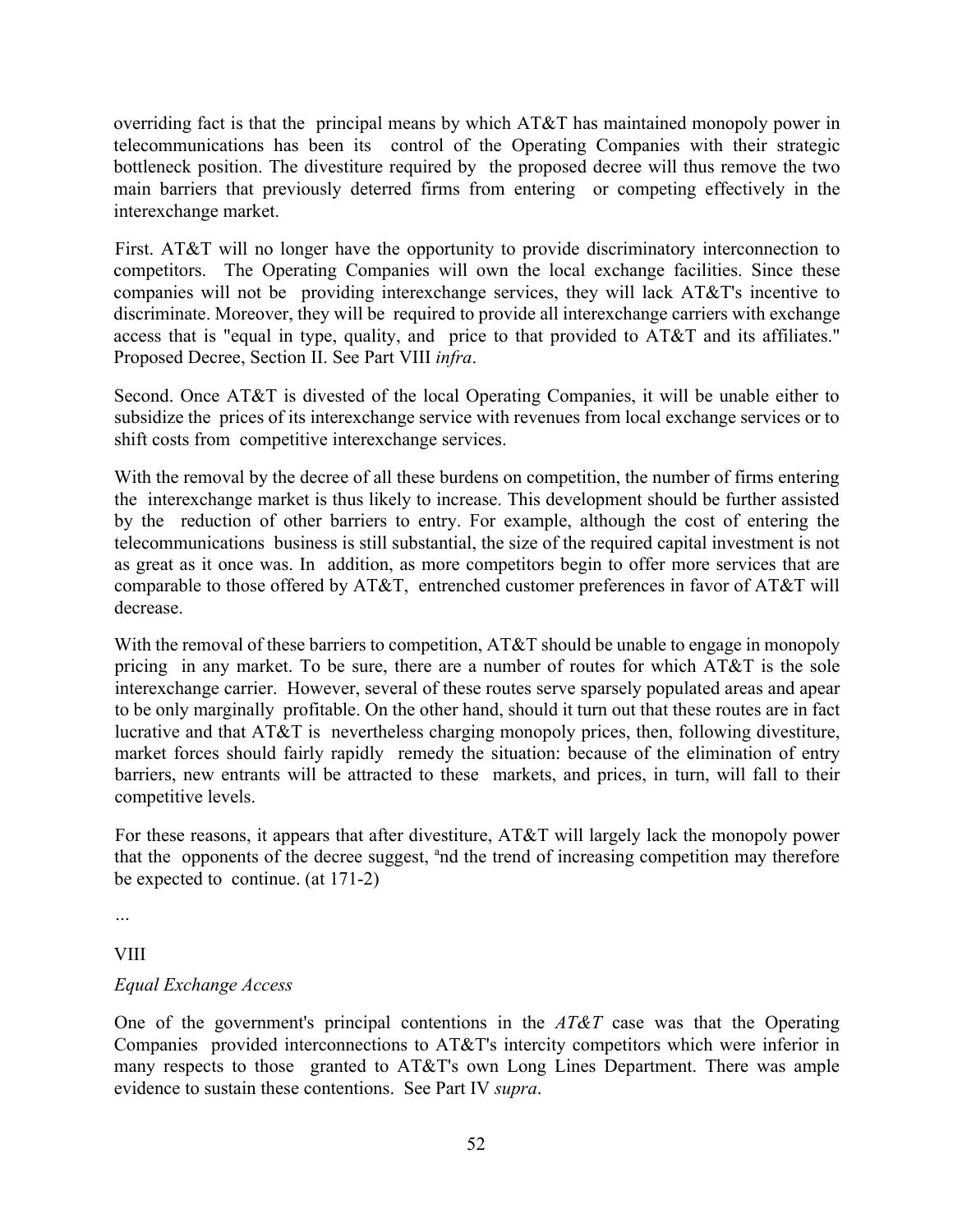Although after divestiture the Operating Companies will no longer have the same incentive to favor AT&T, a substantial AT&T bias has been designed into the integrated telecommunications network, and the network, of course, remains in that condition. It is imperative that any disparities in interconnection be eliminated so that all interexchange and information service providers will be able to compete on an equal basis.

The Court has examined the equal access provisions of the decree and it is satisfied that, with limited exceptions, they meet the public interest standard.

# A. *General Principles*

The governing principle established by the proposed decree is that by September 1, 1986, the Operating Companies must provide access services to interexchange carriers and information service providers which are "equal in type, quality, and price" to the access services provided to AT&T and its affiliates. Section II(A). This broad guarantee of equal treatment, when implemented, will effectively remove any interconnection-type obstacles to free competition between AT&T and the other carriers; it therefore comports with the public interest and will be endorsed and enforced by the Court. (at 195-6)

…

## *Conclusion*

The proposed reorganization of the Bell System raises issues of vast complexity. Because of their importance, not only to the parties but also to the telecommunications industry and to the public, the Court has discussed the various problems in substantial detail. It is appropriate to summarize briefly the major issues and the Court's decisions which are central to the proceeding.

A. The American telecommunications industry is presently dominated by one company -- AT&T. It provides local and long-distance telephone service; it manufactures and markets the equipment used by telephone subscribers as well as that used in the telecommunications network; and it controls one of the leading communications research and development facilities in the world. According to credible evidence, this integrated structure has enabled AT&T for many years to undermine the efforts of competitors seeking to enter the telecommunications market.

The key to the Bell System's power to impede competition has been its control of local telephone service. The local telephone network functions as the gateway to individual telephone subscribers. It must be used by long-distance carriers seeking to connect one caller to another. Customers will only purchase equipment which can readily be connected to the local network through the telephone outlets in their homes and offices. The enormous cost of the wires, cables, switches, and other transmission facilities which comprise that network has completely insulated it from competition. Thus, access to AT&T's local network is crucial if long distance carriers and equipment manufacturers are to be viable competitors.

AT&T has allegedly used its control of this local monopoly to disadvantage these competitors in two principal ways. First, it has attempted to prevent competing long distance carriers and competing equipment manufacturers from gaining access to the local network, or to delay that access, thus placing them in an inferior position vis-a-vis AT&T's own services. Second, it has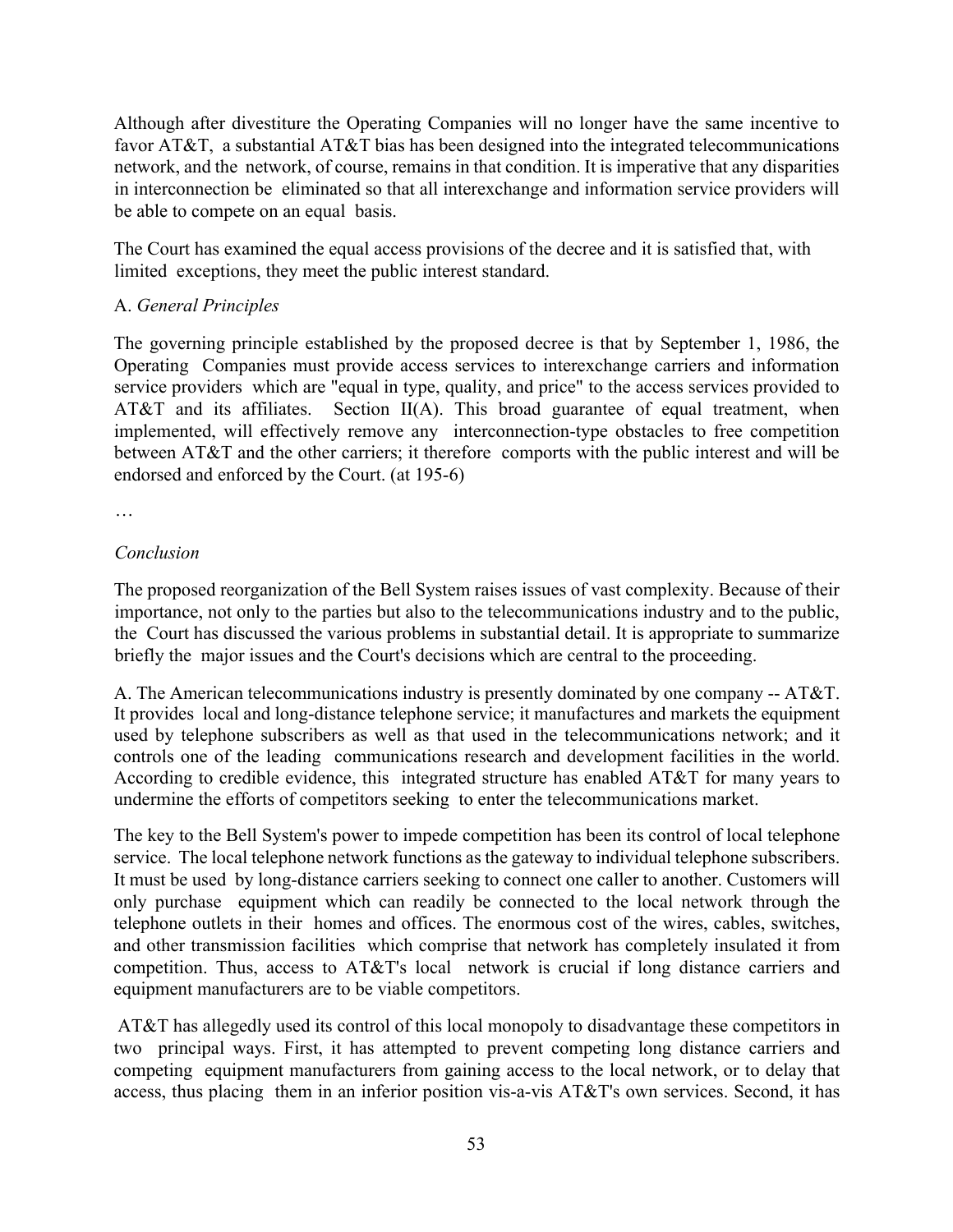supposedly used profits earned from the monopoly local telephone operations to subsidize its long distance and equipment businesses in which it was competing with others.

For a great many years, the Federal Communications Commission has struggled, largely without success, to stop practices of this type through the regulatory tools at its command. A lawsuit the Department of Justice brought in 1949 to curb similar practices ended in an ineffectual consent decree. Some other remedy is plainly required; hence the divestiture of the local Operating Companies from the Bell System. This divestiture will sever the relationship between this local monopoly and the other, competitive segments of AT&T, and it will thus ensure -- certainly better than could any other type of relief -- that the practices which allegedly have lain heavy on the telecommunications industry will not recur.

B. With the loss of control over the local network, AT&T will be unable to disadvantage its competitors, and the restrictions imposed on AT&T after the government's first antitrust suit - which limited AT&T to the provision of telecommunications services -- will no longer be necessary. The proposed decree accordingly removes these restrictions.

The decree will thus allow AT&T to become a vigorous competitor in the growing computer, computer related, and information markets. Other large and experienced firms are presently operating in these markets, and there is therefore no reason to believe that AT&T will be able to achieve monopoly dominance in these industries as it did in telecommunications. At the same time, by use of its formidable scientific, engineering, and management resources, including particularly the capabilities of Bell Laboratories, AT&T should be able to make significant contributions to these fields, which are at the forefront of innovation and technology, to the benefit of American consumers, national defense, and the position of American industry vis-a-vis foreign competition.

All of these developments are plainly in the public interest, and the Court will therefore approve this aspect of the proposed decree, with one exception. Electronic publishing, which is still in its infancy, holds promise to become an important provider of information -- such as news, entertainment, and advertising -- in competition with the traditional print, television, and radio media; indeed, it has the potential, in time, for actually replacing some of these methods of disseminating information.

Traditionally, the Bell System has simply distributed information provided by others; it has not been involved in the business of generating its own information. The proposed decree would, for the first time, allow AT&T to do both, and it would do so at a time when the electronic publishing industry is still in a fragile state of experimentation and growth and when electronic information can still most efficiently and most economically be distributed over AT&T's long distance network. If, under these circumstances, AT&T were permitted to engage both in the transmission and the generation of information, there would be a substantial risk not only that it would stifle the efforts of other electronic publishers but that it would acquire a substantial monopoly over the generation of news in the more general sense. Such a development would strike at a principle which lies at the heart of the First Amendment: that the American people are entitled to a diversity of sources of information. In order to prevent this from occurring, the Court will require, as a condition of its approval of the proposed decree, that it be modified to preclude AT&T from entering the field of electronic publishing until the risk of its domination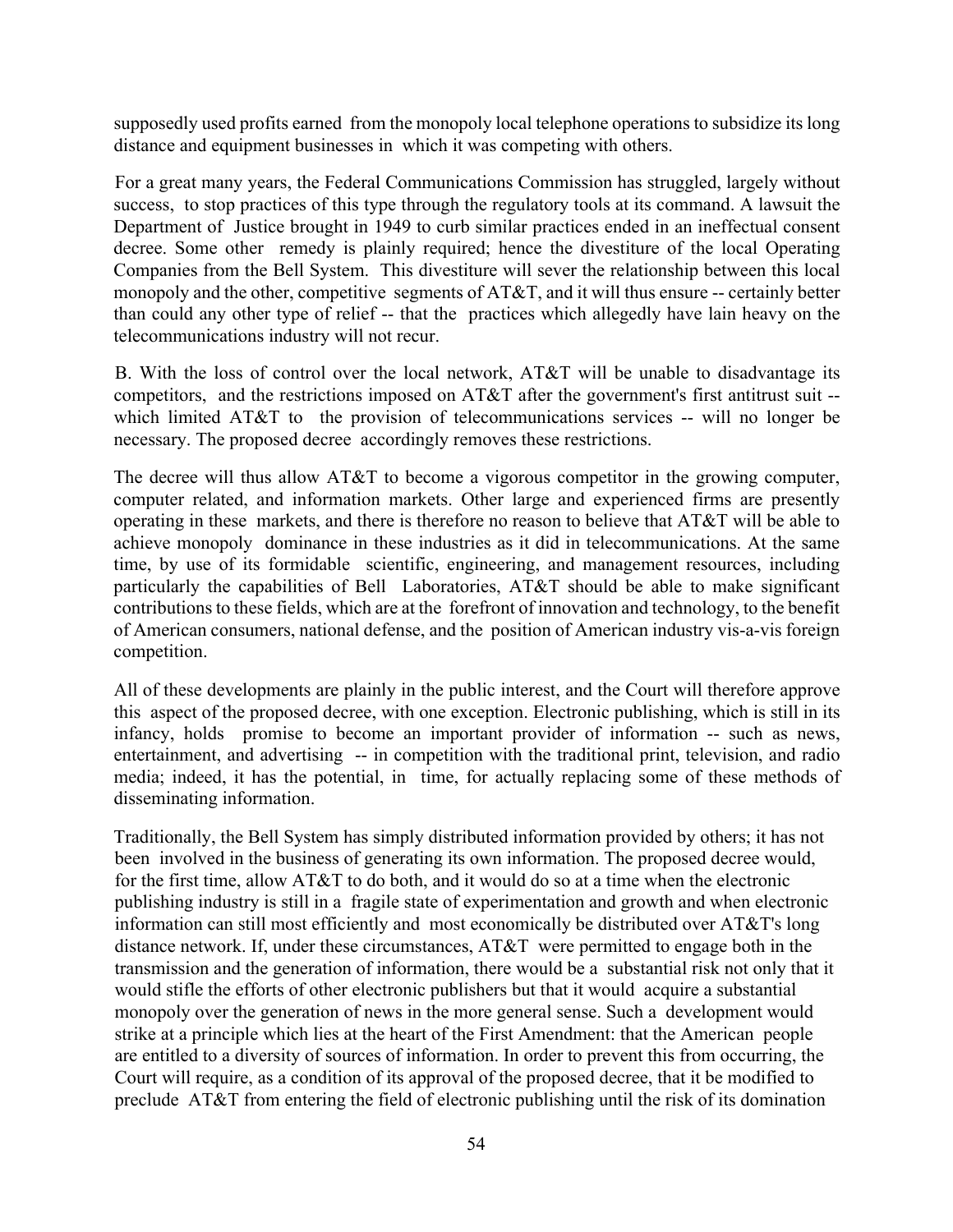of that field has abated.

C. After the divestiture, the Operating Companies will possess a monopoly over local telephone service. According to the Department of Justice, the Operating Companies must be barred from entering all competitive markets to ensure that they will not misuse their monopoly power. The Court will not impose restrictions simply for the sake of theoretical consistency. Restrictions must be based on an assessment of the realistic circumstances of the relevant markets, including the Operating Companies' ability to engage in anticompetitive behavior, their potential contribution to the market as an added competitor for AT&T, as well as upon the effects of the restrictions on the rates for local telephone service.

This standard requires that the Operating Companies be prohibited from providing long distance services and information services, and from manufacturing equipment used in the telecommunications industry. Participation in these fields carries with it a substantial risk that the Operating Companies will use the same anticompetitive techniques used by AT&T in order to thwart the growth of their own competitors. Moreover, contrary to the assumptions made by some, Operating Company involvement in these areas could not legitimately generate subsidies for local rates. Such involvement could produce substantial profits only if the local companies used their monopoly position to dislodge competitors or to provide subsidy for their competitive services or products -- the very behavior the decree seeks to prevent.

Different considerations apply, however, to the marketing of customer premises equipment -- the telephone and other devices used in subscribers' homes and offices -- and the production of the Yellow Pages advertising directories. For a variety of reasons, there is little likelihood that these companies will be able to use their monopoly position to disadvantage competitors in these areas. In addition, their marketing of equipment will provide needed competition for AT&T, and the elimination of the restriction on their production of the Yellow Pages will generate a substantial subsidy for local telephone rates. The Court will therefore require that the proposed decree be modified to remove the restrictions on these two types of activities.

D. With respect to a number of subjects, the proposed decree establishes merely general principles and objectives, leaving the specific implementing details for subsequent action, principally by the plan of reorganization which AT&T is required to file within six months after entry of the judgment. The parties have also made informal promises, either to each other or to the Court, as to how they intend to interpret or implement various provisions. The Court has decided that its public interest responsibilities require that it establish a process for determining whether the plan of reorganization and other, subsequent actions by AT&T actually implement these principles and promises in keeping with the objectives of the judgment. Absent such a process, AT&T would have the opportunity to interpret and implement the broad principles of the decree in such a manner as to disadvantage its competitors, the Operating Companies, or both, or otherwise to act in a manner contrary to the public interest as interpreted by the Court in this opinion.

For that reason, the Court is requiring that the judgment be modified (1) to vest authority in the Court to enforce the provisions and principles of that judgment on its own rather than only at the request of a party; and (2) to provide for a proceeding, accessible to third party intervenors and to the chief executives of the seven new regional Operating Companies, in which the Court will determine whether the plan of reorganization is consistent with the decree's general principles and